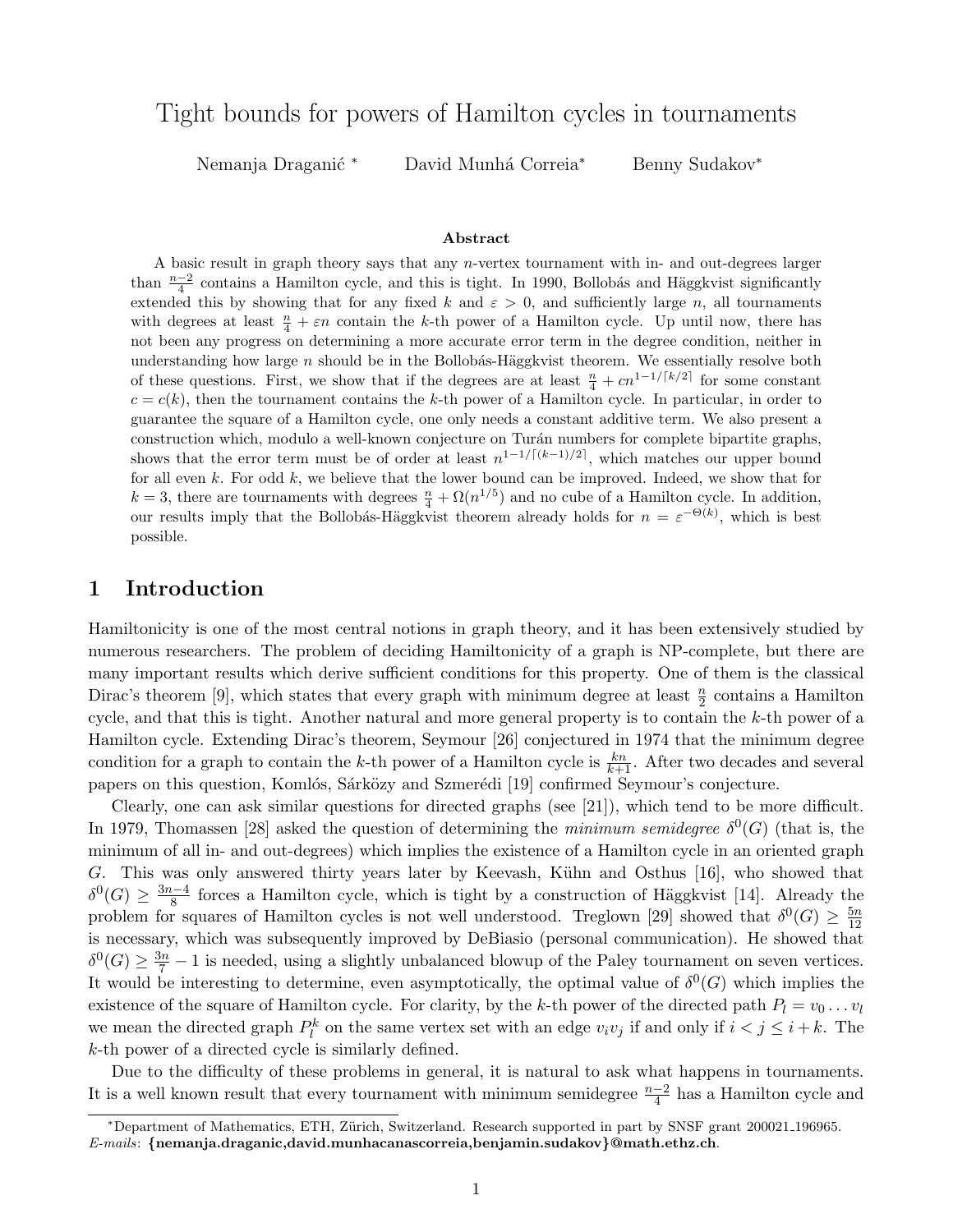that this is best possible. By how much do we need to increase the degrees in order to guarantee a  $k$ -th power? The remarkable result by Bollobás and Häggkvist [\[5\]](#page-24-1) given below says that a little bit is already enough.

<span id="page-1-0"></span>**Theorem 1.1** ([\[5\]](#page-24-1)). For every  $\varepsilon > 0$  and k, there exists a  $n_0 = n_0(\varepsilon, k)$  such that every tournament T on  $n \geq n_0$  vertices with  $\delta^0(T) \geq \frac{n}{4} + \varepsilon n$  contains the k-th power of a Hamilton cycle.

This theorem suggests two very natural avenues of research. The first one is to determine the order of magnitude of the additive error term in the degree condition. Indeed, the proof of the above theorem does not give any additional information, apart from showing that it is  $o(n)$ . It is a common pattern in extremal combinatorics that once asymptotic bounds are obtained, they are gradually refined using new methods and inventive ideas, until the right behaviour of the error term is shown. A celebrated example of this line of research is the problem of determining minimal degree conditions in  $k$ -uniform hypergraphs which force a perfect matching, which has been extensively studied. After a series of improvements of the additive error term in the necessary degree [\[1,](#page-24-2) [22,](#page-25-7) [23,](#page-25-8) [24\]](#page-25-9), the precise behaviour was proved in 2009 by Rödl, Rucinski and Szemerédi [\[25\]](#page-25-10) using the powerful absorption method. Also, in the case of Thomassen's question mentioned earlier, concerning degree conditions forcing hamiltonicity of oriented graphs, it was first shown in [\[17\]](#page-25-11) that a minimum semidegree  $\frac{3n}{8} + o(n)$  was sufficient - in a subsequent paper, Keevash, Kühn and Osthus [\[16\]](#page-25-4) confirmed the conjecture that  $\frac{3n-4}{8}$  is enough. A similar situation occurred with Seymour's conjecture (see [\[19\]](#page-25-1) and the references therein). Finally, the classical Erdős-Stone-Simonovits theorem about extremal numbers  $ex(n, H)$  of graphs [\[12\]](#page-25-12) was also refined over the years, with some results showing that the size of the forbidden graph H can be logarithmic in  $n \; [4, 6, 8, 15]$  $n \; [4, 6, 8, 15]$  $n \; [4, 6, 8, 15]$  $n \; [4, 6, 8, 15]$  $n \; [4, 6, 8, 15]$  and others obtaining a better error term for the number of edges in the extremal graphs [\[27\]](#page-25-14).

The second natural question that arises from Theorem [1.1](#page-1-0) is to determine, for fixed  $\varepsilon$ , how large  $n_0$ should be as a function of k. The proof of Bollobás and Häggkvist needs  $n_0$  to be very large, more precisely, to grow faster than  $t(\lceil \log_2(1/\varepsilon) \rceil + 2)$ , where t is a tower-type function defined by letting  $t(0) = 2^k$  and  $t(i + 1) = \frac{1}{2}(2\varepsilon)^{-t(i)}$ . Despite that, one might hope for only an exponential upper bound for  $n_0$ , which would be best possible since a random tournament on at most  $2^{(k-1)/2}$  vertices typically does not even contain a transitive tournament of size  $k$ , let alone the  $k$ -th power of a Hamilton cycle.

In this paper we address both these questions, resolving the second one and obtaining nearly tight bounds for the first one. We start with the additive error in the degree condition.

<span id="page-1-1"></span>**Theorem 1.2.** There exists a constant  $c = c(k) > 0$  such that any tournament T on n vertices with  $\delta^0(T) \geq \frac{n}{4} + cn^{1-1/\lceil k/2 \rceil}$  contains the k-th power of a Hamilton cycle.

In particular, we show that a constant error term is enough for the tournament to contain the square of a Hamilton cycle.

It appears that this theorem is nearly tight. This follows from a somewhat surprising connection between our question and the Turán problem for complete bipartite graphs. As usual, for a fixed graph H we let  $ex(n, H)$  denote the maximal number of edges in a *n*-vertex graph which does not contain H as a subgraph. The next result gives a construction of tournaments with large minimum semidegree which do not contain the k-th power of a Hamilton cycle.

<span id="page-1-2"></span>**Theorem 1.3.** Let  $k \geq 2$  and  $r = \lceil \frac{k-1}{2} \rceil$  $\frac{-1}{2}$ . For all sufficiently large  $n = 3 \pmod{4}$ , there exists a n-vertex tournament T with  $\delta^0(T) \geq \frac{n+1}{4} + \Omega\left(\frac{ex(n,K_{r,r})}{n}\right)$  $\binom{K_{r,r}}{n}$  which does not contain the k-th power of a Hamilton cycle.

Modulo a well-known conjecture on Turán numbers for complete bipartite graphs, this result implies that in addition to  $n/4$ , the semidegree bound must have an additive term of order at least  $n^{1-1/[(k-1)/2]}$ , which matches the bound in Theorem [1.2](#page-1-1) for all even  $k$ . Indeed, the celebrated result of Kövári, Sós and Turán [\[20\]](#page-25-15), says that  $ex(n, K_{r,r}) = O(n^{2-1/r})$  and this estimate is widely believed to be tight. Moreover,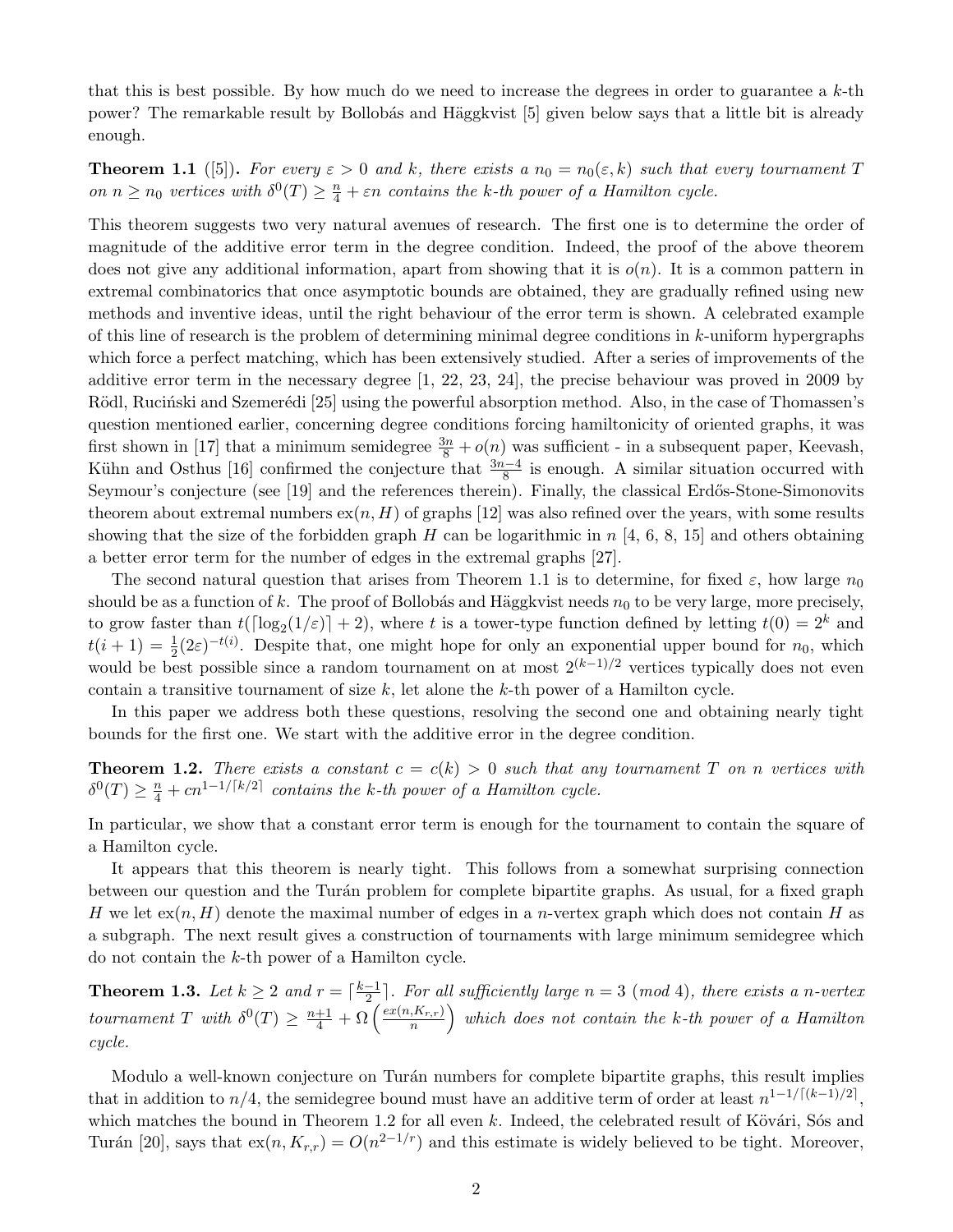for unbalanced complete bipartite graphs, it was proven by Alon, Kollár, Rónyai and Szabó ([\[2\]](#page-24-6),[\[18\]](#page-25-16)) that  $\exp(n, K_{r,s}) = \Omega(n^{2-1/r})$  when  $s > (r-1)!$ . It is also known that  $\exp(n, K_{r,r}) = \Omega(n^{2-1/r})$  for  $r = 2, 3$  ([\[11\]](#page-25-17), [\[7\]](#page-24-7)), which corresponds to  $k = 4, 6$  in our problem.

For odd values of k there is still a small gap between the results in Theorems [1.2](#page-1-1) and [1.3,](#page-1-2) which would be interesting to bridge. We make a step in this direction, showing that for  $k = 3$ , the constant error term in Theorem [1.3](#page-1-2) can be improved to a power of  $n$ .

<span id="page-2-1"></span>**Theorem 1.4.** For infinitely many values of n, there exists a tournament on n vertices with minimum semidegree  $\frac{n}{4} + \Omega(n^{1/5})$  and no cube of a Hamilton cycle.

## <span id="page-2-2"></span>1.1 Proof outline

The main idea in the proof of Theorem [1.2](#page-1-1) is based on a dichotomy that occurs in the structure of tournaments. We say that a tournament T is  $\delta$ -cut-dense if any balanced partition  $(X, Y)$  of  $V(T)$  is such that  $\overrightarrow{e}(X, Y) \geq \delta |X||Y|$ . Note in particular, that every tournament with minimum semidegree at least  $\frac{n}{4}+\frac{\delta n}{2}$  $\frac{2n}{2}$  is  $\delta$ -cut-dense. We will first consider tournaments which are cut-dense and show that they contain the k-th power of a Hamilton cycle even if the minimum semidegree is slightly below  $\frac{n}{4}$ . After this, we consider a tournament which has a balanced cut that is sparse in one direction. An overview of what we do for each case is given below.

#### Cut-dense tournaments

The following theorem deals with the case of cut-dense tournaments and also provides an answer to the first question raised in the introduction. It shows that the Bollobás-Häggkvist theorem holds already when  $n$  is exponential in  $k$ .

<span id="page-2-0"></span>**Theorem 1.5.** Let  $k \geq 2$ ,  $\delta > 0$  and  $n \geq \left(\frac{3}{\delta}\right)$  $\frac{3}{\delta})^{1000k}$ . Then, any  $\delta$ -cut-dense tournament T such that  $\delta^0(T) \geq \frac{n}{4} - \frac{\delta n}{200}$  has the k-th power of a Hamilton cycle.

As noted above, tournaments with minimum semidegree at least  $\frac{n}{4} + \varepsilon n$  are 2 $\varepsilon$ -cut-dense. Thus, this result implies that we can take  $n_0 = \varepsilon^{-O(k)}$  in Theorem [1.1.](#page-1-0) In Section [6,](#page-22-0) we show that this behaviour is optimal.

The first idea in the proof of the above theorem is to partition the tournament into so-called chains  $C$ , which are ordered structures with the following properties:

- Robustness. C is such that even if we delete some of its vertices which are somewhat sparsely distributed in C, we get a structure which contains the k-th power of a path.
- Large neighborhoods. The first  $k$  vertices in  $C$  have a large common in-neighborhood, and the last k have a large common out-neighborhood.

In order to find this partition into chains we use the recent result in [\[10\]](#page-24-8), which shows that one can always find the k-th power of a long path in a tournament. We apply this iteratively, until a certain constant number of vertices is left. By using the semidegree condition, we also absorb these vertices into other chains. Call the obtained (disjoint) chains  $C = \{C_1, \ldots, C_t\}$ . To finish the proof, we "link" the chains, by always connecting the last k vertices of  $C_i$  to the first k vertices of  $C_{i+1}$  (and  $C_t$  to  $C_1$ ) with k-th powers of paths. In order to create the links between the chains, we are free to use the internal vertices of the other chains in  $\mathcal{C}$ , but in such a way that the robustness property ensures that after deleting the used vertices from the chains in  $\mathcal{C}$ , we still have k-th powers of paths. This gives the desired k-th power of a Hamilton cycle.

The main tool for linking two chains will be the linking lemma (Lemma [2.11\)](#page-7-0). Suppose we want to link  $C_i$  to  $C_{i+1}$ . The rough idea is to consider the set of vertices A which are in some sense reachable by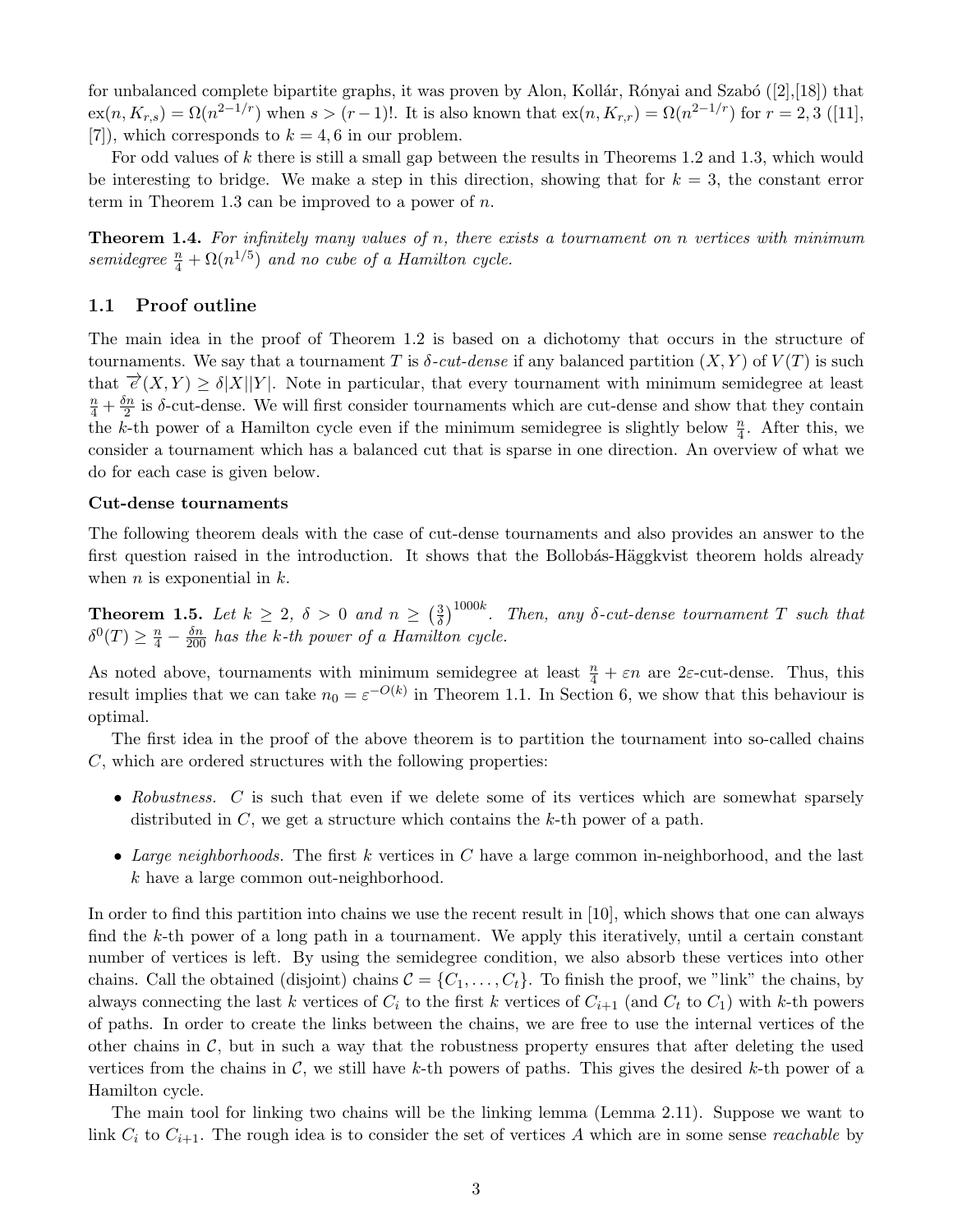k-th powers of paths starting at the set of last k-vertices in  $C_i$ ; similarly, we consider the set B of vertices which can reach the first k vertices of  $C_{i+1}$ . Because of the minimum semidegree condition, A and B will be of sizes close to  $n/2$ . Then we consider two cases. Either the intersection  $S = A \cap B$  is large, and thus we can find a connection between  $C_i$  and  $C_{i+1}$  which passes through S; or S is small, and then we can use the  $\delta$ -cut-dense property of T, to find a connection between A and B, and consequently establish a connection between  $C_i$  and  $C_{i+1}$ .

#### Tournaments with a sparse cut

In the second part of the proof, we consider the case of T having a balanced cut which is sparse in one of the directions, that is, the number of edges in this direction is  $o(n^2)$ . The first thing to do is to convert this cut into sets A, B, R which partition the vertex set and are such that  $|R| = o(n)$  and both tournaments  $T[A], T[B]$  are  $o(n)$ -almost regular, of size  $\frac{n}{2} - o(n)$  and such that  $\overrightarrow{e}(A, B) = o(n^2)$ .

Let us first consider the case when  $R = \emptyset$  and  $|A| = |B| = \frac{n}{2}$  $\frac{n}{2}$  in order to give a rough outline of some ideas. As a preliminary, note that since the average out-degree in  $T[A]$  is at most  $\frac{n}{4}$ , we have that  $\vec{e}(A,B) \ge c|A|n^{1-1/[k/2]} = \Omega(n^{2-1/[k/2]})$ . Naturally, the first step is to find a way to cross from A to B and from B to A. Specifically, we will want to find transitive subtournaments  $A_1, A_2 \subseteq A$  and  $B_1, B_2 \subseteq B$ of size k such that  $(A_1, B_1)$  forms a k-th power of a path of size 2k starting at  $A_1$  and ending at  $B_1$  and  $(B_2, A_2)$  forms a k-th power starting at  $B_2$  and ending at  $A_2$ . Now, since the density from B to A is  $1-o(1)$ , finding  $A_2$  and  $B_2$  is not difficult. The bottleneck of the problem is in finding  $A_1$  and  $B_1$ , which is heavily dependent on the number of edges going from A to B.

Indeed, assume that such  $A_1$  and  $B_1$  exist and define  $A_1'$  to be the set of last  $\lceil k/2 \rceil$  vertices of  $A_1$  and  $B_1'$  the set of first  $\lceil k/2 \rceil$  vertices of  $B_1$ . Then, we have that every vertex in  $A_1'$  dominates every vertex in  $B'_1$ , which creates a  $K_{\lceil k/2 \rceil, \lceil k/2 \rceil}$  in the graph formed by the edges going from A to B. Therefore, in general, to find such sets  $A_1$  and  $B_1$  we would need the number of edges from A to B to be at least the Turán number of  $K_{\lceil k/2 \rceil, \lceil k/2 \rceil}$  which is believed to be  $\Theta(n^{2-1/\lceil k/2 \rceil})$ . In Section [4,](#page-12-0) we show that this number of edges is also sufficient to find  $A_1, B_1$  as above.

After constructing the sets  $A_1, A_2, B_1, B_2$ , it is simple to finish. Recall that  $T[A]$  and  $T[B]$  are  $o(n)$ almost regular. Therefore,  $T[A \setminus (A_1 \cup A_2)]$  and  $T[B \setminus (B_1 \cup B_2)]$  are  $\frac{1}{4}$ -cut-dense tournaments and so, by Theorem [1.5](#page-2-0) they contain spanning chains  $C_A$  and  $C_B$ . We can link the end of the chain  $C_A$  to  $A_1$ , then link  $B_1$  to the start of  $C_B$ , the end of  $C_B$  to  $B_2$  and finally link  $A_2$  to the start of  $C_A$ . This produces the k-th power of a Hamilton cycle.

The general case builds on the above approach. The main goal will be to cover the set  $R$  with a collection  $\mathcal B$  of  $o(n)$  vertex-disjoint structures, which we will call bridges. Informally, a bridge is the k-th power of a path which intersects  $A \cup B$  in at most 4k vertices, such that the sets of first k vertices and last k are contained entirely in A or B. We will say that a bridge goes from B to A, for example, if the first k vertices are in B and the last k are in A. We also want these first k to have large common in-neighborhood in B (so that it can be linked later to the rest of B) and the last k to have large common out-neighborhood in A. Finally, we will crucially need the collection  $\beta$  to satisfy the following property. The number of bridges going from A to B is positive and equal to the number of them going from B to A. Indeed, note that if this is the case, we can then construct the  $k$ -th power of a Hamilton cycle by using these bridges to cover R and then using the  $o(n)$ -almost regularity of both  $T[A]$  and  $T[B]$  to link them to the rest of the vertices in A and B, like we did in the case  $R = \emptyset$ . Since the number of bridges going from A to B is positive, we are able to cross from A to B at least once, and further, since we have the same number of bridges going from B to A, we are able to cross the same number of times from B to A. The construction of bridges is delicate and requires several ideas which we discuss in Section [5.](#page-14-0)

Notation: Throughout the paper we use standard graph theoretic notation. We use the following notation for directed graphs. An oriented graph is a directed graph in which between any two vertices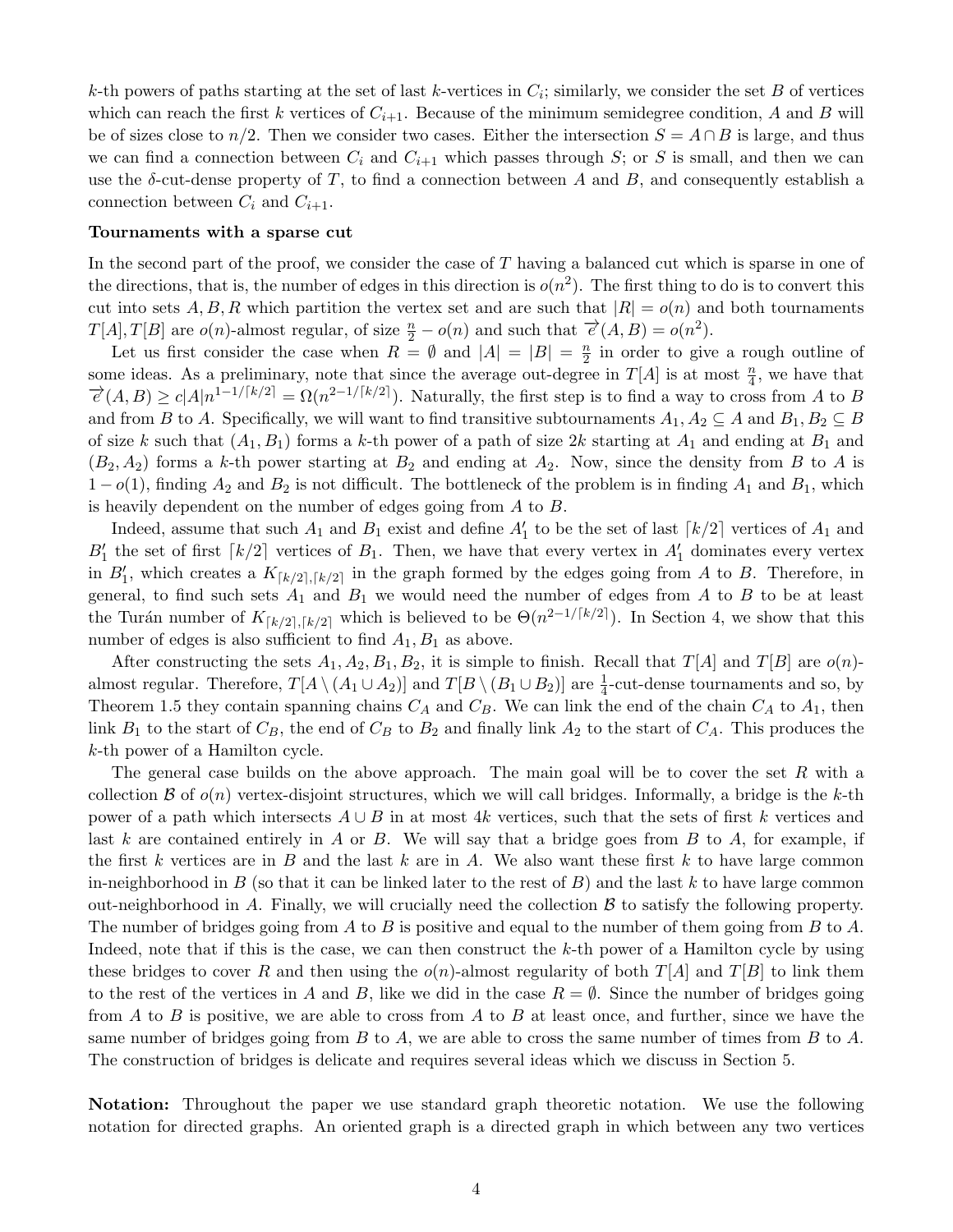there is at most one edge. A tournament is an oriented complete graph. Let T be a tournament. By  $V(T)$ we denote its set of vertices. Let  $\{v\}, X, Y \subseteq V(T)$ . By  $\overrightarrow{E}(X, Y)$  we denote the set of edges in T oriented from X to Y, and we let  $\vec{\epsilon}(X,Y) = |\vec{E}(X,Y)|$ . If  $\vec{E}(X,Y) = X \times Y$  we say that X dominates Y, and write  $X \to Y$ . If  $\{v\}$  dominates X we also write  $v \to X$ . By  $N^-(v)$  we denote the set of (common) *in-neighbors* of v, i.e. the set of vertices u such that  $u \to v$ ; by  $N^+(v)$  we denote the set of (common) *out-neighbors* of v, i.e. the set of vertices u such that  $v \to u$ . Furthermore, we let  $N_X^-(v) = N^-(v) \cap X$ and  $N_X^+(v) = N^+(v) \cap X$ ; we let  $d_X^-(v) = |N_X^-(v)|$  be the in-degree and  $d_X^+(v) = |N_X^+(v)|$  the out-degree of v in X. By  $\delta^0(T)$  we denote the *minimum semidegree* of T, i.e. the minimum over all in- and out-degrees in T. A balanced cut of T is a partition X, Y of its vertex set such that  $||X| - |Y|| \leq 1$ . A tournament T is said to be *d*-almost regular if  $\delta^0(T) \geq \frac{1}{2}$  $\frac{1}{2}n - d$ . If a tournament is 1-almost regular, we say it is regular. By  $T[X]$  we denote the subtournament in T induced by X. If Z is an ordered subset of  $V(T)$ , we slightly abuse notation by saying that Z is a k-th power of a path whenever  $T[Z]$  contains a spanning directed k-th power of a path where the ordering of the path is inherited from the ordering of  $Z$ . Similarly, we say that disjoint sets of vertices  $X_1, \ldots, X_t$  in  $V(T)$  form the k-blowup of a path, if every  $X_i$  is of size k, and  $X_i \to X_{i+1}$  for all  $i \in [t-1]$ ; we call the sets  $X_i$  blobs.

The rest of this paper is organized as follows. In Section [2,](#page-4-0) we will gather some useful results and prove a few technical lemmas that will be used in our proofs. In Section [3,](#page-10-0) we prove Theorem [1.5](#page-2-0) and in Section [4,](#page-12-0) we set the stage for the proof of our main result; in both sections we give results which might be of independent interest. In Section [5,](#page-14-0) we prove Theorem [1.2.](#page-1-1) In Section [6,](#page-22-0) we give the proofs of Theorems [1.3](#page-1-2) and [1.4.](#page-2-1) Finally, we make some concluding remarks in Section [7.](#page-24-9)

# <span id="page-4-0"></span>2 Preliminaries

## 2.1 A few simple lemmas

We will first give several standard lemmas and definitions. The first lemma, which we state without proof, is the following folklore result about tournaments.

<span id="page-4-1"></span>**Lemma 2.1.** Let T be a tournament on at least  $2^{k-1}$  vertices. Then it contains a transitive subtournament on k vertices. Furthermore, a fraction of more than  $1/2^{k^2}$  of its k-subsets induce transitive tournaments.

Apart from the standard Ramsey-type result, the above lemma also gives us a density statement for transitive tournaments of size  $k$ . This follows from the following simple averaging argument, which we also use in Lemma [2.8.](#page-6-0) Suppose we know that every set S of s vertices contains a  $k$ -subset which satisfies some property  $P$  (for example, being transitive). We now take a set R on at least s vertices and want to count the number of k-subsets of R which satisfy the property  $P$ . Since every set of s vertices contains a k-set satisfying P and every k-set is contained in  $\binom{|R|-k}{s-k}$  $\binom{R}{s-k}$  sets of size s, we know that the number of k-subsets of R which satisfy property  $\mathcal P$  is at least  $\binom{|R|}{s}$  $_{s}^{R|}\bigr)/\bigr( \substack{|R|-k\ s-k}$  $_{s-k}^{R|-k}) > \frac{1}{s^k}$  $\frac{1}{s^k} \binom{|R|}{k}$  $\binom{R}{k}$ . Thus, the fraction of k-sets in R satisfying  $P$  is greater than  $1/s^k$ .

We also state here the following result from [\[10\]](#page-24-8) which was mentioned in the introduction.

<span id="page-4-2"></span>**Theorem 2.2.** Every tournament on n vertices contains a copy of  $P_m^k$  where  $m \geq \frac{n}{2^8}$  $\frac{n}{2^{8k}}$  and  $k > 1$ .

Another useful lemma about tournaments is the following, which shows that tournaments which are cut-dense and have high minimum semi-degree are such that all of their cuts are dense, not only the ones that are balanced.

<span id="page-4-3"></span>**Lemma 2.3.** Let T be a  $\delta$ -cut-dense tournament on n vertices such that  $\delta^0(T) \geq \frac{n}{4} - \frac{\delta n}{16}$ . If  $(X, Y)$  is a partition of its vertex set, then  $\vec{e}(X,Y) \ge \frac{\delta}{16}|X||Y|$ .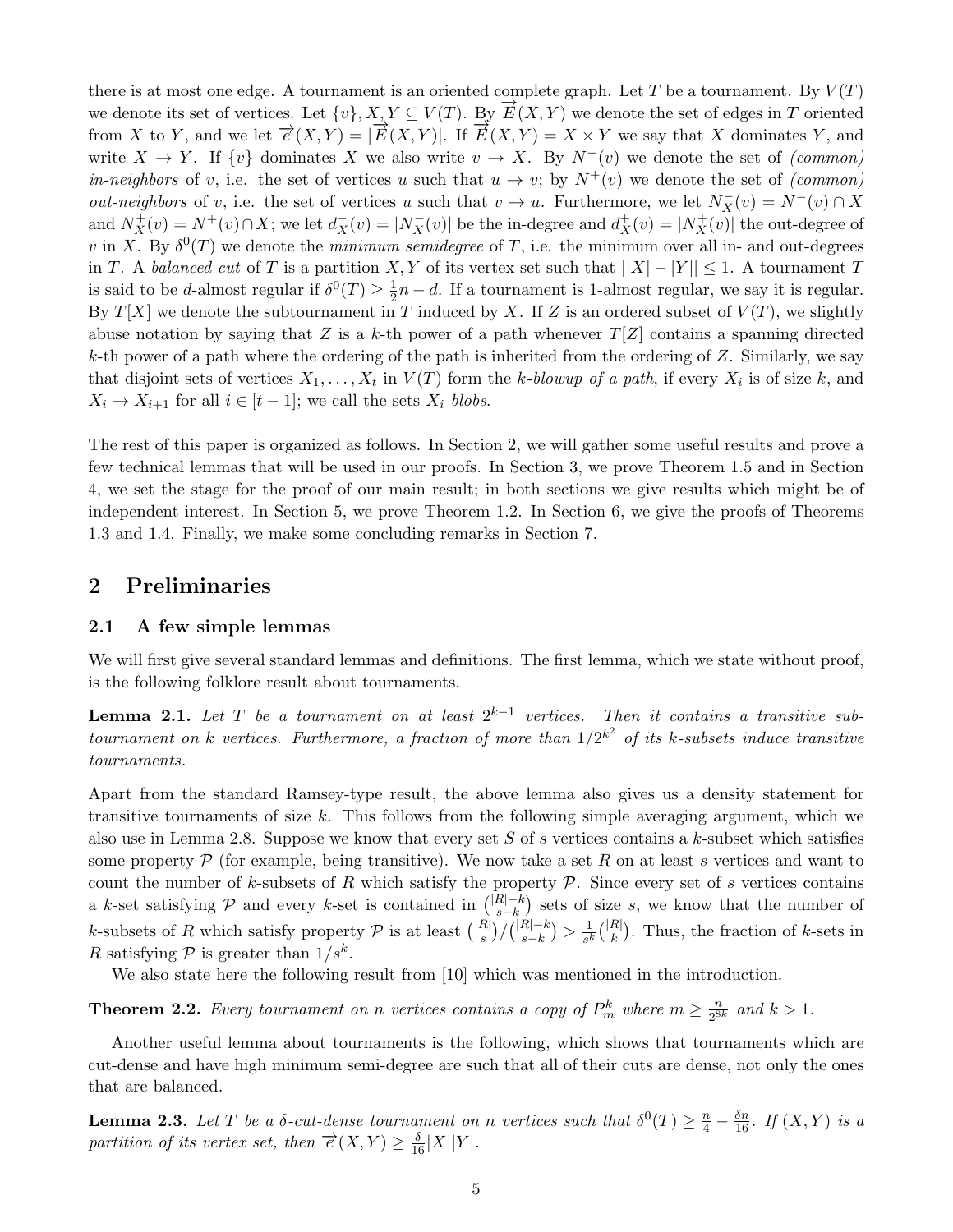**Proof.** Suppose without loss of generality that  $|X| \leq |Y|$ . Then, by double-counting the sum  $\sum_{v \in X} d^+(v)$ we get

$$
|X| \left(\frac{n}{4} - \frac{\delta n}{16}\right) \le \sum_{v \in X} d^+(v) \le \frac{|X|^2}{2} + \overrightarrow{e}(X, Y)
$$

which implies that  $\overrightarrow{e}(X,Y) \geq |X| \left(\frac{n}{4} - \frac{\delta n}{16} - \frac{|X|}{2}\right)$  $\frac{|X|}{2}$ . If  $|X| \leq \frac{n}{2} - \frac{\delta n}{4}$  $\frac{\delta n}{4}$ , then this gives  $\overrightarrow{e}(X,Y) \geq \frac{\delta}{16}|X||Y|$ . Otherwise, we can obtain X, Y from a balanced partition by moving at most  $\frac{\delta n}{4}$  vertices from one part to the other. Hence, since T is  $\delta$ -cut-dense, we have

$$
\overrightarrow{e}(X,Y) \ge \frac{\delta n^2}{4} - \frac{\delta n}{4} \cdot \frac{n}{2} = \frac{\delta n^2}{8} \ge \frac{\delta}{8}|X||Y|
$$

 $\Box$ 

Next, we will give a lemma about powers of paths, showing that if we delete vertices from a large power, if those vertices are in some sense sparsely distributed, then the remaining vertices still span a large power of a path. Before, we will need the following definition, which captures the notion of being sparsely distributed.

**Definition 2.4.** Let  $\pi = (v_0, \ldots, v_m)$  be an ordering of a set of vertices V and let  $S = \{S_1, \ldots, S_q\}$  be a collection of sets. We say that S is r-apart in  $\pi$  if for any two distinct  $S_i$ ,  $S_j$ , the distance in  $\pi$  between any two vertices  $u_i \in S_i \cap V$  and  $u_j \in S_j \cap V$  is more than r. For a set A, we let  $I_r(A, \pi)$  denote the set of vertices  $v \in V$  such that there is some  $a \in A \cap V$  which is at a distance of at most r from v.

<span id="page-5-2"></span>**Lemma 2.5.** Let  $r_1 > r_2$  and T be a tournament. Suppose  $P = (v_0, v_1, \ldots, v_m)$  is the  $r_1$ -th power of a path. Let  $S = \{S_i\}$  be a collection of subsets of  $V(T)$  which is  $r_1$ -apart in P and such that  $|S_i| \leq r_2$  for all i. Then,  $P \setminus \bigcup_i S_i$  is the  $(r_1 - r_2)$ -th power of a path.

**Proof.** Let  $P \setminus \bigcup_i S_i = (v_{j_1}, v_{j_2}, \dots, v_{j_t})$  with  $j_1 < j_2 < \dots < j_t$ . Suppose for a contradiction that there is a t' such that  $j_{t'+r_1-r_2} > j_{t'} + r_1$ . Consider the interval  $I = \{v_{j_{t'}}, v_{j_{t'}+1}, \ldots, v_{j_{t'}+r_1}\}$ . Then, there must be more than  $r_2$  vertices in  $I \cap \bigcup_i S_i$ . However, by the assumption on the sets  $S_i$  there can be at most one *i* such that  $I \cap S_i \neq \emptyset$ , thus implying that  $|S_i| > r_2$ , which contradicts the assumption.  $\Box$ 

We now state the following standard lemma which uses Kövári-Sós-Turán-like ideas.

<span id="page-5-1"></span>**Lemma 2.6.** Let  $\alpha \in (0,1)$  and  $t, k, N \in \mathbb{N}$  be such that  $t \geq \frac{k}{\alpha}$  $\frac{k}{\alpha}$ . Let  $\{S_1, \ldots, S_t\}$  be a collection of subsets of [N] of size at least  $\alpha N$ . Then, there exists k sets  $S_i$  which intersect in at least  $\left(\frac{\alpha}{e}\right)$  $\left(\frac{\alpha}{e}\right)^k$  N elements.

**Proof.** Let  $x = \begin{pmatrix} \frac{\alpha}{e} \end{pmatrix}$  $\frac{(\alpha)}{e}^k$  N. Define a bipartite graph G with parts  $\{S_1, \ldots, S_t\}$  and  $[N]$  and let  $\{S_i, j\}$  be an edge if and only if  $j \in S_i$ . Suppose, for contradiction sake, that every k sets  $S_i$  have less than x common neighbors in  $[N]$ . Then, by double-counting and convexity, note that

<span id="page-5-0"></span>
$$
x\binom{t}{k} > \sum_{v \in [N]} \binom{d(v)}{k} \ge N\binom{\alpha t}{k} \tag{1}
$$

 $\left(\frac{et}{k}\right)^k/\left(\frac{\alpha t}{k}\right)$  $\left(\frac{xt}{k}\right)^k$ ; so, by definition of x, we have  $\binom{t}{k}$ Note that  $\binom{t}{k}$  $\binom{t}{k} / \binom{\alpha t}{k} \leq \left(\frac{e t}{k}\right)$  $\binom{t}{k} / \binom{\alpha t}{k} \leq \frac{N}{x}$  $\frac{N}{x}$ , contradicting [\(1\)](#page-5-0).  $\Box$ 

We now give some definitions of structures which will be crucial throughout the paper. After, we give a lemma which is a consequence of Lemmas [2.1](#page-4-1) and [2.6.](#page-5-1)

**Definition 2.7.** Let T be a tournament and let  $A, S \subseteq V(T)$ . We say that S is a A-head (resp. A-tail), if S induces a transitive tournament and is such that  $N_A^+$  $A_A^+(S) \ge |A|/2^{6k}$  (resp.  $N_A^ _{A}^{-}(S) \geq |A|/2^{6k}$ , where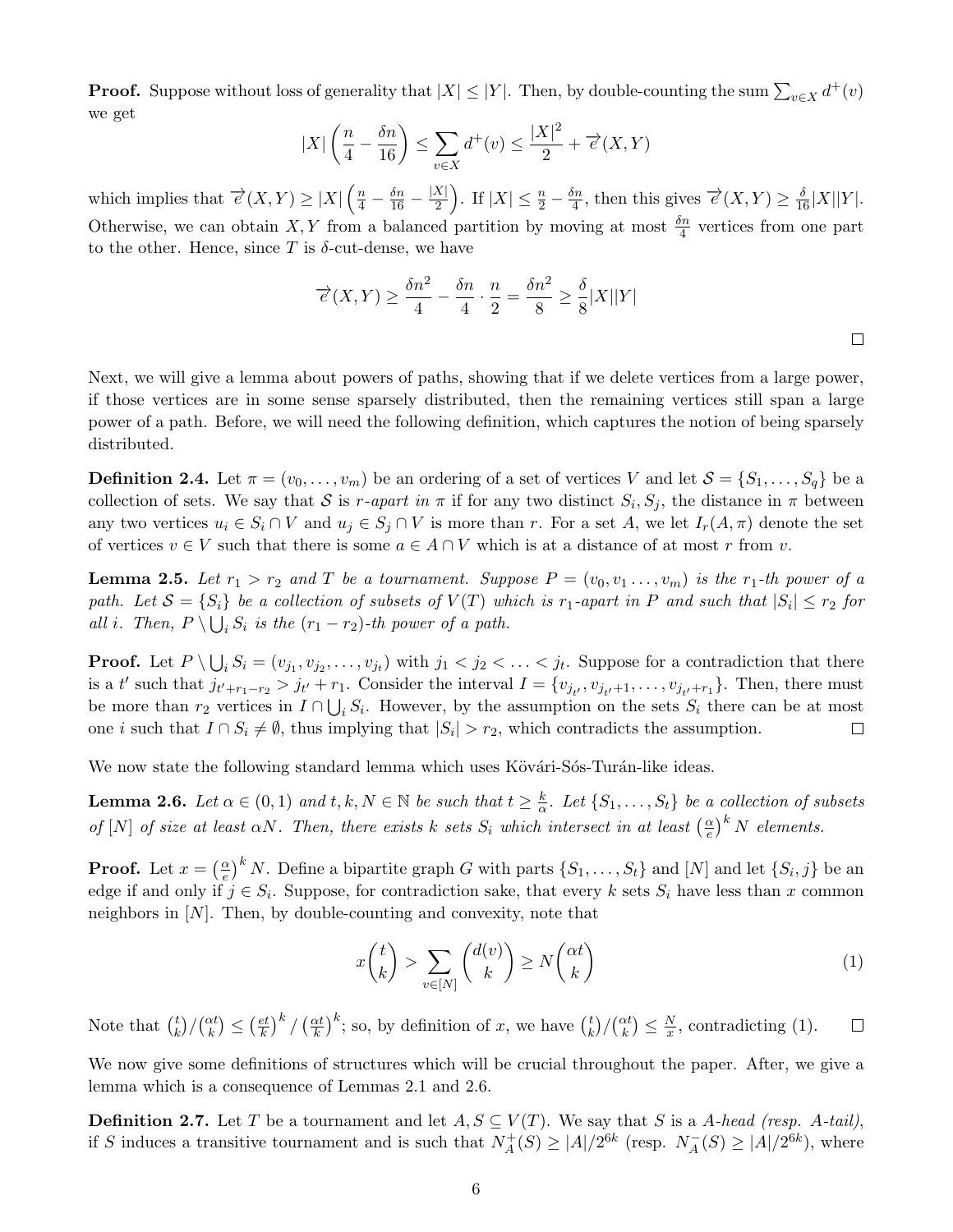$k = |S|$ . If  $A = V(T)$  then we just say that S is a head (resp. tail). Furthermore, if  $P \subseteq T$  is the k-th power of a path and  $A, B \subseteq V(T)$  are such that the first k vertices of P form a A-tail and the last k form a B-head, then we say that P is a  $(A, B, k)$ -chain. If  $A = B = V(T)$ , we just say that P is a k-chain.

<span id="page-6-0"></span>**Lemma 2.8.** Let T be a tournament and  $A, S \subseteq V(T)$  such that  $|S| \ge 2^{30k}$ . Suppose that every vertex  $v \in S$  has at least  $|A|/20$  out(resp. in)-neighbors in A. Then, S contains a A-head (resp. A-tail) of size k. Consequently, any subset of at least  $2^{30k}$  vertices of T, all of which have at least  $|A|/20$  out(resp. in)-neighbors in A is such that a fraction of at least  $1/2^{30k^2}$  of its k-sets are A-heads (resp. A-tails).

**Proof.** By Lemma [2.1,](#page-4-1) S contains a transitive tournament R of size 30k. For every vertex  $v \in R$ , define  $S_v = N_A^+$  $A_{\{A}}^{+}(v) \subseteq A$ . Then  $|S_{v}| \geq |A|/20$ . Thus, we can apply Lemma [2.6](#page-5-1) to the collection  $\{S_{v}: v \in R\}$ with  $\alpha = \frac{1}{20}$ , to find a subset  $R' \subseteq R$  of size k such that  $N_A^+$  $A_A^+(R') \ge |A|/(20e)^k \ge |A|/2^{6k}$ , hence R' is an A-head.  $\Box$ 

The following lemma is a version of dependent random choice (see, e.g., survey [\[13\]](#page-25-18) for more information about this technique and its applications) which we will use several times in the paper.

<span id="page-6-2"></span>**Lemma 2.9.** Let G be a bipartite graph on  $(A, B)$  and  $\gamma > 0$  be such that  $e(A, B) = \gamma |A||B|$ . Let  $a = |A|, b = |B|$  and  $m, k, s \in \mathbb{N}$  be such that

$$
\binom{a\gamma^k}{k} > 2s^k \max\left(\binom{a}{k} \left(\frac{m}{b}\right)^k, 1\right).
$$

Then there exists a set  $U \subseteq A$  with  $|U| \geq s$ , such that less than a fraction of  $1/s^k$  of the sets of size k in U have less than m common neighbors in B.

**Proof.** Let S be a subset of k random vertices, chosen uniformly from B with repetition. Let U denote the set of common neighbors of S in A and  $X = |U|$ . Let Y denote the number of k-subsets of U with less than m common neighbors in B. Note that,  $\mathbb{E}[X] \ge \sum_{v \in A} \left( \frac{d(v)}{|B|} \right)$  $\left(\frac{d(v)}{|B|}\right)^k \geq \gamma^k a$ , where the second inequality follows from Jensen's inequality; applying the same inequality also gives  $\mathbb{E}\left[\binom{X}{k}\right] \geq \binom{\mathbb{E}[X]}{k}$ . Moreover, we have  $\mathbb{E}[Y] \leq {|\mathcal{A}| \choose k}$  ${A|\choose k}\left(\frac{m}{|B|}\right)$  $\left(\frac{m}{|B|}\right)^k$ . Now, note that

<span id="page-6-1"></span>
$$
\mathbb{E}\left[\binom{X}{k}\right] > s^k(E[Y]+1) \tag{2}
$$

implies, by linearity of expectation, that there is a choice of U such that Y is at most a  $1/s<sup>k</sup>$  fraction of the total number of k-sets in U, and furthermore  $X = |U| > s$ . Since [\(2\)](#page-6-1) follows from the previous bounds and the assumption of the lemma, we are done.  $\Box$ 

## 2.2 Chain partitioning and linking

We will now prove two important lemmas which will be used throughout our proofs. The first lemma is used to partition the vertex set of a tournament into a small number of chains and a small set of remaining vertices.

<span id="page-6-3"></span>**Lemma 2.10.** Let T be a tournament and  $S, A, B \subseteq V(T)$  be such that every  $v \in S$  has  $|N_A^-|$  $|A(x)| \geq |A|/20$ and  $|N_B^+|$  $|B^+(v)| \ge |B|/20$ . Then we can partition S into at most  $2^{200k} \log |S|$  vertex disjoint  $(A, B, k)$ -chains and a set of remaining vertices of size at most  $2^{200k}$ .

**Proof.** Let  $|S| = s$  and assume that  $s > 2^{200k}$ , as otherwise we are done. Using Theorem [2.2,](#page-4-2) we can find a copy of  $P_t^{20k}$  with  $t = s/2^{160k} > 41k$ . Look at the set of the first  $20k$  vertices in this path; since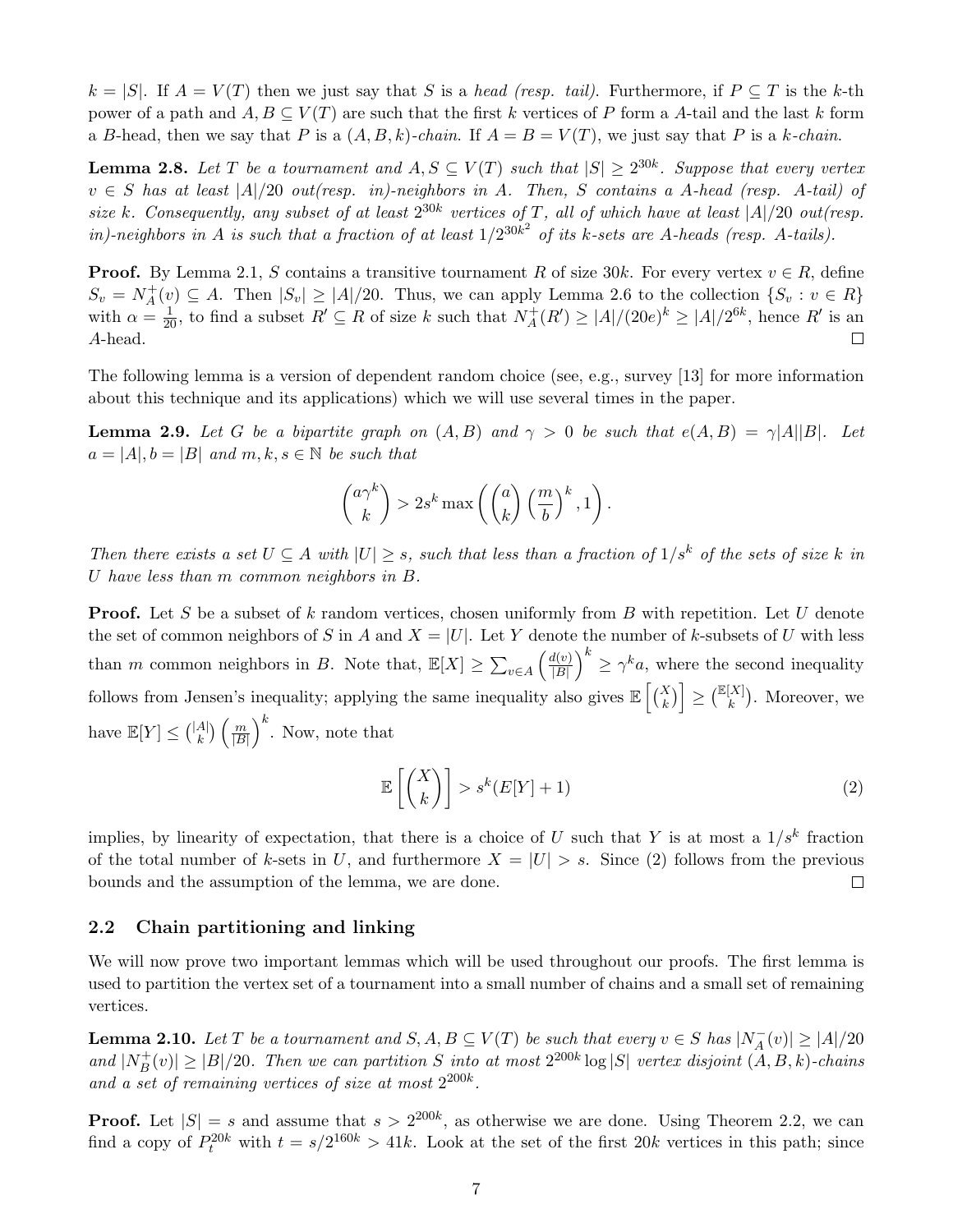every vertex has at least  $|A|/20$  in-neighbors in A, we conclude, by Lemma [2.6,](#page-5-1) that there exists a set of k vertices among the first  $20k$  vertices in the found copy of  $P_t^{20k}$ , such that their common in-neighborhood in A is at least of size  $\left(\frac{1}{20}\right)$  $\frac{1}{20e}\big)^k |A| > \frac{1}{2^6}$  $\frac{1}{2^{6k}}|A|$ . Since this k-set is also transitive by construction, it forms an A-tail. Now we remove the other 19k vertices from the beginning of the path. Similarly, among the last 20k vertices we find a B-head of size k and we remove the other 19k vertices. Note that the obtained structure P is a k-th power of a path starting with an A-tail and ending with a B-head, or in other words, it is an  $(A, B, k)$ -chain of length  $t - 38k$ .

We repeat this procedure, now only using vertices in  $S \setminus V(P)$ . Let  $s' = |S \setminus V(P)|$ , so we get a new  $(A, B, k)$ -chain of length  $\frac{s'}{2160}$  $\frac{s'}{2^{160k}}-38k > \frac{s'}{2^{16k}}$  $\frac{s'}{2^{161k}}$ , if  $s' > 2^{200k}$ . We continue doing this until at most  $2^{200k}$ vertices are left, which enables us to find 20k-th powers of paths of length at least  $\frac{2^{200k}}{2160k}$  $\frac{2^{200k}}{2^{160k}} > 41k$  in every step, and turn them into  $(A, B, k)$ -chains. Notice that after finding each  $(A, B, k)$ -chain, the number of uncovered vertices is at most  $1 - \frac{1}{216}$  $\frac{1}{2^{161k}}$  times the number of uncovered vertices in the previous step; this means that in the end we find at most

$$
-\log_{1-\frac{1}{2^{161k}}} s = -\frac{\log s}{\log(1 - \frac{1}{2^{161k}})} < 2^{200k} \log s
$$

disjoint  $(A, B, k)$ -chains when we stop, which finishes the proof.

The next result is one of the main tools in our proofs; it is used to link vertices from the end of one chain to the beginning of another chain.

<span id="page-7-0"></span>**Lemma 2.11** (The linking lemma). Let  $\delta > 0$ ,  $k \ge 2$  and  $n > \left(\frac{2}{\delta}\right)$  $\frac{2}{\delta})^{1000k}$ . Let T be an n-vertex  $\delta$ -cut-dense tournament with  $\delta^0(T) > (\frac{1}{4} - \frac{\delta}{100})n$ . Suppose  $M, N \subseteq V(T)$  are of size k, and M has at least  $\frac{n}{2^{20k}}$  common out-neighbors, while N has at least  $\frac{n}{2^{20k}}$  common in-neighbors. Let  $\pi$  be an ordering of  $V(T) \setminus (M \cup N)$ . Then, there is a k-th power of a path P starting in M and ending in N, so that the vertices of  $P \setminus (M \cup N)$ can be partitioned into a collection of sets  $S = \{S_1, \ldots, S_m\}$  which is 10k-apart in  $\pi$ , while  $|S_i| = k$  and  $m \leq \log n$ .

**Proof.** We let  $c = \delta/100$  and we start with defining the set  $M_1$  to be the set of common out-neighbors of M and the set  $N_1$  to be the set of common in-neighbors of N; hence  $|M_1|, |N_1| \geq \frac{n}{2^{20k}}$ . Next, we define the sets  $M_i$  and  $N_i$  for  $i \geq 2$  as follows. We first let  $M^i = \bigcup_{j \leq i} M_j$  and  $N^i = \bigcup_{j \leq i} N_j$  for each  $i \geq 1$ , and let:

$$
M_i = \{ x \notin M \cup N \cup M^{i-1} \mid d_{M^{i-1}}^-(x) \ge c |M^{i-1}| \} \text{ and } N_i = \{ x \notin M \cup N \cup N^{i-1} \mid d_{N^{i-1}}^+(x) \ge c |N^{i-1}| \},
$$

i.e.  $M_i$  is the set of vertices outside of  $M \cup N \cup M^{i-1}$  with many in-neighbors in  $M^{i-1}$ , and  $N_i$  is the set of vertices outside of  $M \cup N \cup N^{i-1}$  with many out-neighbors in  $N^{i-1}$ . Furthermore, by bounding  $\sum_{x\in M^{i-1}} d^+(x)$  and using that vertices outside  $M\cup N\cup M^i$  have in-degree at most  $c|M^{i-1}|$  in  $M^{i-1}$  we get:

$$
\left(\frac{1}{4}-c\right)n|M^{i-1}| \leq \sum_{x \in M^{i-1}} d^+(x) \leq c|M^{i-1}|n+|M^{i-1}|(|M|+|N|+|M_i|) + \frac{|M^{i-1}|^2}{2},
$$

which gives:

<span id="page-7-1"></span>
$$
|M_i| \ge n\left(\frac{1}{4} - 2c\right) - 2k - \frac{|M^{i-1}|}{2} \tag{3}
$$

and by adding  $|M^{i-1}|$  to both sides:  $|M^i| \ge n\left(\frac{1}{4} - 2c\right) - 2k + \frac{|M^{i-1}|}{2}$  $\frac{1}{2}$ . From this recursive relation we get that:

$$
|M^{i}| \ge n\left(1 - \frac{1}{2^{i-1}}\right)\left(\frac{1}{2} - 4c\right) + \frac{n/2^{20k}}{2^{i-1}} - 4k.
$$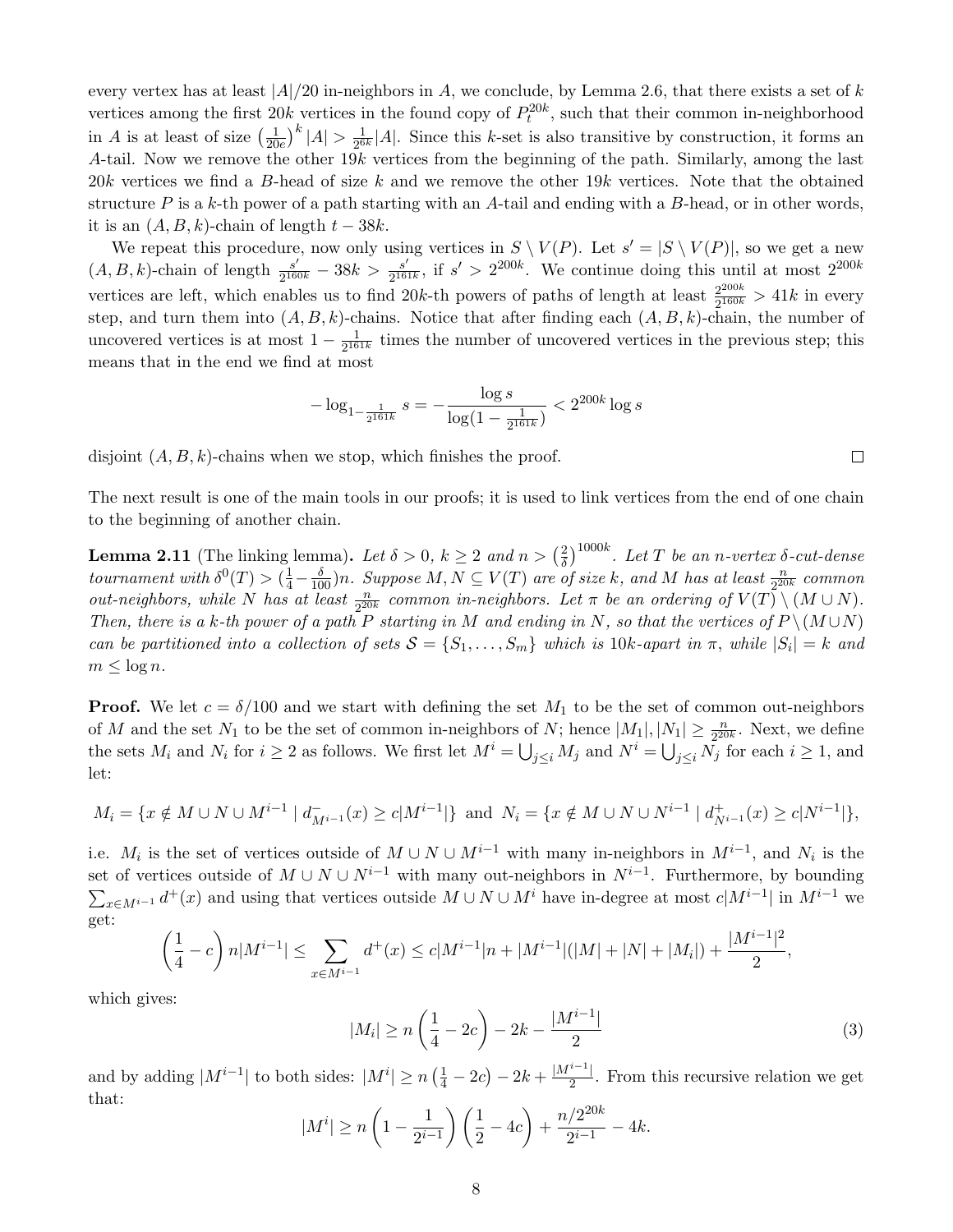Define  $i_M$  to be minimal such that  $|M^{i_M}| \ge n \left(\frac{1}{2} - \frac{\delta}{8}\right)$  $\frac{\delta}{8}$  and note that  $i_M \leq \log_2 \left(\frac{100}{\delta}\right)$  $\frac{00}{\delta}$ ). Also, note that the recursive relation [\(3\)](#page-7-1) and the fact that  $|M^{i-1}| \le n \left(\frac{1}{2} - \frac{\delta}{8}\right)$  $\frac{\delta}{8}$ ) for  $i \leq i_M$  gives for  $2 \leq i \leq i_M$ 

<span id="page-8-0"></span>
$$
|M_i| \ge n\left(\frac{\delta}{16} - 2c\right) - 2k \ge \frac{\delta n}{32}.\tag{4}
$$

Note also that every vertex  $x \in M_i$  has  $d_M^ \overline{M}_{i-1}(x) \geq c|M_{i-1}|$ ; this is because  $x \notin M_{i-1}$  and so, we have both  $d_{M^{i-1}}^-(x) \ge c|M^{i-1}|$  and  $d_{M^{i-2}}^-(x) < c|M^{i-2}|$  which implies the desired inequality since  $M_{i-1}$  $M^{i-1} - M^{i-2}$ . We can define  $i_N$  analogously to  $i_M$ , and all bounds which hold for  $M_i, M^i, i_M$  hold also for  $N_i$ ,  $N^i$  and  $i_N$ .

Case 1: there exist  $i_1 \leq i_M$  and  $i_2 \leq i_N$  such that  $|M_{i_1} \cap N_{i_2}| > n^{1/4}$ .

Let  $i_1+i_2$  be minimal so that the above inequality holds. Let  $S = M_{i_1} \cap N_{i_2}$  and let  $t = i_1 i_2 \cdot n^{1/4} < n^{0.3}$ , so that  $|M^{i_1-1} \cap N^{i_2}|, |M^{i_1} \cap N^{i_2-1}| \leq t$ . Now, for all  $i < i_1$  define the set  $K_i := M_i \setminus N^{i_2}$  and for all  $i < i_2$ , define  $L_i := N_i \setminus M^{i_1}$ . By the inequality [\(4\)](#page-8-0), we have that  $|L_i|, |K_i| > \delta n/32 - t > \delta n/64$  for  $i \ge 2$ and  $|L_1|, |K_1| > \frac{n}{2^{20}}$  $\frac{n}{2^{20k}} - t > \frac{n}{2^{21k}}$ . Furthermore, note that from the discussion after [\(4\)](#page-8-0), we also have that for every  $x \in S$ ,

<span id="page-8-1"></span>
$$
d_{K_{i_1-1}}^-(x) \ge c \left| M_{i_1-1} \right| - t \ge \frac{c}{2} \left| K_{i_1-1} \right| \tag{5}
$$

and similarly for every  $i < i_1$  and  $x \in K_i$  it holds  $d_K^ K_{i-1}(x) \geq \frac{c}{2}$  $\frac{c}{2}|K_{i-1}|$ . The analogous bounds hold for each  $L_i$ .

Now we will find the k-th power of a path which connects  $M$  and  $N$ , and which satisfies the conditions of the lemma; in order to do this we find sets  $Z, X_1, \ldots, X_{i_1-1}, Y_1, \ldots, Y_{i_2-1}$  of size k, such that all of them induce transitive tournaments, with  $Z \subset S$ ,  $X_i \subset K_{i_1-i}$  and  $Y_i \subset L_{i_2-i}$ , and where  $X_{i_1-1}, \ldots, X_1, Z, Y_1, \ldots, Y_{i_2-1}$  induces a k-blowup of a path, where the listed sets are the blobs of the blowup in this order. Furthermore, the collection of blobs is  $10k$ -apart in  $\pi$ . Since  $X_{i-1}$  is in the common out-neighborhood of M, and  $Y_{i_2-1}$  is in the common in-neighborhood of N, this will give the k-th power of the statement, where  $S = \{X_{i_1-1}, \ldots X_1, Z, Y_1, \ldots Y_{i_2-1}\}.$ 

Set  $F := \emptyset$  in the beginning and as we find a new blob we add some *forbidden* vertices to F, which we are not allowed to use in subsequent blobs. Every time we find a new blob we will add at most  $30k^2$ vertices to F, so at any point F is of size at most  $(i_1 + i_2)30k^2 < 60k^2 \log_2(100/\delta) < k \log_2 n$  (using that  $n > (2/\delta)^{1000k}$ ). We begin by finding the set  $Z \subset S$ . Look at the bipartite graph H on  $(S, K_{i_1-1} \times L_{i_2-1})$ where there is an edge between s and  $(x, y)$  if and only if xs and sy are edges in T. Every vertex in S has at least  $\frac{c^2}{4}$  $\frac{c^2}{4}|K_{i_1-1} \times L_{i_2-1}|$  neighbors by [\(5\)](#page-8-1) and thus, H has at least  $\frac{c^2}{4}$  $\frac{2^2}{4}|S||K_{i_1-1} \times L_{i_2-1}|$  edges. Note the following direct application of Lemma [2.9.](#page-6-2)

<span id="page-8-2"></span>**Claim 2.12.** Let G be a bipartite graph with parts A, B of sizes larger than  $n^{1/5}$  and such that  $e(A, B) \ge$  $c^2$  $\frac{e^2}{4}$ |A||B|. Then, there exists a set  $U \subseteq A$  of size at least  $2^{2k}$  such that at most a fraction of  $1/2^{2k^2}$  of its k-sets have less than  $|B|^{2/3}$  common neighbors in B.

**Proof.** Take the parameters of Lemma [2.9](#page-6-2) to be  $a = |A| \geq n^{1/5}$ ,  $b = |B| \geq n^{1/5}$ ,  $\gamma = \frac{c^2}{4}$  $\frac{b^2}{4}$ ,  $m = b^{2/3}, s = 2^{2k}.$ Indeed, it holds that

$$
\binom{a\gamma^k}{k} \ge \frac{a^k\gamma^{k^2}}{k^k} \ge 2s^k\frac{a^ke^k}{k^k} \cdot \left(\frac{c^{2k}}{2\cdot 4^k s e}\right)^k \ge 2s^k\binom{a}{k}b^{-k/3} = 2s^k\binom{a}{k}\left(\frac{m}{b}\right)^k
$$

where the last inequality holds since  $b \geq n^{1/5} \geq \frac{(10s4^k)^3}{6k}$  $\frac{\log k^{(8)}\delta}{c^{6k}}$ , where we used that  $n > \left(\frac{2}{\delta}\right)$  $\frac{2}{\delta}$ )<sup>1000k</sup> and  $c = \delta/100$ . Further, we are done by noting that

$$
\binom{a\gamma^k}{k} \ge \left(\frac{a\gamma^k}{k}\right)^k \ge n^{k/10} \ge 2s^k.
$$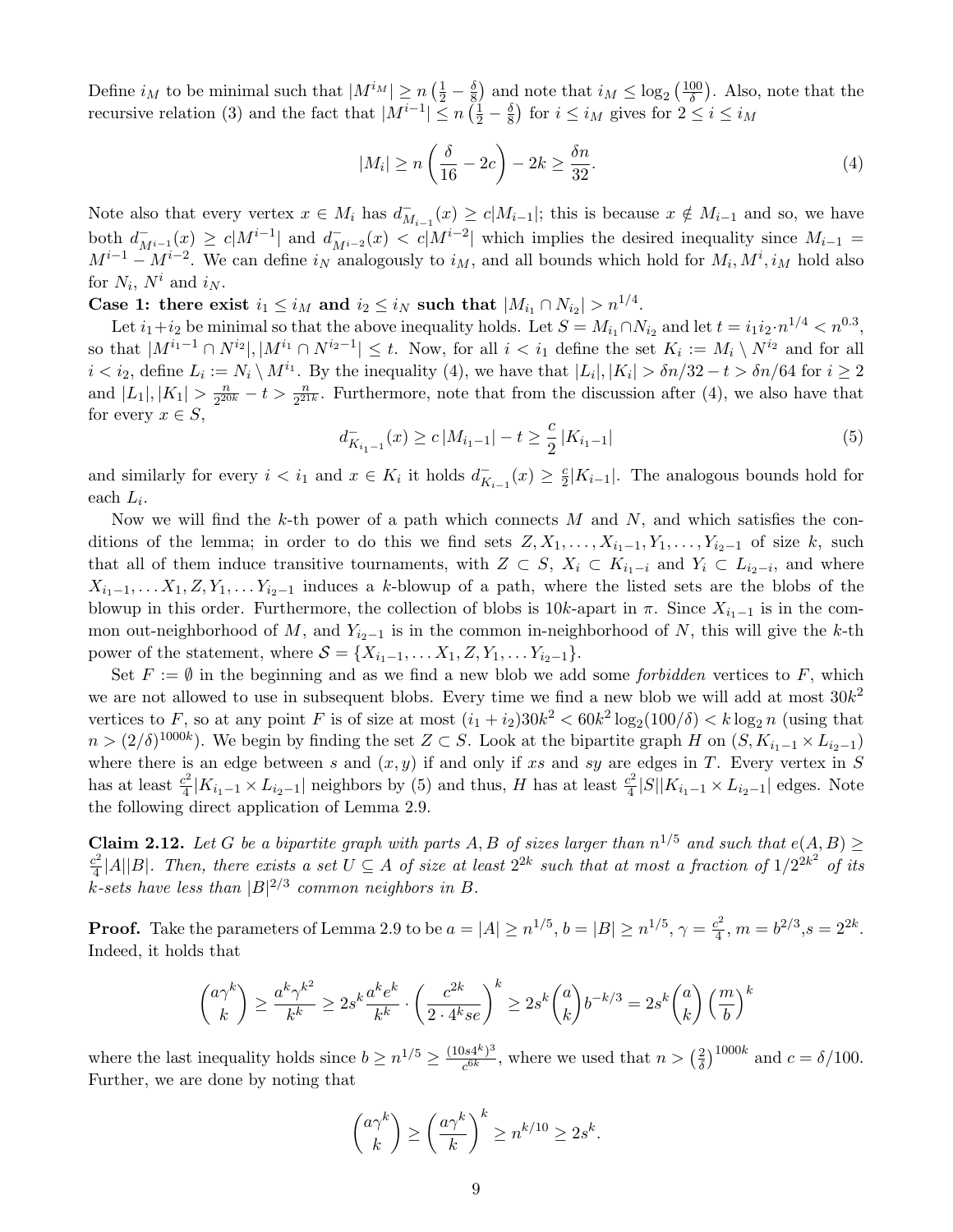Applied to the graph H, this claim implies the existence of a subset  $U \subseteq S$  of size at least  $2^{2k}$  such that at least a  $(1 - 1/2^{2k^2})$ -fraction of its k-sets have at least  $|K_{i_1-1} \times L_{i_2-1}|^2/3/|L_{i_2-1}| > n^{1/4}$  in-neighbors in  $K_{i_1-1}$  and at least  $n^{1/4}$  out-neighbors in  $L_{i_2-1}$ . Since U is of size at least  $2^{2k}$  and the fraction of its k-sets which induce transitive tournaments is, by Lemma [2.1,](#page-4-1) larger than  $1/2^{k^2}$ , this means that there is a transitive k-set Z in S with at least  $n^{1/4}$  common in-neighbors in  $K_{i_1-1}$  and at least  $n^{1/4}$  common outneighbors in  $L_{i_2-1}$ . We now update F by setting  $F := I_{10k}(Z, \pi)$ , i.e. F is the set of vertices which are at distance at most  $10k$  in  $\pi$  from at least one vertex in Z. Hence, F is of size at most  $|F| \le k(20k+1) \le 30k^2$ .

We continue by now finding the set  $X_1 \subseteq K_{i_1-1} \setminus F$  among the at least  $n^{1/4} - |F| > n^{1/5}$  vertices which are common in-neighbors of Z. Crucially, notice that every vertex in  $K_{i_1-1}$  has at least  $\frac{c}{2}|K_{i_1-2}|-|F|>$ c  $\frac{d}{dt} |K_{i_1-2}|$  in-neighbors in  $K_{i_1-2} \setminus F$ . Therefore, the bipartite graph induced by  $\overrightarrow{E} [K_{i_1-2} \setminus F, N^-_{K_{i_1-1}}(Z) \setminus F]$ has density at least  $\frac{c}{4}$  and parts of sizes larger than  $n^{1/5}$ . Thus, we can apply Claim [2.12](#page-8-2) again to find a transitive k-set  $X_1 \subseteq N_K^ K_{K_{i_1-1}}(Z) \setminus F$  which has at least  $|K_{i_1-2} \setminus F|^{2/3} > n^{1/4}$  common in-neighbors in  $K_{i_1-2} \setminus F$ . We update F accordingly, i.e.  $F := F \cup I_{10k}(X_1, \pi)$ , and so, F increases by at most  $30k^2$ .

We repeat this process to find  $X_2, \ldots, X_{i_1-1}$ . Suppose we have found the sets  $X_1, \ldots, X_{i-1}$  and we know that  $X_{i-1}$  has more than  $n^{1/5}$  common in-neighbors in  $K_{i_1-i} \setminus F$ ; in order to find a k-set  $X_i$  among those neighbors, such that  $X_i$  has at least  $n^{1/4}$  common in-neighbors in  $K_{i_1-i-1} \setminus F$ , we consider the bipartite graph induced by  $E[K_{i_1-i-1} \setminus F, N_{K_{i_1-i}}^-(X_{i-1}) \setminus F]$  and apply Claim [2.12.](#page-8-2) Indeed, at any point we will have that  $|F| < (i_1 + i_2)30k^2 < k \log_2 n$ . So, by the bound below inequality [\(5\)](#page-8-1), every vertex in  $K_{i_1-i}$  has at least  $\frac{c}{2}|K_{i_1-i-1}| - |F| > \frac{c}{4}$  $\frac{c}{4}|K_{i_1-i-1}|$  in-neighbors in  $K_{i_1-i-1} \setminus F$  and thus, the bipartite graph will have density at least  $\frac{c}{4}$ . To finish the step, we update F accordingly, by adding to it the vertices in  $I_{10k}(X_i, \pi)$ . The same process is done to find the sets  $Y_i$  for  $1 \leq i \leq i_2$ , although we now start with the set  $F$  of forbidden vertices we already have.

This finishes the first case analysis. Now, suppose that  $|M_i \cap N_j| \leq n^{1/4}$  for all  $i \leq i_M$  and  $j \leq i_N$ ; this implies that  $|M^{i_M} \cap N^{i_N}| \leq i_M i_N \cdot n^{1/4} < n^{0.3}$ . Case 2:  $|M^{i_M} \cap N^{i_N}| < n^{0.3}$ 

Similarly to before, we define the sets  $K_i = M_i \setminus N^{i_N}$  for all  $i \leq i_M$  and  $L_i = N_i \setminus M^{i_M}$  for all  $i \leq i_N$ . Additionally, we define the sets  $K^i = \bigcup_{j \leq i} K_j$  and  $L^i = \bigcup_{j \leq i} L_i$ . Note that by [\(4\)](#page-8-0) we have  $|K_i| > |M_i| - n^{0.3} > \delta n/64$  and similarly,  $|L_i| > \delta n/\overline{64}$ . Furthermore, we have the bounds  $|K^{i_M}|, |L^{i_N}| >$  $n\left(\frac{1}{2}-\frac{\delta}{8}\right)$  $\left(\frac{\delta}{8}\right) - n^{0.3} > n \left(\frac{1}{2} - \frac{\delta}{7}\right)$  $\frac{\delta}{7}$ ). Using the fact that T is  $\delta$ -cut-dense from the statement of the lemma, we get that

$$
\overrightarrow{e}(K^{i_M}, L^{i_N}) \ge \frac{\delta n^2}{4} - 2\frac{\delta n}{7} \cdot \frac{n}{2} \ge \frac{\delta n^2}{10} \ge \frac{\delta}{3}|K^{i_M}||L^{i_N}|
$$

and in particular, there exists a pair  $(K_{i_1}, L_{i_2})$  such that the density of edges going from  $K_{i_1}$  to  $L_{i_2}$  is at least  $\delta/3 > c$ , i.e.

<span id="page-9-0"></span>
$$
\overrightarrow{e}(K_{i_1}, L_{i_2}) \ge c|K_{i_1}||L_{i_2}|.
$$
\n(6)

Also note that  $d_K^ K_i(x) > c|M_i| - n^{0.3} > \frac{c}{2}$  $\frac{c}{2}|K_i|$  for every  $x \in K_{i+1}$  and  $i < i_1$ , and likewise we have  $d_L^+$  $_{L_i}^+(x) > \frac{c}{2}$  $\frac{c}{2}|L_i|$  for  $i < i_2$  and  $x \in L_{i+1}$ .

Similarly to before, we find sets  $X_{i_1-1}, \ldots, X_1, Z, Y_1, \ldots, Y_{i_2}$  which form a k-blowup of a path in this order, with the same properties as before, but now with  $X_i \subseteq K_{i_1-i}$ ,  $Z \subseteq K_{i_1}$  and  $Y_i \subseteq L_{i_2-i+1}$  for all i. We first set our set of forbidden vertices  $F$  to be empty again.

We will only show how to find the set  $Z$ , as when we have it, the linking proceeds in the same way as before. So, take the bipartite graph H with parts  $K_{i_1}$  and  $K_{i_1-1} \times L_{i_2}$ , which have both size larger than  $n^{1/5}$ , where there is an edge between x and  $(u, v)$  if ux and xv are edges in T. Notice that the number of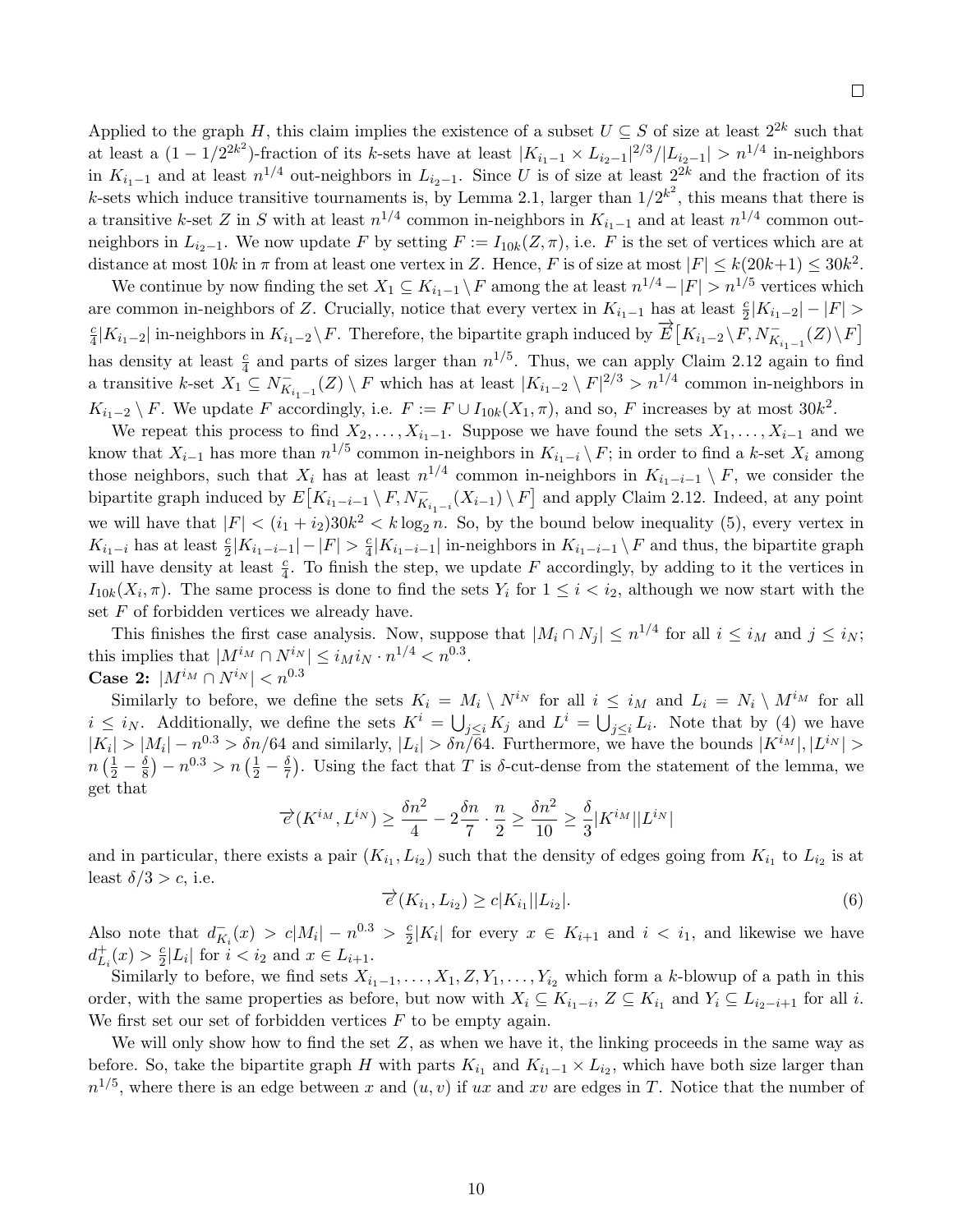edges in this bipartite graph is

$$
\sum_{x \in K_{i_1}} |N^-(x) \cap K_{i_1-1}| \times |N^+(x) \cap L_{i_2}| \ge \frac{c}{2} |K_{i_1-1}| \sum_{x \in K_{i_1}} |N^+(x) \cap L_{i_2}| > \frac{c^2}{2} |K_{i_1}| |K_{i_1-1}| |L_{i_2}|
$$

|

where the last inequality follows from [\(6\)](#page-9-0) together with  $\sum_{x \in K_{i_1}} |N^+(x) \cap L_{i_2}| = \overrightarrow{e}(K_{i_1}, L_{i_2})$ . We can then apply Claim [2.12](#page-8-2) to H, and as before, get the existence of a transitive k-set  $Z \subseteq K_{i_1}$  which has at least  $n^{1/4}$  common in-neighbors in  $K_{i,i-1}$  and at least  $n^{1/4}$  common out-neighbors in  $L_{i2}$ . We update F by setting  $F := F \cup I_{10k}(Z, \pi)$ . We continue to find the remaining sets  $X_i, Y_i$  in the same way as in the first case, giving us the desired k-th power of a path linking  $M$  to  $N$ .  $\Box$ 

## <span id="page-10-0"></span>3 Cut-dense tournaments

In this section we show that if a tournament is cut-dense, then a minimum semidegree slightly below  $n/4$ is already enough to guarantee the existence of the k-th power of a Hamilton cycle.

**Theorem 1.5.** Let  $k \geq 2$ ,  $\delta > 0$  and  $n \geq \left(\frac{3}{8}\right)$  $\frac{3}{\delta})^{1000k}$ . Then, any  $\delta$ -cut-dense tournament T such that  $\delta^0(T) \geq \frac{n}{4} - \frac{\delta n}{200}$  has the k-th power of a Hamilton cycle.

**Proof.** Firstly, note that we can use Lemma [2.10](#page-6-3) (with  $A = B = V(T)$ ) to partition the vertices of T into  $t \leq 2^{600k} \log n$  disjoint 3k-chains  $C_1, C_2, \ldots, C_t$  and a set R of size at most  $2^{600k}$ . In the next subsection, we cover R with disjoint k-chains of length  $2k + 1$ . Some of the vertices in these k-chains might be contained in one of  $C_1, C_2, \ldots, C_t$ ; in this case, we remove each such vertex from the corresponding  $C_i$ . In the end, we will denote by  $C_i'$  what is left of  $C_i$ , for all  $i \geq 1$ . The covering of R is done so that each  $C_i'$  has the same first and last k vertices as  $C_i$ .

## 3.1 Covering  $R$  with  $k$ -chains

Let F be the set of vertices in T which are either in R or in the first or last k vertices in one of the  $3k$ chains  $C_1, C_2, \ldots C_t$ , implying that  $|F| < 2^{600k} + 2k \cdot 2^{600k} \log n$ . Let  $\pi$  be the ordering on  $V = V(T) \setminus F$ such that all vertices in each  $C_i$  come before all vertices in  $C_{i+1}$ , and inside of each  $C_i$  the vertices inherit the ordering of the chain. For every vertex  $v \in R$ , let  $A_v = N^-(v) \cap V$  and let  $B_v = N^+(v) \cap V$ . We have that  $|A_v| + |B_v| = n - |F|$ , and  $|A_v|, |B_v| \ge \delta^0(T) - |F| > \frac{n}{5}$  $\frac{n}{5}$ .

We repeat the following procedure until all vertices in  $R$  are covered with disjoint  $k$ -chains of length  $2k + 1$ . Let  $w_1 \in R$  be an uncovered vertex. By Lemma [2.3](#page-4-3) applied to T, we get that

<span id="page-10-1"></span>
$$
\overrightarrow{e}(A_{w_1}, B_{w_1}) > \frac{\delta}{16}|A_{w_1}||B_{w_1}| - |F|n > \frac{\delta}{32}|A_{w_1}||B_{w_1}| \tag{7}
$$

By using Lemma [2.9,](#page-6-2) we obtain the following claim.

**Claim 3.1.** There exist a set  $U \subseteq A_{w_1}$  of size  $|U| \geq 2^{30k}$  such that at most a  $\frac{1}{2^{30k^2}}$ -fraction of its k-sets has less than  $2^{30k}$  out-neighbors in  $B_{w_1}$ .

**Proof.** Apply Lemma [2.9](#page-6-2) with parameters  $a = |A_{w_1}| \ge \frac{n}{5}$ ,  $b = |B_{w_1}| \ge \frac{n}{5}$ ,  $\gamma = \frac{\delta}{32}$ ,  $m = 2^{30k}$ ,  $s = 2^{30k}$  to the graph with parts  $(A_{w_1}, B_{w_1})$ . Indeed, it holds that

$$
\binom{a\gamma^k}{k} \ge \frac{a^k\gamma^{k^2}}{k^k} \ge 2s^k\frac{a^k e^k}{k^k} \cdot \left(\frac{\delta^k}{2 \cdot 32^k s e}\right)^k \ge 2s^k \binom{a}{k} \left(\frac{n^{-\frac{1}{1000}}}{2^{40k}}\right)^k \ge 2s^k \binom{a}{k} \left(\frac{m}{b}\right)^k
$$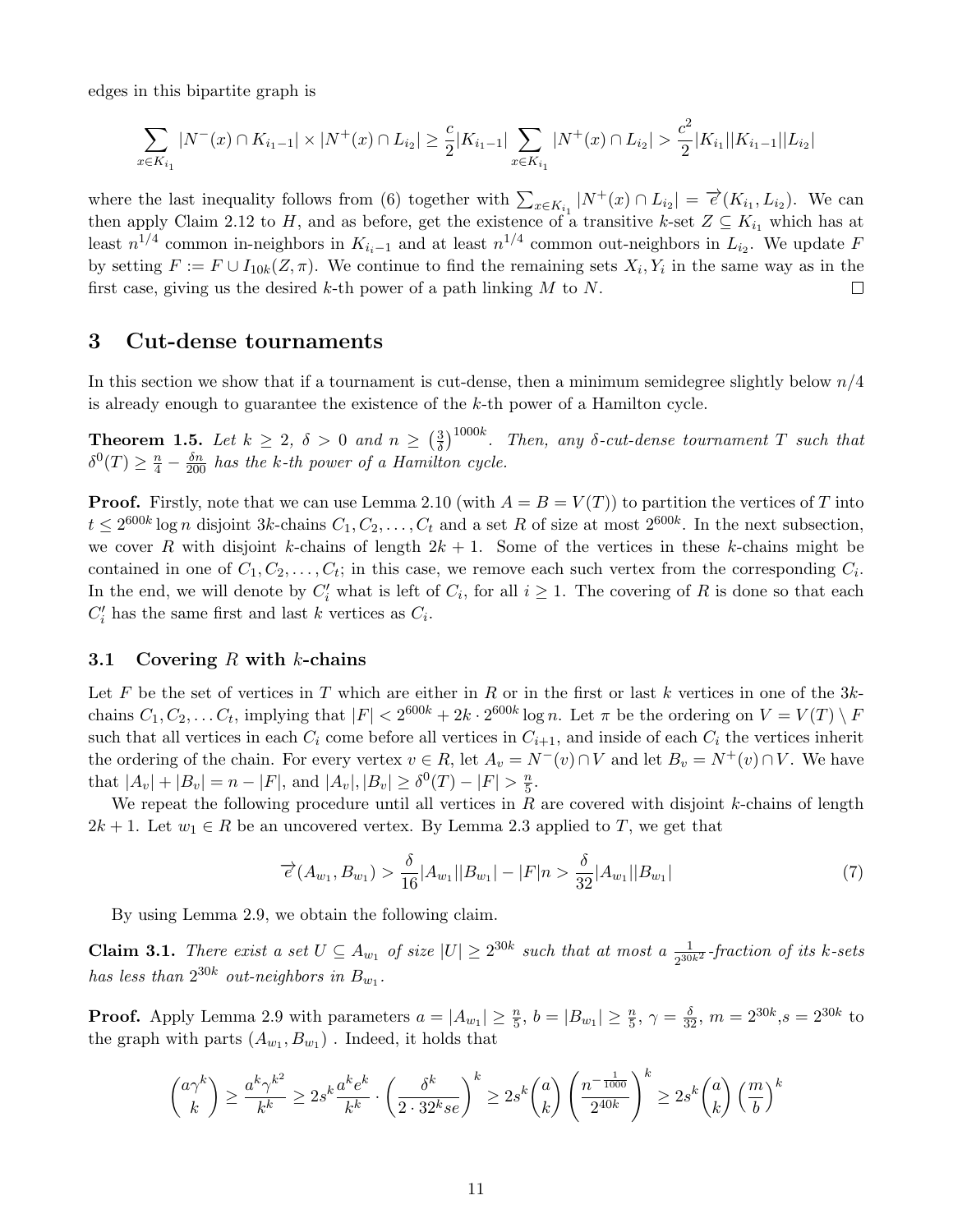where the last inequality holds since  $b \geq \frac{n}{5}$  $\frac{n}{5}$  so  $\frac{m}{b} < \frac{1}{\sqrt{3}}$  $\frac{1}{n}$ , and it holds that  $n > 2^{1000k}$ . We are done since also

$$
\binom{a\gamma^k}{k} \ge \left(\frac{a\gamma^k}{k}\right)^k \ge (\sqrt{n})^k \ge 2s^k.
$$

 $\Box$ 

By Lemma [2.8](#page-6-0) (with  $A = V(T)$ ) it holds that more than a  $1/2^{30k^2}$  fraction of the k-sets in U are tails, hence there is a k-set  $X_1 \subseteq U$  which is a tail and has at least  $2^{30k}$  out-neighbors in  $B_{w_1}$ . Finally, again by Lemma [2.8,](#page-6-0) in the set of the at least  $2^{30k}$  common out-neighbors of  $X_1$  in  $B_{w_1}$ , there is a head  $Y_1$  of size k. This gives that  $X_1 \cup \{w_1\} \cup Y_1$  induces a k-chain, which we call  $C'_{t+1}$ .

We update the sets  $F, V$  and  $A_v, B_v$  for each v, by setting  $F := F \cup I_{3k}(C'_{t+1}, \pi), V := V \setminus F$ ,  $A_v := N^-(v) \cap V$  and  $B_v := N^+(v) \cap V$ . We continue with an uncovered vertex  $w_2$ , we find the k-chain  $C'_{t+2} = X_2 \cup \{w_2\} \cup Y_2$ , and again update  $F := F \cup I_{3k}(C'_{t+2}, \pi)$  as well as  $V := V \setminus F$ . Furthermore, we update the sets  $A_v := N^-(v) \cap V$  and  $B_v := N^+(v) \cap V$ .

We repeat this procedure until we covered all vertices in  $R$ , noting that at every step it holds that  $|A_v| + |B_v| \ge n - |F|$  and  $|A_v||B_v| > \frac{n}{5}$  $\frac{n}{5}$ , so equation [\(7\)](#page-10-1) holds at every step. Indeed, we always have

> $|F| \leq 2k \cdot 2^{600k} \log n + (20k^2 + 1)|R| < \sqrt{\frac{20k^2 + 1}{n}}$  $\overline{n},$

since  $|I_{3k}(C_{t+i}, \pi)| \leq (2k+1)(6k+1) < 20k^2$  as  $|C'_{t+i}| = |X_i \cup \{w_i\} \cup Y_i| = 2k+1$ , so that in each of the |R| steps, we add at most  $20k^2$  new vertices to F. Note that by construction the collection of sets  $\{X_i \cup Y_i \mid i \in [|R|]\}$  obtained in the covering process is 3k-apart in  $\pi$  (hence also in each  $C_i$ ). We remove the vertices in these sets from the 3k-chains  $C_1, C_2, \ldots C_t$ , and are left with  $C'_1, C'_2, \ldots C'_t$ . In what follows, we use the obtained sets  $F$  and  $V$ .

## <span id="page-11-0"></span>3.2 Linking the chains

To finish the proof we will link the structures from the previous subsection. We will link the last  $k$  vertices of each  $C_i'$  to the first k of  $C_{i+1}'$ , and the last k of  $C_{t+|R|}'$  to the first k of  $C_1'$ .

First we want to link  $C'_1$  to  $C'_2$ ; for this we apply Lemma [2.11](#page-7-0) to the tournament  $T[V \cup H_1 \cup H_2]$  with the ordering  $\pi$ , where  $H_1$  and  $H_2$  are respectively the last k vertices in  $C'_1$  and first k of  $C'_2$ . Thus we get a k-th power of a path P between  $H_1$  and  $H_2$ , so that  $P \setminus (H_1 \cup H_2)$  can be partitioned into sets  $S_1, \ldots, S_m$  which are 3k-apart in  $\pi$ . Now we update F by setting  $F := F \cup I_{3k}(S_1 \cup \ldots \cup S_m, \pi)$ , and also  $V := V \setminus F$ . Notice that this means that V decreased by at most  $10k^2 \log n$ , since  $|S_1 \cup ... \cup S_m| \le k \log n$ , so that  $|I_{3k}(S_1 \cup ... \cup S_m, \pi)| \le (6k+1)k \log n \le 10k^2 \log n$ . We repeat this process until we made all connections; suppose we are about to connect  $C_i'$  to  $C_{i+1}'$ , so we have deleted at most  $(t+|R|)10k^2\log n \leq$ connections, suppose we are about to connect  $C_i$  to  $C_{i+1}$ , so we have defected at most  $(\ell + |I|)$  for  $\log n \le 20k^2 2^{600k} \log^2 n \le \sqrt{n}$  vertices from V during the linking process, meaning that altogether we deleted  $|F| \leq 2\sqrt{n}$  vertices and therefore

$$
\delta^{0}(T[V \cup H_{2i-1} \cup H_{2i}]) > n/4 - \frac{\delta}{200}n - 2\sqrt{n} > \left(\frac{1}{4} - \frac{\delta}{150}\right)n
$$

so we can continue applying Lemma [2.11.](#page-7-0) Indeed, let  $T' = T[V \cup H_{2i-1} \cup H_{2i}]$  and let  $n' = |T'|$ . Since we have that  $|V| \ge n - 2\sqrt{n}$ , it is easy to see that T' is  $\delta'$ -cut-dense with  $\delta' = 0.99\delta$  and also  $n' > (\frac{2}{\delta})$  $\frac{2}{\delta'}$ <sup>1000k</sup>. Furthermore  $\delta^0(T') > (\frac{1}{4} - \frac{\delta'}{100})n'$ , and  $N_{T'}^+(H_{2i-1}) > \frac{n'}{2^{20}}$  $\frac{n'}{2^{20k}}$ , while  $N_{T'}^-(H_{2i}) > \frac{n'}{2^{20}}$  $\frac{n'}{2^{20k}}.$ 

Notice also that the collection of all sets  $S_i$  used for creating the linking paths, together with the collection of all  $X_i \cup Y_i$  used for covering R, form a collection that is 3k-apart in  $\pi$  by construction. Note also that each set in this collection is of size at most  $2k$ ; this means that when we remove the vertices used in the linking paths from the structures  $C'_1, \ldots, C'_{t+|R|}$ , we are left with k-th powers of paths by Lemma [2.5,](#page-5-2) and we call them  $C_1'', \ldots, C_{t+|R|}''$ . Note that by construction, the last k vertices of each  $C_i''$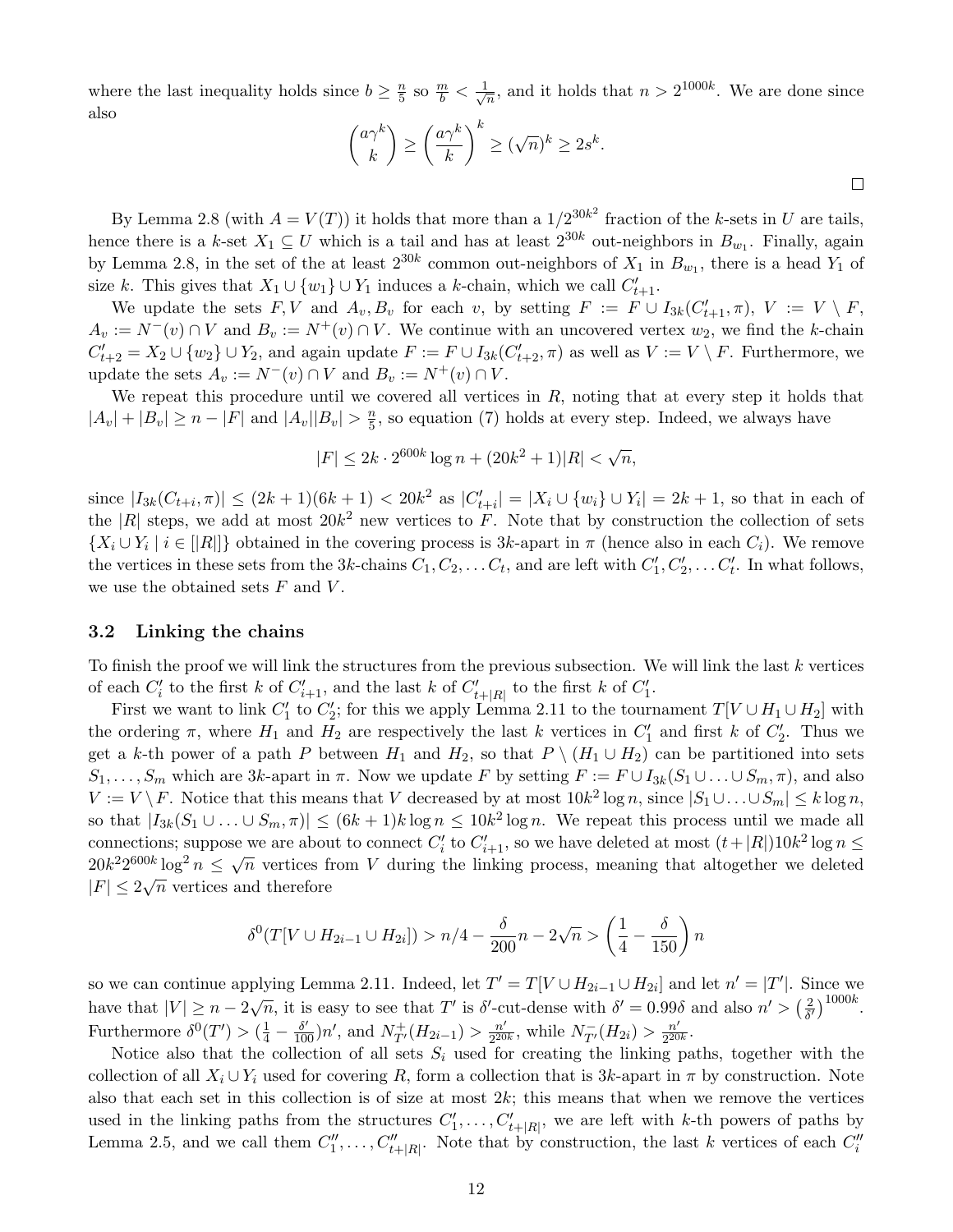are linked to the first k of  $C''_{i+1}$  (and similarly,  $C''_{i+|R|}$  to  $C''_1$ ) by disjoint k-th powers of paths (i.e. the linking paths). Furthermore, the collection  $C''_1, \ldots, C''_{t+|R|}$  together with the constructed links cover the whole vertex set of  $V$ . This gives the  $k$ -th power of a Hamilton cycle, which completes the proof.  $\Box$ 

<span id="page-12-4"></span>**Remark 3.2.** Note that an immediate result which follows from our proof is that in any tournament with the same conditions as in Theorem [1.5,](#page-2-0) we can find a spanning  $k$ -chain (which we get before the last step of the linking process). We will use this observation in consequent sections.

## <span id="page-12-0"></span>4 A bridge

In this section, we will prove a result which, as discussed in Section [1.1,](#page-2-2) will allow us to construct the so-called bridges needed in the proof of Theorem [1.2.](#page-1-1)

<span id="page-12-1"></span>**Theorem 4.1.** There exists a constant  $C = C_k$  such that the following holds. Let T be a tournament on n vertices and X, Y a partition of its vertex set such that  $\overrightarrow{e}(X,Y) \geq Cn^{2-1/[k/2]}$ . Then there exists a sequence  $(x_1, \ldots, x_k, y_1, \ldots, y_k) \in X^k \times Y^k$  which is the k-th power of a path.

First, we need a few definitions. Let T be a tournament which has a partition  $(X, Y)$  such that  $\vec{e}(X,Y) = \delta |X||Y|$  for some  $\delta$ . For every vertex  $x \in X$ , we define  $Y(x)$  to be the set of vertices  $v \in N_Y^+$  $Y(Y \leq Y)$  such that  $|N_X(v) \cap N_X(v)| \geq \frac{\delta |X|}{8}$ . Analogously, for  $y \in Y$ , define  $X(y)$  to be the set of vertices  $u \in N_X^-(y)$  such that  $|N_Y^+|$  $Y^+(u) \cap N_Y^+$  $|Y^+(y)| \ge \frac{\delta|Y|}{8}.$ 

<span id="page-12-2"></span>**Lemma 4.2.** Suppose  $\delta |X|, \delta |Y| > 2^{10}$ . Then, there exist vertices  $x \in X, y \in Y$  such that

$$
\frac{|X(y)|}{|X|}, \frac{|Y(x)|}{|Y|} \ge \frac{\delta}{8}
$$

**Proof.** By symmetry, we only prove the existence of x. First, note that we can, without loss of generality, re-orient some edges in  $\overline{E}(X, Y)$  and have that every vertex in Y has either no in-neighbors in X or at least  $\frac{\delta[X]}{2}$  of them, and that  $\overrightarrow{e}(X,Y) \geq \frac{\delta}{2}$  $\frac{\delta}{2}|X||Y|$ . Now, let  $x \in X$  be chosen uniformly at random - we will show that  $\mathbb{E}[Y(x)] \geq \frac{\delta|Y|}{8}$  $\frac{Y}{8}$ , which proves the lemma.

Now, let  $v \in Y$  and consider the tournament induced by  $N_X^-(v)$ , which is either empty or of size at least  $\frac{\delta |X|}{2} \geq 50$ . It is easy to see that at least a quarter of its vertices have at least a quarter of the vertex set in their in-neighborhood. Therefore, a quarter of the vertices  $u \in N_X^-(v)$  are such that  $|N_X^-(v) \cap N_X^-(u)| \ge \frac{\delta |X|}{8}$ , i.e.,  $v \in Y(u)$ . Hence,  $\mathbb{P}(v \in Y(x)) \ge \frac{|N_X^-(v)|}{4|X|}$  and thus,

$$
\mathbb{E}[Y(x)] = \sum_{v \in Y} \mathbb{P}(v \in Y(x)) \ge \frac{1}{4|X|} \sum_{v \in Y} |N_X^-(v)| = \frac{\overrightarrow{e}(X, Y)}{4|X|} \ge \frac{\delta|Y|}{8}
$$

We can now prove the following claim, from which Theorem [4.1](#page-12-1) will be easy to derive. The proof uses induction together with the following observation. Suppose that  $(a, b, c, d) \in X^2 \times Y^2$  is the square of a path and  $X' \subseteq X, Y' \subseteq Y$  are sets such that  $a \to X' \to \{b, c\}$  and  $\{b, c\} \to Y' \to d$ . Then, if  $(x_1, ..., x_{k-2}, y_1, ..., y_{k-2}) \in (X')^{k-2} \times (Y')^{k-2}$  is the  $(k-2)$ -th power of a path, we have that  $(a, x_1, \ldots, x_{k-2}, b, c, y_1, \ldots, y_{k-2}, d)$  is the k-th power of a path.

<span id="page-12-3"></span>**Claim 4.3.** Let k be even and  $\delta^{\frac{k}{2}}|X|, \delta^{\frac{k}{2}}|Y| > 2^{10k^2}$ . Then  $X^k \times Y^k$  contains a k-th power of a path.

**Proof.** We prove this by induction on  $\frac{k}{2}$ . Take the base case  $k = 2$  and suppose that  $\delta |X|, \delta |Y| > 2^{10}$ . By Lemma [4.2,](#page-12-2) there exists a vertex  $b \in X$  such that  $Y(b) \geq \frac{\delta|Y|}{8} \geq 2$ . Therefore, there exists an edge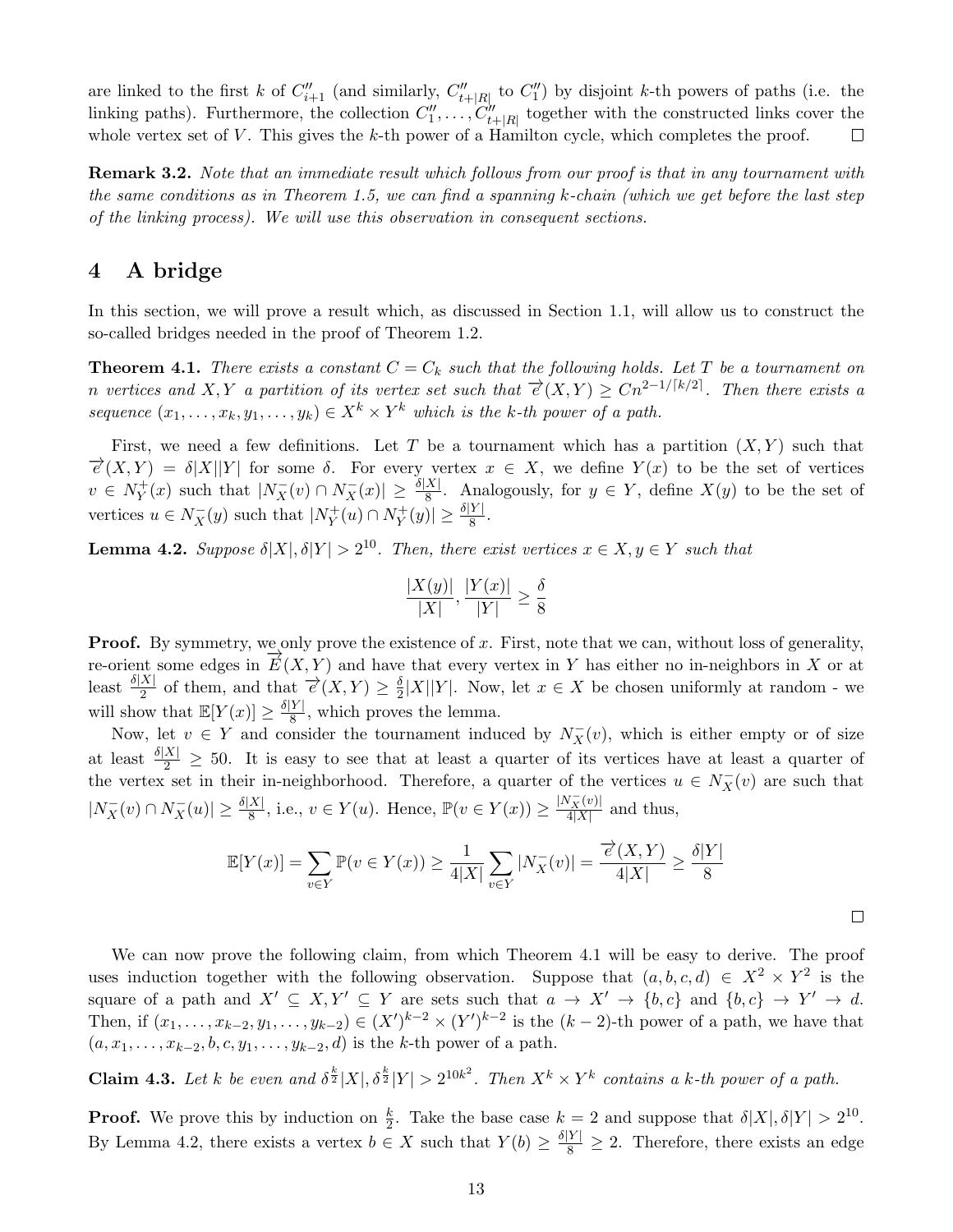cd with both  $c, d \in Y(b)$ . By definition of  $Y(b)$ , we have  $|N_X^{-}(b) \cap N_X^{-}(c)| \geq \frac{\delta |X|}{8} \geq 1$  and so, there is a vertex  $a \in N_X^-(b) \cap N_X^-(c)$ . Notice that the sequence  $(a, b, c, d)$  is the square of a path.

Now, let  $k \geq 4$  and suppose the statement is true for all smaller even k. Assume that  $\delta^{\frac{k}{2}}|X|, \delta^{\frac{k}{2}}|Y| >$  $2^{10k^2}$ . By the observation we made earlier, we need only to find a sequence  $(a, b, c, d) \in X^2 \times Y^2$  which is the square of a path and sets  $X' \subseteq X, Y' \subseteq Y$  such that  $a \to X' \to \{b, c\}, \{b, c\} \to Y' \to d$  and

<span id="page-13-0"></span>
$$
\left(\delta'\right)^{\frac{k}{2}-1}|X'|,\left(\delta'\right)^{\frac{k}{2}-1}|Y'|>2^{10(k-2)^2}
$$
\n(8)

where  $\delta'$  is such that  $\overrightarrow{e}(X', Y') = \delta' |X'||Y'|$ .

To that end, we first apply Lemma [4.2](#page-12-2) again to T. It implies the existence of a vertex  $b \in X$  such that  $Y(b) \geq \frac{\delta|Y|}{8}$  $\frac{Y}{8}$ . Now, take a vertex d in  $Y(b)$  which has at least a quarter of the vertices in  $Y(b)$  as in-neighbors. Define  $Y_1 = Y(b) \cap N^{-1}(d)$  so that

$$
|Y_1|\geq \frac{1}{4}|Y(b)|\geq \frac{\delta}{32}|Y|
$$

By definition, every vertex in  $Y_1$  has at least  $\frac{\delta}{8}|X|$  in-neighbors in  $X_1 := N_X^-$ Thus, we have  $\overrightarrow{e}(X_1,Y_1)\geq \frac{\delta}{8}$  $\frac{\delta}{8}|Y_1||X|$ , which, defining  $\delta_1$  to be such that  $\vec{e}(X_1, Y_1) = \delta_1 |X_1||Y_1|$ , gives

$$
\delta_1 \ge \frac{\delta |X|}{8|X_1|} \ge \frac{\delta}{8}.
$$

We now consider the tournament induced by  $X_1 \cup Y_1$  and apply Lemma [4.2](#page-12-2) to it. Note that since  $k \geq 4$ the conditions are still satisfied since  $\delta_1|Y_1| \ge \frac{\delta}{8}|Y_1| \ge \frac{\delta^2}{2^8}$  $\frac{\delta^2}{2^8}|Y| > 2^{10}$  and  $\delta_1|X_1| \ge \frac{\delta}{8}|X| > 2^{10}$ . Therefore, there exists a vertex  $c \in Y_1$  such that  $X_1(c) \ge \frac{\delta_1}{8}|X_1|$ . Much like before, take a vertex a in  $X_1(c)$  which has at least a quarter of its vertices as out-neighbors and so, if we define  $X_2 = X_1(c) \cap N^+(a)$  we have

$$
|X_2| \ge \frac{1}{4}|X_1(c)| \ge \frac{\delta_1}{32}|X_1| \ge \frac{\delta}{2^8}|X|
$$

Letting  $Y_2 = N_{Y_1}^+$  $Y_1^+(c)$ , we have, by definition, that  $\overrightarrow{e}(X_2, Y_2) \geq \frac{\delta_1}{8}|X_2||Y_1|$ . This in turn gives that

$$
\delta_2 \ge \frac{\delta_1 |Y_1|}{8|Y_2|} \ge \frac{\delta_1}{8} \ge \frac{\delta}{2^6}
$$

where  $\delta_2$  is defined so that  $\vec{e}(X_2, Y_2) = \delta_2 |X_2||Y_2|$ . In particular,  $\delta_2 |Y_2| \geq \delta_1 |Y_1|/8$ . We now take  $X' = X_2$  and  $Y' = Y_2$  and  $\delta' = \delta_2$ . In order to verify the condition [\(8\)](#page-13-0), note that by the previously displayed inequalities, we have  $\delta' \geq \frac{\delta}{20}$  $\frac{\delta}{2^6}$ ,  $\delta' |X'| = \delta_2 |X_2| \geq \frac{\delta^2}{2^{14}}$  $\frac{\delta^2}{2^{14}}|X|$  and  $\delta'|Y'| = \delta_2|Y_2| \ge \frac{\delta_1}{8}|Y_1| \ge \frac{\delta^2}{2^{11}}$  $\frac{\delta^2}{2^{11}}|Y|$ . These bounds can be used to note

$$
(\delta')^{\frac{k}{2}-1}|X'| = (\delta')^{\frac{k}{2}-2} \cdot \delta'|X'| \ge \left(\frac{\delta}{2^6}\right)^{\frac{k}{2}-2} \cdot \frac{\delta^2}{2^{14}}|X| \ge \frac{\delta^{\frac{k}{2}}}{2^{10k}}|X| > 2^{10(k-2)^2}
$$

and the same occurs for  $Y'$ .

**Proof of Theorem [4.1.](#page-12-1)** Take  $C_k = 2^{30k}$  for all even k and  $C_k = C_{k+1}$  for all odd k. Note that we only need to consider the case of k even. Let  $\delta$  be such that  $\delta |X||Y| = \frac{\delta}{\epsilon}(X,Y) \geq Cn^{2-\frac{2}{k}}$ . By Claim [4.3,](#page-12-3) it is enough to show that  $\delta^{\frac{k}{2}}|X|, \delta^{\frac{k}{2}}|Y| > 2^{10k^2}$ . Indeed, note that

$$
\delta^{\frac{k}{2}}|X| \ge \frac{C^{\frac{k}{2}}n^{k-1}}{|X|^{\frac{k}{2}}|Y|^{\frac{k}{2}}} \cdot |X| \ge C^{\frac{k}{2}} > 2^{10k^2}
$$

 $\Box$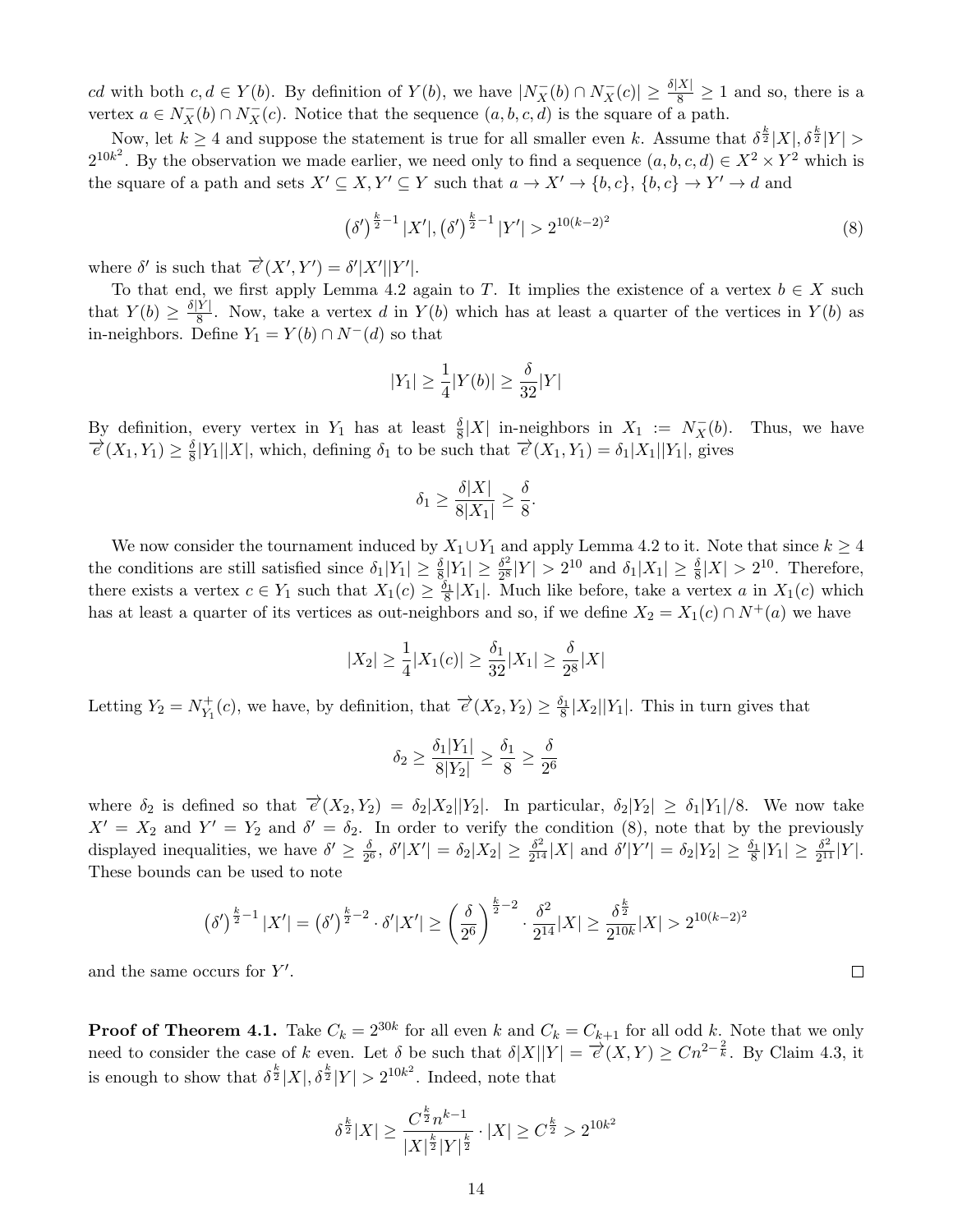

**Figure 1:** The construction of  $X_1, Y_1, X_2, Y_2$ 

since  $|X|, |Y| \leq n$ . Similarly,  $\delta^{\frac{k}{2}}|Y| > 2^{10k^2}$ .

 $\Box$ 

# <span id="page-14-0"></span>5 Proof of Theorem [1.2](#page-1-1)

Let us recall the statement of Theorem [1.2.](#page-1-1) We will give its proof in this section. For a brief outline, we refer the reader to Section [1.1.](#page-2-2)

**Theorem 1.2.** There exists a constant  $c = c(k) > 0$  such that any tournament T on n vertices with  $\delta^0(T) \geq \frac{n}{4} + cn^{1-1/\lceil k/2 \rceil}$  contains the k-th power of a Hamilton cycle.

**Proof.** We will assume  $c = c(k)$  is arbitrary large in terms of k and will alert the reader to whenever this is most important. We also then let  $n$  be sufficiently large. First, we prepare our tournament in the next section.

## 5.1 Preparation

Take a balanced partition  $A', B'$  of T which minimizes  $\overrightarrow{e}(A', B')$ . Note that we can assume that  $\vec{e}(A',B') < n^{2-\frac{1}{1000k}} = o(n^2)$ , as otherwise, we can apply Theorem [1.5](#page-2-0) (with  $\delta = 4n^{-\frac{1}{1000k}}$ ) to T since  $\delta^0(T) \geq \frac{n}{4}$  $\frac{n}{4}$  and get the desired k-th power of a Hamilton cycle. In turn, this gives the following.

**Lemma 5.1.** There exist sets  $A \subseteq A'$  and  $B \subseteq B'$  such that both  $T[A]$  and  $T[B]$  are  $o(n)$ -almost regular and  $R = V(T) \setminus (A \cup B)$  has size  $o(n)$ .

**Proof.** Let  $\delta > 0$  be such that  $\vec{e}(A', B') = \delta n^2/4$ , so that  $\delta = o(1)$ . Define the sets  $X_1 = \{v \in$  $A'$  :  $d_{B'}^+(v) \geq 2$  $\sqrt{\delta}n$ } and  $Y_1 = \{v \in B' : d_{A'}^-(v) \ge 2\}$ √  $\delta n$ . Note that  $|X_1| \leq$  $\frac{1}{\sqrt{\delta}}$  $2\sqrt{\delta}n$ } and  $Y_1 = \{v \in B': \frac{d}{\delta}v(v) \geq 2\sqrt{\delta}n\}$ . Note that  $|X_1| \leq \frac{\sqrt{\delta}}{8}n$ . Indeed,  $\delta n^2/4 =$  $\overrightarrow{e}(A',B') \geq 2\sqrt{\delta}n|X_1|$ . Similarly,  $|Y_1| \leq \frac{\sqrt{\delta}}{8}$  $\frac{\sqrt{\delta}}{8}n$ . Since  $\delta^0(T) \geq \frac{n}{4}$  $\sqrt{\delta n}|X_1|$ . Similarly,  $|Y_1| \leq \frac{\sqrt{\delta}}{8}n$ . Since  $\delta^0(T) \geq \frac{n}{4}$ , every vertex  $v \in A' \setminus X_1$  is such that  $d_{A'}^+(v) \geq \frac{n}{4} - 2\sqrt{\delta}n$  and every vertex  $v \in B' \setminus Y_1$  is such that  $d_{B'}^-(v) \geq \frac{n}{4} - 2\sqrt{\delta}n$ .

Define now the sets  $X_2 = \{v \in A' : d_{A'}^+(v) \geq \frac{n}{4} + \delta^{\frac{1}{4}}n\}$  and  $Y_2 = \{v \in B' : d_{B'}^-(v) \geq \frac{n}{4} + \delta^{\frac{1}{4}}n\}$ . Then, double-counting gives

$$
\binom{|A'|}{2} = \sum_{v \in A'} d_{A'}^+(v) \ge |X_2| \left(\frac{n}{4} + \delta^{\frac{1}{4}} n\right) + (|A'| - |X_1| - |X_2|) \left(\frac{n}{4} - 2\sqrt{\delta} n\right)
$$

$$
\geq |X_2|\delta^{\frac{1}{4}}n + |A'| \left(\frac{n}{4} - 2\sqrt{\delta}n\right) - |X_1|n.
$$

Since  $|A'| \leq \lceil \frac{n}{2} \rceil$  and  $|X_1| \leq$  $\sqrt{\delta}$  $\frac{\sqrt{8}}{8}n$ , this implies that

$$
|X_2|\delta^{\frac{1}{4}}n \le {|A'| \choose 2} - |A'| \left(\frac{n}{4} - 2\sqrt{\delta}n\right) + |X_1|n \le 5\sqrt{\delta}n^2
$$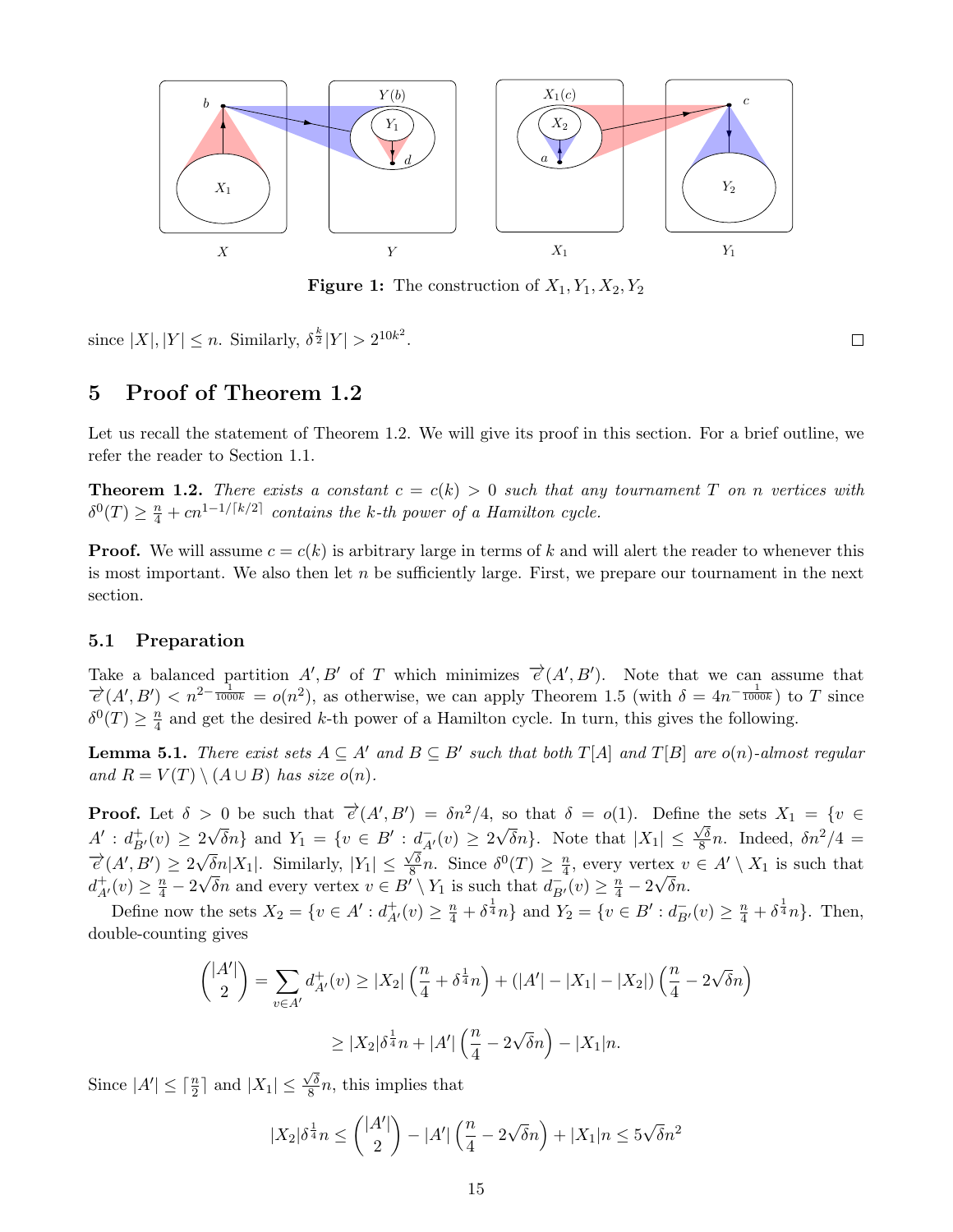<span id="page-15-0"></span>

**Figure 2:** The partition of  $R$  - the red regions denote common neighborhoods in  $A$ , the blue regions denote common neighborhoods in B and the green regions denote common neighborhoods in  $A \cup B$ .

and thus,  $|X_2| \le 5\delta^{\frac{1}{4}}n$ . Similarly,  $|Y_2| \le 5\delta^{\frac{1}{4}}n$ . To finish, take  $A = A' \setminus (X_1 \cup X_2)$  and  $B = B' \setminus (Y_1 \cup Y_2)$ . Indeed, since  $\delta = o(1)$ , we have that  $|R| = o(n)$ . Further, every vertex  $v \in A$  has  $d^+_{A'}(v) = \frac{n}{4} + o(n)$  and so,  $d^+_{\scriptscriptstyle{A}}$  $A^+(v) = d^+_{A'}(v) \pm |R| = \frac{n}{4} + o(n)$ . The equivalent happens to B and thus,  $T[A]$  and  $T[B]$  are both  $o(n)$ -almost regular.  $\Box$ 

Now, let us define the set  $R_{bad} = \{v \in R : d_A^{\dagger}\}$  $_{A}^{-}(v) < \frac{1}{10}|A|$  and  $d_{B}^{+}$  $\frac{1}{B}(v) < \frac{1}{10}|B|\}$  and let  $r_{bad}$  denote its cardinality. Partition  $R \setminus R_{bad}$  into two sets  $R_A$  and  $R_B$  so that  $R_A \subseteq \{v \in R : d_A^- \}$  $_{A}^{-}(v) \geq \frac{1}{10}|A|\}$  and  $R_B \subseteq \{v \in R : d_B^+$  $_B^+(v) \geq \frac{1}{10}|B|\}.$  Let  $r_A$ ,  $r_B$  denote their cardinality.

## 5.1.1 Further preparation of  $R_{bad}$ ,  $R_A$  and  $R_B$

By definition, every vertex in  $R_{bad}$  has at least  $\frac{9}{10}|A|$  out-neighbors in A and at least  $\frac{9}{10}|B|$  in-neighbors in B. Therefore, we can use Lemma [2.10](#page-6-3) to get a collection of  $O(\log r_{bad})$  vertex disjoint  $(B, A, k)$ -chains in  $R_{bad}$  which cover all but at most  $O(1)$  vertices. We will let  $C_{bad}$  denote this collection of chains and let  $R'_{bad} \subseteq R_{bad}$  denote the set of vertices not covered by  $\mathcal{C}_{bad}$ .

Similarly, we can also partition  $R_A$  and  $R_B$  into chains and a small set. Indeed, note that every vertex in  $R_A$  has at least  $\frac{1}{10}|A|$  in-neighbors in A and at least  $\delta^0(T) - |R| \ge \frac{n}{5}$  out-neighbors in  $A \cup B$ . Therefore, Lemma [2.10](#page-6-3) gives a collection of  $O(\log r_A)$  vertex-disjoint  $(A, A \cup B, 10k)$ -chains in  $R_A$  which cover all but at most  $O(1)$  vertices. This collection will be denoted by  $\mathcal{C}_A$  and the set of uncovered vertices by  $R'_A \subseteq R_A$ . Equivalently, we also get a collection  $\mathcal{C}_B$  of  $O(\log r_B)$  vertex-disjoint  $(A \cup B, B, 10k)$ -chains in  $R_B$  which cover all but a set  $R'_B \subseteq R_B$  of size  $O(1)$ .

Let  $\pi$  denote the ordering of  $V(C_A) \cup V(C_B)$  where the chains in  $C_A \cup C_B$  are put consecutively in some arbitrary way and inherit their own ordering. Finally, it will be convenient to define a large integer  $d = 2^{200k}(|R'_A \cup R'_B| + 1) = O(1)$  and consequently consider the set  $R_{\text{good}} = \{v \in R'_A \cup R'_B :$  $d^+_{A\cup R_A}(v) + d^-_B$  $E_{\text{B}\cup R_B}(v) \leq 2d$   $\subseteq R'_A \cup R'_B$ . Let  $r_{\text{good}}$  denote its cardinality. Let us also define the sets  $X = A \cup (R_A \setminus R_{\text{good}})$  and  $Y = B \cup (R_B \setminus R_{\text{good}})$ .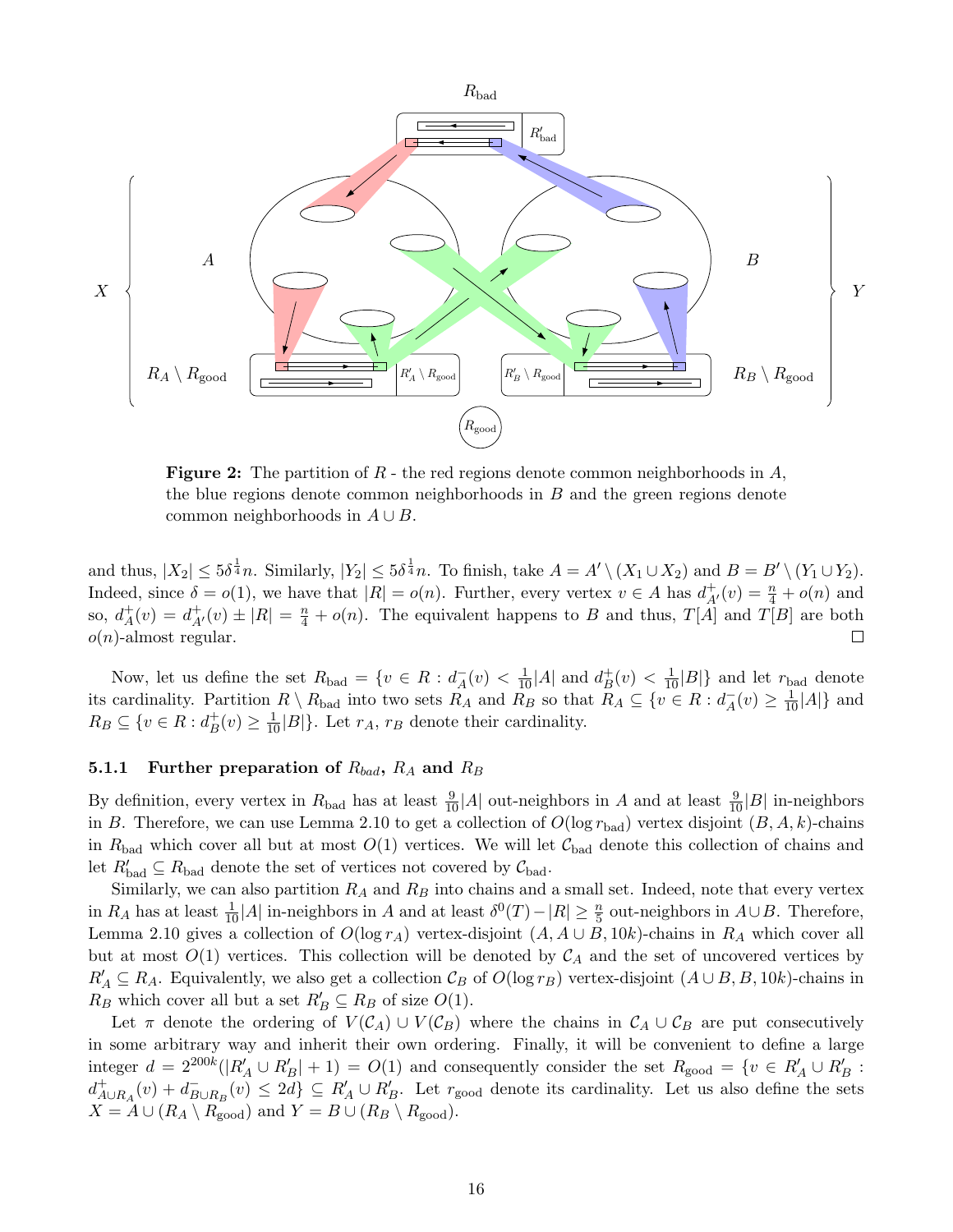## 5.2 Constructing bridges

As discussed in the proof outline, we will dedicate most of the proof to constructing bridges. First, let us define them.

**Definition 5.2.** For  $Z, W \in \{A, B\}$ , a *bridge going from* Z to W is a  $(Z, W, k)$ -chain such that the following holds: its first k vertices are in Z; its last k vertices are in W; it intersects  $A \cup B$  in at most 4k vertices.

With this definition, we can now give a more detailed explanation of the proof strategy.

## Main idea

The goal is to find a collection  $\mathcal B$  of  $o(n)$  many vertex-disjoint bridges which cover R (that is, every vertex in R must be contained in some element of  $\mathcal{B}$ ), such that the number of bridges in B going from A to B is positive and equal to the number of them going from  $B$  to  $A$ . Now, recall first that both tournaments  $T[A]$  and  $T[B]$  are  $o(n)$ -almost regular and thus, so will be the tournaments  $T[A \setminus V(B)]$  and  $T[B \setminus V(B)]$ , since  $|\mathcal{B}| = o(n)$  and each bridge intersects  $A \cup B$  in  $O(1)$  many vertices. This also implies that they are both  $\frac{1}{4}$ -cut-dense and thus, they satisfy the conditions of Lemma [2.11](#page-7-0) and Theorem [1.5.](#page-2-0) In particular, by Remark [3.2,](#page-12-4) we can then find spanning chains  $C_A \subseteq T[A \setminus V(\mathcal{B})]$  and  $C_B \subseteq T[B \setminus V(\mathcal{B})]$ . Afterwards, we can iteratively use Lemma [2.11](#page-7-0) (much like in Section [3.2\)](#page-11-0) to link these spanning chains to the bridges in  $\beta$ . Note indeed that the 'balanced' property of  $\beta$ , that is, the fact that it contains as many bridges going from A to B as those going from B to A, and further, that this number is positive, will allow us to construct these links in such a way that produces the k-th power of a Hamilton cycle. For an illustration of this fact, we refer the reader to Figure [3.](#page-21-0)

## The construction of B

In order to construct the collection  $\mathcal{B}$ , we will use the partitioning of R that was done in the previous section (see Figure [2\)](#page-15-0). In effect, each part of R will have to be covered by bridges in a specific manner. Moreover, at the same time, we will need to ensure that  $\beta$  has no imbalance, that is, that the number of bridges going from A to B is positive and equal to the number of them going from B to A.

Now, in Section [5.2.1,](#page-17-0) we will start by finding  $O(1)$  many vertex-disjoint bridges contained in  $X \cup Y$ which cover  $(R'_A \cup R'_B) \setminus R_{good}$  - these bridges will go either from A to A, A to B or B to B, have size at most  $3k + 1$  and form a collection which is  $10k$ -apart in  $\pi$ . Next, in Section [5.2.2,](#page-18-0) we find  $r_{\text{good}} + |\mathcal{C}_{\text{bad}}| + |R'_{\text{bad}}| + 1 = O(\log n)$  many vertex-disjoint bridges (and also disjoint to the previous bridges) contained in  $X \cup Y \cup R_{good}$  which cover  $R_{good}$  (although not all of them have to intersect this set) - these will all go from A to B, have size at most  $4k+1$  and form, together with the previous bridges, a collection which is 10k-apart in  $\pi$ .

The two previous collections of bridges mentioned will be the 'hardest' ones to find. Afterwards, in Section [5.2.3,](#page-20-0) we finish the construction of  $\beta$ . First, note that since the previously found bridges are 10k-apart in  $\pi$  and have all size at most  $4k+1$ , we can use Lemma [2.5](#page-5-2) to guarantee that each  $C \in \mathcal{C}_A \cup \mathcal{C}_B$ is such that if we delete from it all the vertices used in previous bridges, we are still left with the  $k$ -th power of a path. Moreover, this also guarantees that each of these k-th powers are such that their first and last k-sets of vertices have large common neighborhoods in  $A \cup B$  consistent with those of the initial chains C. This means that we will be able to extend them into  $|\mathcal{C}_A| + |\mathcal{C}_B| = O(\log n)$  many vertex-disjoint bridges which do not go from B to A and cover  $(R_A \setminus R'_A) \cup (R_B \setminus R'_B)$ . Similarly, we can also extend the chains in  $\mathcal{C}_{bad}$  into  $|\mathcal{C}_{bad}| = O(\log n)$  many vertex-disjoint bridges which go from B to A and cover  $R_{bad} \setminus R'_{bad}$ . To finish the covering, we find  $|R'_{bad}| = O(1)$  many vertex-disjoint bridges going from B to A which cover  $R'_{bad}$ . For this, we will use that every vertex in  $R'_{bad}$  has at least  $\frac{9}{10}|A|$  out-neighbors in A and at least  $\frac{9}{10}|B|$  in-neighbors in B, and that  $\overrightarrow{e}(B, A) \ge |A||B| - \overrightarrow{e}(A', B') = |A||B| - o(n^2)$ .

Finally, note that the covering of  $R$  is done, but we have some imbalance in the collection of present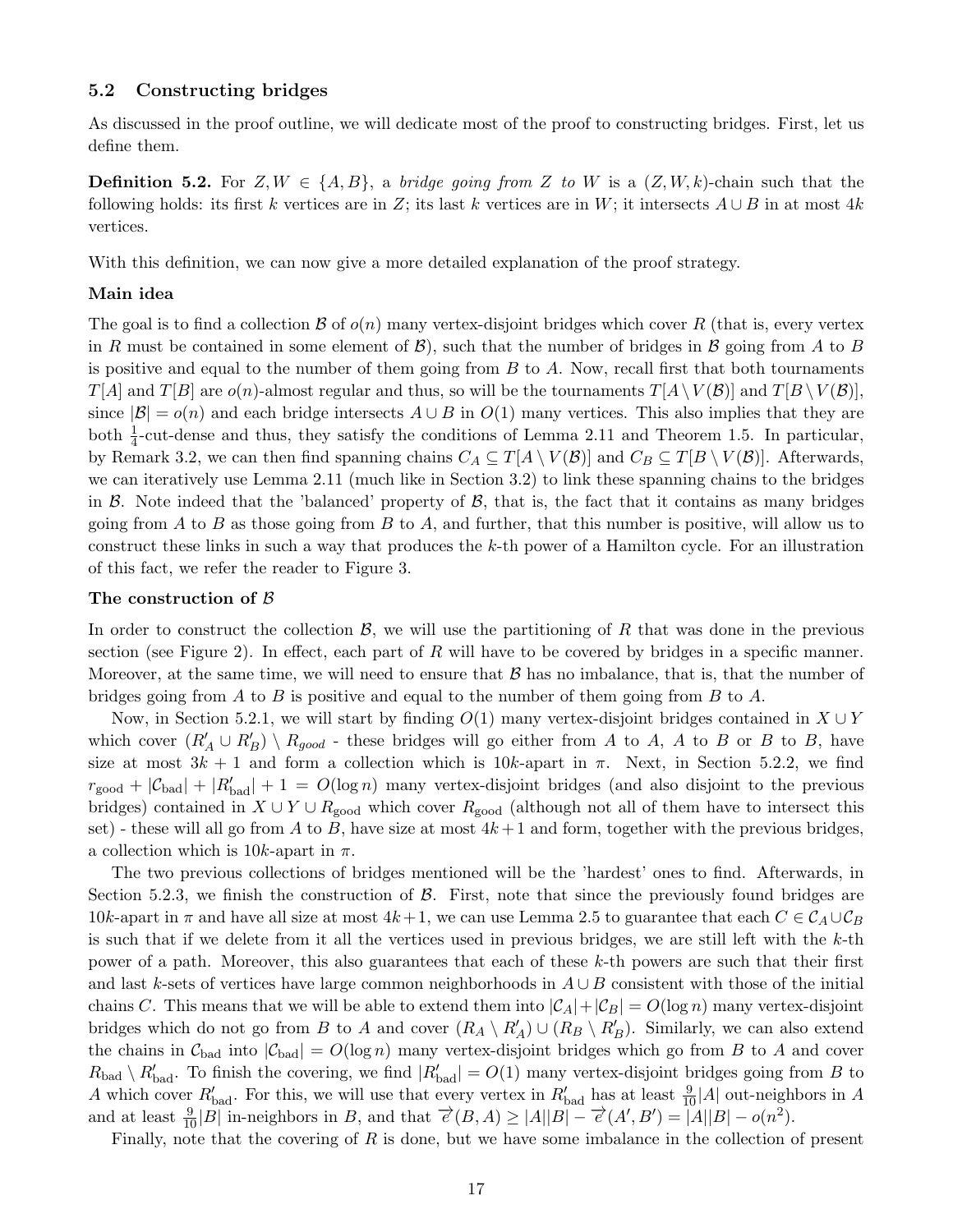bridges. Indeed, we have exactly  $|\mathcal{C}_{bad}| + |R'_{bad}|$  bridges which go from B to A but in turn, we have at least  $r_{\text{good}} + |\mathcal{C}_{\text{bad}}| + |R'_{\text{bad}}| + 1$  (and thus, a positive number of them) and at most  $O(\log n)$  many bridges which go from A to B. We then correct this imbalance by again using that  $\vec{e}(B, A) \ge |A||B| - o(n^2)$  to create the necessary number of bridges going from B to A.

We now proceed with the proof. First, let us set  $\mathcal{B} = \emptyset$ .

# <span id="page-17-0"></span>5.2.1 Covering  $R'_A \setminus R_{good}$  and  $R'_B \setminus R_{good}$

Building on previously discussed ideas, we cover  $(R'_A \cup R'_B) \setminus R_{good}$  as follows.

**Lemma 5.3.** There exists a collection of  $O(1)$  vertex-disjoint bridges contained in  $X \cup Y$  which cover  $(R'_A\cup R'_B)\setminus R_{good}$  and are such that the following holds: none of them goes from B to A or has size more than  $3k + 1$ ; the collection is 10k-apart in  $\pi$ .

**Proof.** We will find the bridges one by one. For this, let us first set  $F, V = (R'_A \cup R'_B) \setminus R_{\text{good}}$  and  $\mathcal{B}' = \emptyset$ and repeat the following procedure: Take a vertex  $v \in V$  and find a bridge v containing v of size no larger than  $3k + 1$  which does not go from B to A and such that  $\mathbf{v} \setminus \{v\} \subseteq (X \cup Y) \setminus F$ ; add the vertices in  $I_{10k}(\mathbf{v},\pi)$  to F; add **v** to B' and delete v from V. We go until  $V = \emptyset$ . Note this indeed constructs the desired collection of bridges - recall that  $|(R'_A \cup R'_B) \setminus R_{good}| = O(1)$ .

We now show that the process can be done successfully. Consider some stage and let  $v$  be the vertex taken. Suppose first that  $v \in R'_A \setminus R_{good}$  - we will show that a bridge **v** can be constructed. Note that by the description of the process, we must have  $|F| \leq (3k+1)(20k+1)|R'_A \cup R'_B| < \frac{1}{10}d$ , since  $d = 2^{200k}(|R'_A \cup R'_B| + 1)$ . Recall that our definitions imply that  $d^+_{A \cup R_A}(v) + d^-_B$  $\overline{B} \cup R_B(v) > 2d$  and  $\overline{d}_A$  $A^-(v) \geq$ |A|/10. Let us then first assume that  $d^+_{A\cup R_A}(v) > d$ , which will be our first case.

**Case 1:**  $\left(d_{A\cup R_A}^+(v) > d\right)$  Note this implies that  $d_{\left(\lambda\right)}^+$  $_{(A\cup R_A)\setminus F}^+(v)\geq \frac{1}{2}$  $\frac{1}{2}d$  and so, we consider two subcases: either  $d^+_4$  $\frac{1}{A\setminus F}(v) > \frac{1}{4}$  $\frac{1}{4}d$ , or  $d_A^+$  $^+_{A\setminus F}(v) \leq \frac{1}{4}$  $\frac{1}{4}d$  and  $d_R^+$  $^+_{R_A\setminus F}(v) > \frac{1}{4}$  $rac{1}{4}d$ .

Case 1a:  $\left(d_A^+\right)$  $^+_{A\setminus F}(v) > \frac{1}{4}$  $\frac{1}{4}d$ ) Denote  $N_A^+$  $A\backslash F(v)$  and  $N_{A}^ \overline{A}_{\setminus F}(v)$  by  $N^+$  and  $N^-$ , respectively. Recall that  $T[A]$ is  $o(n)$ -almost regular and since  $|F| = O(1)$ , so is  $T[A \setminus F]$ . This implies by Lemma [2.3](#page-4-3) (with  $\delta = 1/4$ ), that  $\overrightarrow{e}(N^-, N^+) \geq \frac{1}{80} |N^-||N^+|$ . We further know that  $|N^-| \geq d_A^ \frac{1}{A}(v) - |F| \ge \frac{|A|}{20}$  and  $|N^+| \ge \frac{d}{4}$ . We can then use Lemma [2.9](#page-6-2) to get the following claim.

**Claim 5.4.** There exists a subset  $U \subseteq N^+$  of size at least  $2^{30k}$  such that less than a fraction of  $1/2^{30k^2}$ of its k-subsets have less than  $2^{30k}$  common in-neighbors in  $N^-$ .

**Proof.** Apply Lemma [2.9](#page-6-2) to the graph on  $N_+ \cup N_-$  where the edges are those in  $\overrightarrow{E}_T(N_-, N_+)$ . We then take the following parameters:  $a = |N_+| \in \left[\frac{d}{4}\right]$  $\left[\frac{d}{4}, |A|\right], b = |N_-| \in \left[\frac{1}{20}|A|, |A|\right], \gamma \ge \frac{1}{80}, m = s = 2^{30k}.$ Indeed, since  $d \geq 2^{200k}$ , note that

$$
\binom{a\gamma^k}{k} \ge \left(\frac{d}{4k80^k}\right)^k > 2 \cdot 2^{60k^2} \cdot 20^k \ge 2 \cdot 2^{30k^2} \cdot \binom{|A|}{k} \left(\frac{2^{30k}}{\frac{1}{20}|A|}\right)^k \ge 2s^k \binom{a}{k} \left(\frac{m}{b}\right)^k
$$

and also,

$$
\binom{a\gamma^k}{k} \ge 2^{60k^2} \ge 2s^k
$$

By Lemma [2.8,](#page-6-0) since  $U \subseteq A$ , the fraction of A-heads of size k in it is at least  $1/2^{30k^2}$ . Thus, the above claim implies that there is an A-head in  $U \subseteq N^+$ , which has at least  $2^{30k}$  common in-neighbors in  $N^{-} \subseteq A$ . In turn, we can apply Lemma [2.8](#page-6-0) again to ensure that there is an A-tail among these at least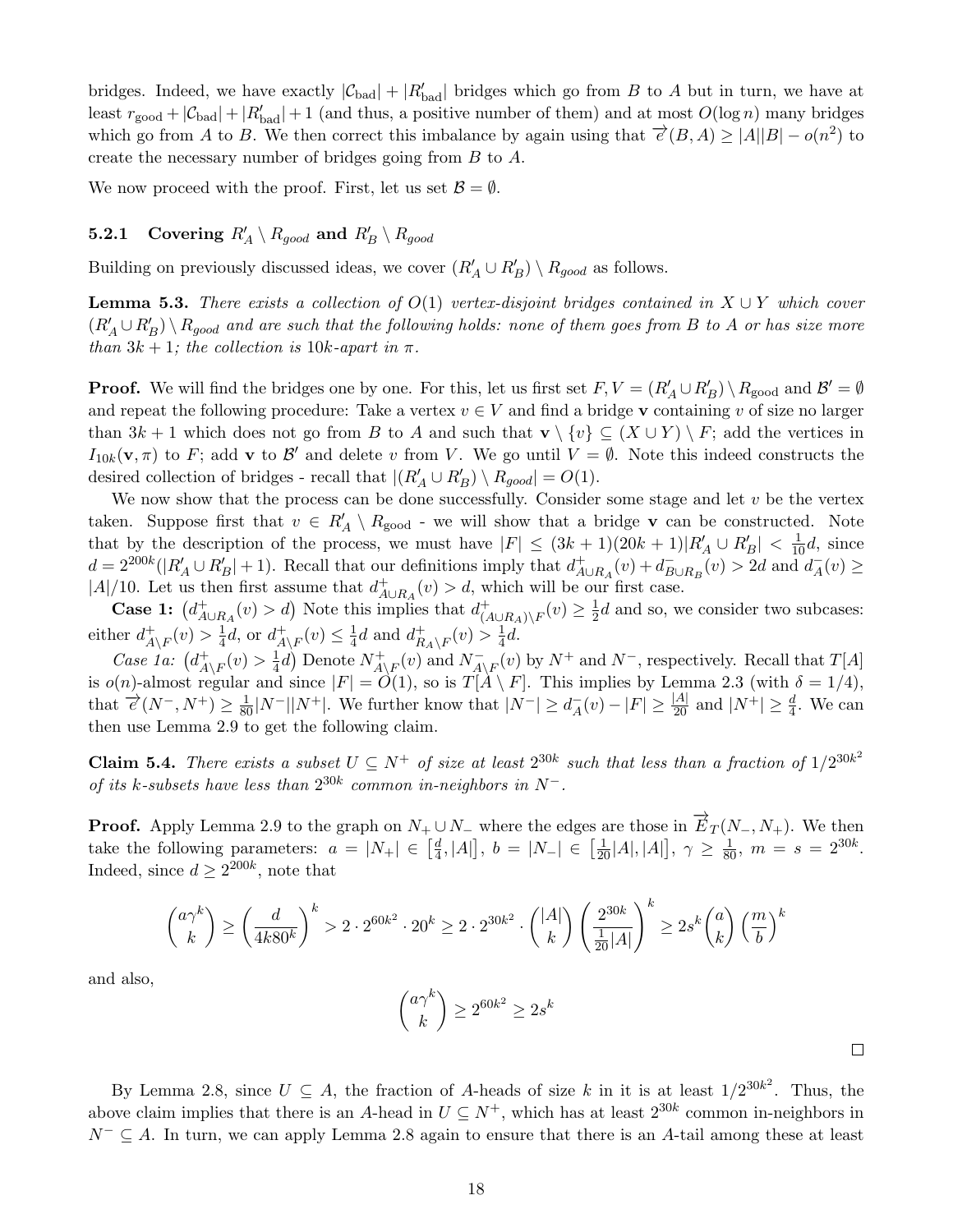$2^{30k}$  vertices. Note that by construction, these two sets (the above found A-tail and A-head) together with v give a bridge **v** as desired - it has size  $2k + 1$  and goes from A to A.

Case 1b:  $(d_A^+$  $^+_{A\setminus F}(v) \leq \frac{1}{4}$  $\frac{1}{4}d$  and  $d_R^+$  $\frac{1}{R_A\setminus F}(v) > \frac{1}{4}$  $\frac{1}{4}d$ ) Denote  $N_{A}^ \overline{A\setminus F}(v)$  and  $N_{R}^+$  $R_{A\setminus F}^+(v)$  by  $N^-$  and  $N^+$ , respectively. Note that  $|N^-| = |A \setminus F| - d_A^+$  $A\choose A\setminus F$   $\geq |A \setminus F| - \frac{d}{4} \geq |A| - \frac{d}{2}$  (recall that  $|F| < \frac{1}{10}d$ ) and  $|N^+| \geq \frac{d}{4}$ . By definition, every vertex in  $N^+ \subseteq R_A$  has at least  $\frac{|A|}{10}$  in-neighbors in A and thus, at least  $\frac{|N^{-}|}{12}$  in-neighbors in  $N^{-}$  (by the previous inequality on  $|N^{-}|$ ). Hence,  $\vec{e}(N^{-}, N^{+}) \geq \frac{1}{12}|N^{-}||N^{+}|$ . A similar application of Lemma [2.9](#page-6-2) to the one in the case before gives then that there is a subset  $U \subseteq N^+$  of size at least  $2^{30k}$  such that less than a fraction of  $1/2^{30k^2}$  of its k-subsets have common in-neighborhood in  $N^-$  of size less than  $2^{30k}$ . Further, recall that every vertex has at least  $\frac{n}{5}$  out-neighbors in  $A \cup B$ . So, Lemma [2.8](#page-6-0) implies that the fraction of  $(A \cup B)$ -heads of size k in U is at least  $1/2^{30k^2}$  and thus, there is a set  $S_2 \subseteq U$  of size k which is a  $(A \cup B)$ -head and has an A-tail  $S_1 \subseteq N^-$  of size k in its common in-neighborhood in N<sup>-</sup>. Finally, since  $S_2$  is an  $(A \cup B)$ -head, its common out-neighborhood in  $(A \cup B) \setminus F$ is of size  $\Omega(n)$  and so, there is a set  $S_3$  of size k lying in its common out-neighborhood which is an A-head contained in  $A \setminus F$  or a B-head contained in  $B \setminus F$ . Note that  $\mathbf{v} = (S_1, v, S_2, S_3)$  is a bridge as desired it has size  $3k + 1$  and goes from A to A or from A to B.

**Case 2:**  $(d_{A\cup R_A}^+(v) \leq d)$  Recall that we have  $d_{A\cup R_A}^+(v) + d_B^ E_{B\cup R_B}(v) > 2d$  since  $v \notin R_{\text{good}}$ . Thus, we must have  $d_B^ \overline{B} \cup R_B(v) \geq d$  which implies  $d_{(R)}^{-}$  $\frac{1}{(B\cup R_B)\setminus F}(v) \geq \frac{1}{2}$  $\frac{1}{2}d$ . Note also, that since  $N^+(v) \geq \delta^0(T) \geq \frac{n}{4}$  $\frac{n}{4}$ , we have  $d_B^+$  $B\vert_{B\setminus F}(v) \geq N^+(v) - d^+_{A\cup R_A}(v) - |R| \geq \frac{n}{5}$  (note that  $F \subseteq R$ ). We can then find v by breaking the situation into two subcases which are very similar to before: either  $d_{R}^{-}$  $B_{\setminus F}(v) > \frac{1}{4}$  $\frac{1}{4}d$  or  $d_B^ B_{\setminus F}(v) \leq \frac{1}{4}$  $\frac{1}{4}d$  and  $d^-_R$  $R_B\backslash F(v) > \frac{1}{4}$  $\frac{1}{4}d$ . By doing the same procedures as before, the first case will give a bridge of size  $2k+1$ which goes from B to B, while the second case will give a bridge of size  $3k + 1$  going from B to B or A to B.

 $\Box$ 

Finally, the construction is analogous when  $v \in R'_B \setminus R_{\text{good}}$ .

Add the bridges given by the claim to B, so that  $|V(B)| = O(1)$  and B is 10k-apart in  $\pi$ .

## <span id="page-18-0"></span>5.2.2 Finding bridges which go from A to B and covering  $R_{qood}$

Every  $v \in R_{\text{good}}$  is such that  $d_X^-(v) \ge |X| - 2d$  and  $d_Y^+$  $Y(Y \ge |Y| - 2d.$  Hence, since  $d, |V(\mathcal{B})|, r_{good} = O(1),$ there exist subsets  $X' \subseteq X \setminus V(\mathcal{B})$  and  $Y' \subseteq Y \setminus V(\mathcal{B})$  of sizes  $|X| - O(1)$  and  $|Y| - O(1)$ , such that  $X' \to R_{\text{good}} \to Y'.$ 

We will now get a density condition between  $X'$  and  $Y'$  that will be enough to construct many bridges going from A to B. These will be used to cover  $R_{qood}$  and to balance out the number of bridges going from B to A which are created later. Recall that indeed this correction must be made because we will want to have in the end the same number of bridges going from  $A$  to  $B$  as those going from  $B$  to  $A$ .

Now, let us first assume that  $|X'| \leq |Y'|$ , implying that  $|X'| \leq \frac{1}{2}|X \cup Y| \leq \frac{1}{2}(n - r_{bad} - r_{good})$ . Since  $\delta^0(T) \geq \frac{n}{4} + cn^{1-1/[k/2]},$  we have

<span id="page-18-1"></span>
$$
\overrightarrow{e}(X', V(T) \setminus X') \ge \sum_{v \in X'} d^+(v) - \binom{|X'|}{2} \ge |X'| \left(\frac{n}{4} + cn^{1-1/[k/2]} - \frac{n - r_{\text{bad}} - r_{\text{good}}}{4}\right)
$$

$$
= |X'| \left(\frac{r_{\text{bad}} + r_{\text{good}}}{4} + cn^{1-1/[k/2]}\right). \tag{9}
$$

Moreover, every vertex  $v \in R_{bad}$  is such that  $d_X^-(v) \leq d_A^ \frac{1}{A}(v) + |R| \leq \frac{1}{10}|A| + o(n) = \frac{1}{10}|X'| + o(n)$  and  $\text{so, } \vec{\epsilon}(X', R_{bad}) \leq (\frac{|X'|}{10} + o(n)) r_{bad}.$  Hence, as  $r_{good} + |X \setminus X'| + |Y \setminus Y'| = O(1)$  and  $\vec{\epsilon}(X', Y') =$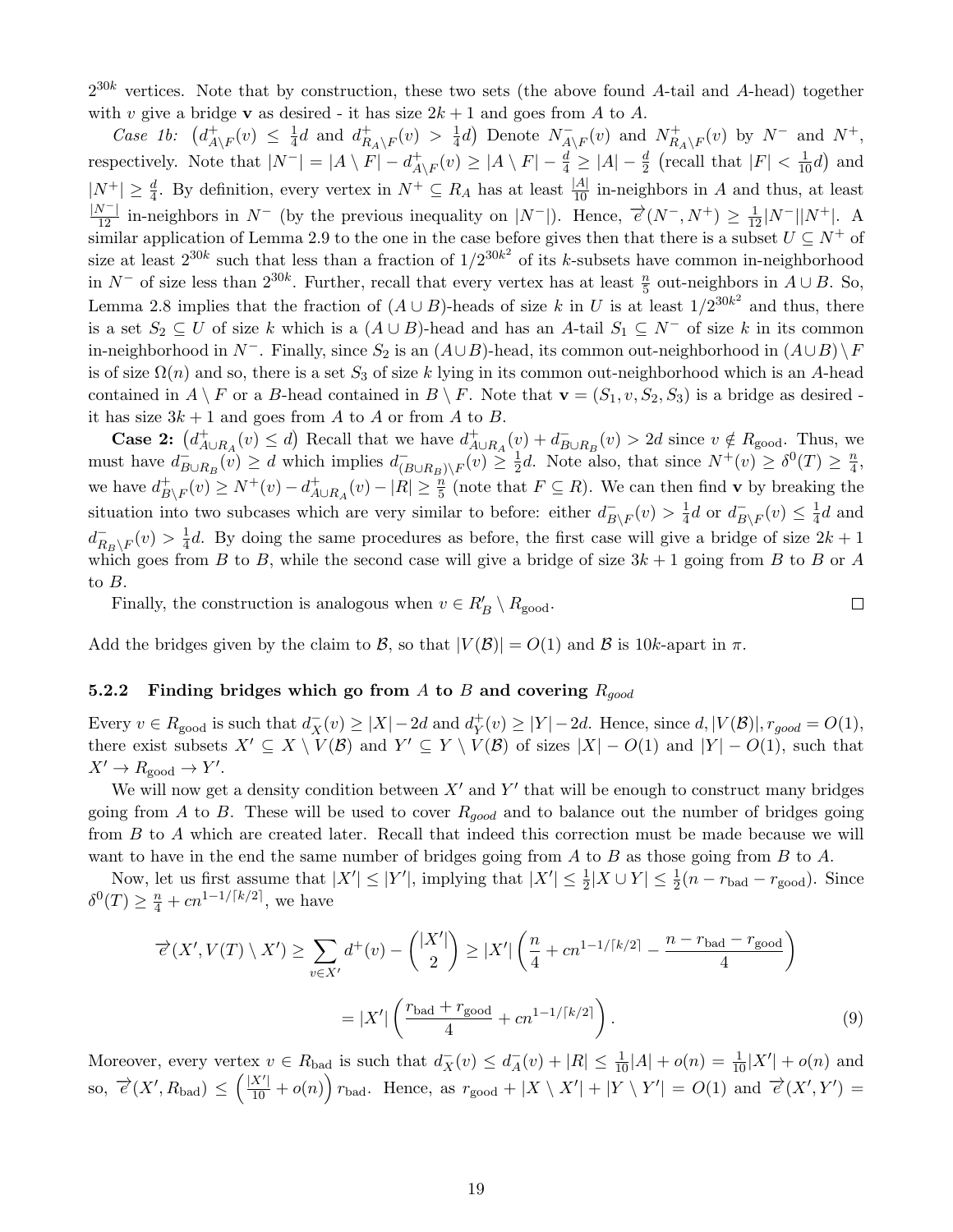$$
\overrightarrow{e}(X', V(T) \setminus X') - \overrightarrow{e}(X', R_{bad}) - \overrightarrow{e}(X', R_{good} \cup (X \setminus X') \cup (Y \setminus Y')),
$$
 we can deduce from (9) that

<span id="page-19-0"></span>
$$
\overrightarrow{e}(X',Y') \ge |X'| \left(\frac{r_{\text{bad}}}{8} + cn^{1-1/\lceil k/2 \rceil} - O(1)\right) \ge \frac{n}{3} \left(\frac{r_{\text{bad}}}{8} + cn^{1-1/\lceil k/2 \rceil} - O(1)\right) \tag{10}
$$

since  $|X'|, |Y'| \geq \frac{n}{3}$ . Similarly, we can deduce the same inequality when  $|Y'| \leq |X'|$ . This density condition is used in the following.

<span id="page-19-3"></span>**Lemma 5.5.** There exists a collection of  $r_{good} + |C_{bad}| + |R_{bad}'| + 1$  many vertex-disjoint bridges contained in  $X \cup Y \cup R_{good}$  which cover  $R_{good}$  and are such that the following hold: each of them goes from A to B and has size at most  $4k + 1$ ; the collection together with B is  $10k$ -apart in  $\pi$ .

**Proof.** We will first find a collection  $\mathcal{B}'$  of  $r_{\text{good}} + |\mathcal{C}_{\text{bad}}| + |R'_{\text{bad}}| + 1$  many vertex-disjoint bridges in  $A^k \times (X')^k \times (Y')^k \times B^k$  which together with B is 10k-apart in  $\pi$ . Later we will insert each vertex of  $R_{\text{good}}$  into a unique bridge in  $\mathcal{B}'$  to get the desired covering.

Set first  $\mathcal{B}' = \emptyset$  and  $F = V(\mathcal{B}) \cup I_{10k}(V(\mathcal{B}), \pi)$  and repeat the following operation: if possible, find a bridge  $\mathbf{v} \in (A \setminus F)^k \times (X' \setminus F)^k \times (Y' \setminus F)^k \times (B \setminus F)^k$  going from A to B and add it to B'; add all vertices in  $\mathbf{v} \cup I_{10k}(\mathbf{v}, \pi)$  to F.

Consider some stage of the process. Note that  $|X' \setminus F|, |Y' \setminus F| \geq \frac{n}{3} - |F|$  and that by [\(10\)](#page-19-0),

$$
\overrightarrow{e}(X' \setminus F, Y' \setminus F) \ge \frac{n}{3} \left( \frac{r_{\text{bad}}}{8} + cn^{1-1/\lceil k/2 \rceil} - O(1) \right) - n|F| \ge n \left( \frac{r_{\text{bad}}}{30} + \frac{c}{3} n^{1-1/\lceil k/2 \rceil} - |F| - O(1) \right).
$$

Further, all vertices  $x \in X' \setminus F \subseteq A \cup R_A$  and  $y \in Y' \setminus F \subseteq B \cup R_B$  are such that  $d_A^ \frac{1}{A\setminus F}(x) \geq \frac{|A|}{10} - |F|$ and  $d_B^+$  $\frac{1}{B\setminus F}(y) \ge \frac{|B|}{10} - |F|$ . Note also that  $|F| \le (|V(\mathcal{B})| + |V(\mathcal{B'})|)(20k + 1) \le (O(1) + 4k|\mathcal{B'}|)(20k + 1) =$  $O(|\mathcal{B}'|+1)$ .

Therefore, if  $|\mathcal{B}'| \leq r_{\text{good}} + |\mathcal{C}_{\text{bad}}| + |R'_{\text{bad}}| = O(\log r_{\text{bad}}) + O(1)$  (since  $|R'_{\text{bad}}|, r_{\text{good}} = O(1)$ ), we have that  $|F| \leq \frac{r_{\text{bad}}}{30} + O(1)$  and thus,

<span id="page-19-2"></span>
$$
\overrightarrow{e}(X' \setminus F, Y' \setminus F) \ge \frac{c}{3} n^{2-1/\lceil k/2 \rceil} - O(n). \tag{11}
$$

Now, let us recall again that for all  $x \in X' \setminus F$ , we have  $d_A^ \frac{1}{A\setminus F}(x) \geq \frac{1}{10}|A| - |F| \geq \frac{1}{10}|A| - o(n) \geq \frac{1}{20}|A\setminus F|$ and similarly, for all  $y \in Y' \setminus F$ , we have  $d_B^+$  $_{B\backslash F}^+(y)\geq \frac{1}{20}|B\setminus F|$ . Also,  $|A\setminus F|,|B\setminus F|\geq \frac{n}{3}$ . Now, choose independently and uniformly at random an A-tail  $S_1 \subseteq A \setminus F$  of size k and a B-head  $S_2 \subseteq B \setminus F$  of size k. Define  $X_1 = N^+_{X' \setminus F}(S_1)$  and  $Y_1 = N^-_{Y' \setminus F}(S_2)$ . We can show that then

<span id="page-19-1"></span>
$$
\mathbb{E}[\overrightarrow{e}(X_1, Y_1)] \ge \overrightarrow{e}(X' \setminus F, Y' \setminus F)/2^{100k^2}.
$$
\n(12)

Indeed, take a vertex  $x \in X' \setminus F$ . Since  $T[A]$  is  $o(n)$ -almost regular, every vertex in  $N_{A'}^ \overline{A\setminus F}(x) \subseteq A$  has at least  $\frac{|A|}{4}$  in-neighbors in A. Therefore, Lemma [2.8](#page-6-0) gives that the fraction of A-tails in  $N_{A'}^ \overline{A\backslash F}(x)$  is at least  $1/2^{30k^2}$  and consequently, the number of such A-tails is at least  $\left(\frac{d}{4}\right)$  $\frac{1}{A\setminus F}(x))^k/2^{30k^2} \geq |A\setminus F|^k/2^{50k^2}.$ Hence,  $\mathbb{P}(x \in X_1) \geq 1/2^{50k^2}$ . Similarly, for all  $y \in Y' \setminus F$ ,  $\mathbb{P}(y \in Y_1) \geq 1/2^{50k^2}$ , which ultimately, gives [\(12\)](#page-19-1) by summing over all edges.

Take then a choice of  $S_1, S_2$  such that  $\overrightarrow{e}(X_1, Y_1) \geq \overrightarrow{e}(X' \setminus F, Y' \setminus F)/2^{100k^2}$ . By [\(11\)](#page-19-2), if c is sufficiently large as a function of k, we can apply Theorem [4.1](#page-12-1) to the tournament  $T[X_1 \cup Y_1]$ . Let  $\mathbf{w}_1 \times \mathbf{w}_2 \in X_1^k \times Y_1^k$ be the resulting k-th power. Then,  $\mathbf{v} = (S_1, \mathbf{w}_1, \mathbf{w}_2, S_2) \in (A \setminus F)^k \times X_1^k \times Y_1^k \times (B \setminus F)^k$  is the desired bridge which we add to  $\mathcal{B}'$ . The described process can then be successfully repeated until  $|\mathcal{B}'|$  =  $r_{\text{good}} + |\mathcal{C}_{\text{bad}}| + |R'_{\text{bad}}| + 1.$ 

To conclude, for each vertex in  $R_{\text{good}}$  we arbitrarily choose a unique bridge in  $\mathcal{B}'$ , to which we add the vertex - making it a bridge in  $A^k \times (X')^k \times R_{\text{good}} \times (Y')^k \times B^k$ . This works because  $X' \to R_{\text{good}} \to Y'$ .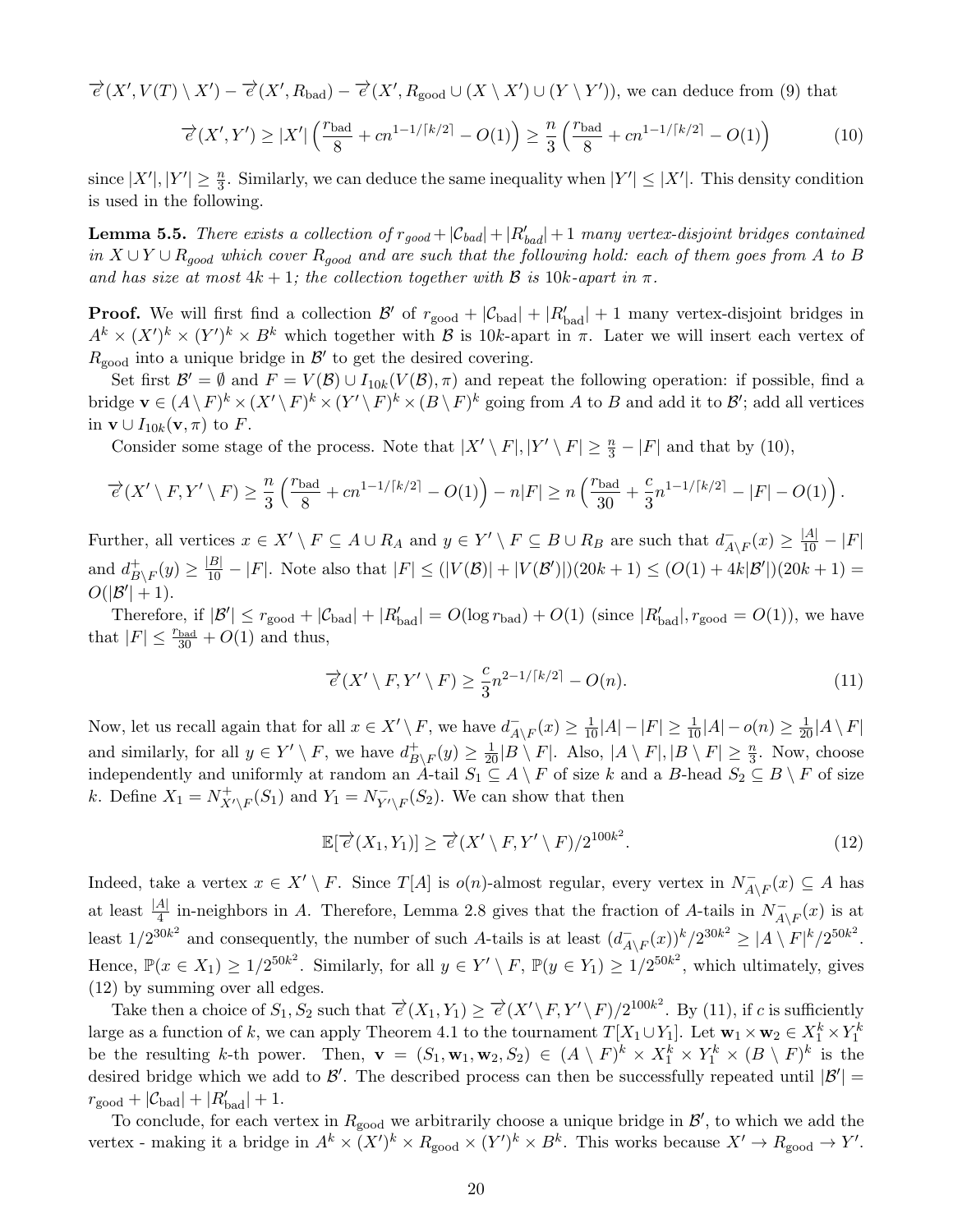The new collection  $\mathcal{B}'$  of bridges will now cover  $R_{\text{good}}$  and have the desired properties.

Add the bridges given by the claim to B. Note that  $|\mathcal{B}| = O(\log r_{bad}) + O(1) = O(\log n)$  and that B is 10k-apart in  $\pi$ .

 $\Box$ 

#### <span id="page-20-0"></span>5.2.3 Completing the covering

In this section, we will complete the covering of  $R$  and consequent construction of  $B$ , by extending what is left of the chains in  $\mathcal{C}_A$ ,  $\mathcal{C}_B$  and  $\mathcal{C}_{bad}$  and correcting whatever imbalance we have as a result. Indeed, recall that we want the number of bridges going from  $A$  to  $B$  to be positive and equal to the number of bridges going from  $B$  to  $A$ . Before doing so, we define what we mean by extending. If  $Q$  is the  $k$ -th power of a path, then an *extension of Q* is a bridge  $\mathbf{v} = \mathbf{v}_1 \times Q \times \mathbf{v}_2$ , where  $\mathbf{v}_1, \mathbf{v}_2$  have both k vertices.

First, note that by construction, the collection  $\beta$  is 10k-apart in  $\pi$ . Note also that every bridge in  $\beta$ at the moment has size at most  $4k+1$ . Therefore, Lemma [2.5](#page-5-2) implies that each  $C \in \mathcal{C}_A \cup \mathcal{C}_B$  is such that  $C \setminus V(\mathcal{B})$  is the k-th power of a path. Further, for all 10k-chains  $C \in C_A$ , the first k vertices of  $C \setminus V(\mathcal{B})$ are among the first  $10k$  vertices of C and thus have  $\Omega(n)$  common in-neighbors in A. Similarly, the last k vertices of  $C \setminus V(B)$  have  $\Omega(n)$  common out-neighbors in  $A \cup B$ . Finally, if  $C \in \mathcal{C}_B$ , the first k vertices of  $C \setminus V(\mathcal{B})$  have  $\Omega(n)$  common in-neighbors in  $A \cup B$  and its last k have  $\Omega(n)$  common out-neighbors in B.

Since  $|\mathcal{B}| = O(\log n)$  and  $|\mathcal{C}_A \cup \mathcal{C}_B \cup \mathcal{C}_{bad}| = O(\log n)$ , it is easy to see that we can then get a collection  ${\{v_C : C \in C_A \cup C_B \cup C_{bad}\}}$  of vertex-disjoint bridges such that for each C,  ${\bf v}_C$  is an extension of  $C \setminus V(B)$ and  $\mathbf{v}_C$  is disjoint to  $V(\mathcal{B})$ . This is done by using Lemma [2.8](#page-6-0) in a similar way as in many previous arguments. Furthermore, if  $C \in \mathcal{C}_{bad}$ , then  $\mathbf{v}_C$  is a bridge going from B to A and if  $C \in \mathcal{C}_A \cup \mathcal{C}_B$ , it is a bridge going from A to A, A to B or B to B. Add the bridges  $\mathbf{v}_C$  to B. Note that we added  $O(\log n)$ bridges and so, we still have  $|\mathcal{B}| = O(\log n)$ .

To finish the covering, we are only left to deal with  $R'_{bad}$ . Recall that every vertex v in this set is such that  $d_A^+$  $A^+(v) \geq \frac{9}{10}|A|$  and  $d^-_B$  $\overline{B}_B(v) \ge \frac{9}{10}|B|$ . Furthermore, recall also that  $\overrightarrow{e}(B, A) = |A||B| - \overrightarrow{e}(A, B) \ge$  $|A||B| - o(n^2)$  and that  $|V(\mathcal{B}) \cap (A \cup B)| = O(\log n)$ . Therefore, for a specific vertex  $v \in R'_{bad}$ , we can use Lemma [2.9](#page-6-2) with density  $\gamma = 1 - o(1)$  to construct a bridge of size  $2k + 1$  which goes from B to A and contains v as its middle vertex. Since  $|R'_{bad}| = O(1)$ , we can iterate this to find a collection of  $|R'_{bad}|$ vertex-disjoint bridges of size  $2k+1$  contained in  $(A\cup B\cup R'_{bad})\setminus V(\mathcal{B})$  which go from B to A and cover  $R'_{bad}$ . Add these bridges to  $B$  - we still have  $|B| = O(\log n)$ .

To conclude, the covering of R is done but there might still be some imbalance in  $\mathcal{B}$ . Indeed, note that the only construction of bridges going from  $B$  to  $A$  was done to cover  $R_{bad}$  in the two previous paragraphs. We then have precisely  $|R'_{bad}| + |\mathcal{C}_{bad}|$  bridges in  $\mathcal B$  going from  $B$  to  $A$ . On the other hand, by Lemma [5.5,](#page-19-3) we have at least  $r_{\text{good}} + |\mathcal{C}_{bad}| + |R'_{bad}| + 1$  bridges in  $\mathcal B$  which go from A to B. Therefore, there is a number  $t \leq |\mathcal{B}| = O(\log n)$ , such that if t bridges which go from B to A are added to B, there is no imbalance. Since  $\overrightarrow{e}(B, A) \ge |A||B| - o(n^2)$  and  $|V(B) \cap (A \cup B)| = O(\log n)$ , we can indeed (again by using Lemma [2.9\)](#page-6-2) construct t vertex-disjoint bridges of size 2k contained in  $(A \cup B) \setminus V(B)$  which go from  $B$  to  $A$ . We are then finished by adding these to  $B$ .

#### 5.3 Finishing the proof

At this point, the situation is as follows. We have a collection  $\beta$  of vertex-disjoint bridges covering R, such that the number of them going from A to B is positive and equal to the number of them going from B to A. Moreover, each bridge intersects  $A \cup B$  in at most 4k vertices and B has size  $O(\log n)$ . Hence, both  $T[A \setminus V(\mathcal{B})]$  and  $T[B \setminus V(\mathcal{B})]$  are  $o(n)$ -almost regular. In particular, they are  $\frac{1}{4}$ -cut-dense and respectively have minimum semidegrees at least  $|A|/4$  and  $|B|/4$ . Therefore, we can use Remark [3.2](#page-12-4) to find spanning 3k-chains  $C_A \subseteq T[A \setminus V(\mathcal{B})]$  and  $C_B \subseteq T[B \setminus V(\mathcal{B})]$ .

We will now use Lemma [2.11](#page-7-0) inside the  $o(n)$ -almost regular tournaments  $T[A \setminus V(\mathcal{B})]$  and  $T[B \setminus V(\mathcal{B})]$ much like in Section [3.2,](#page-11-0) in order to link the chains  $C_A, C_B$  with the bridges in B so that as a result,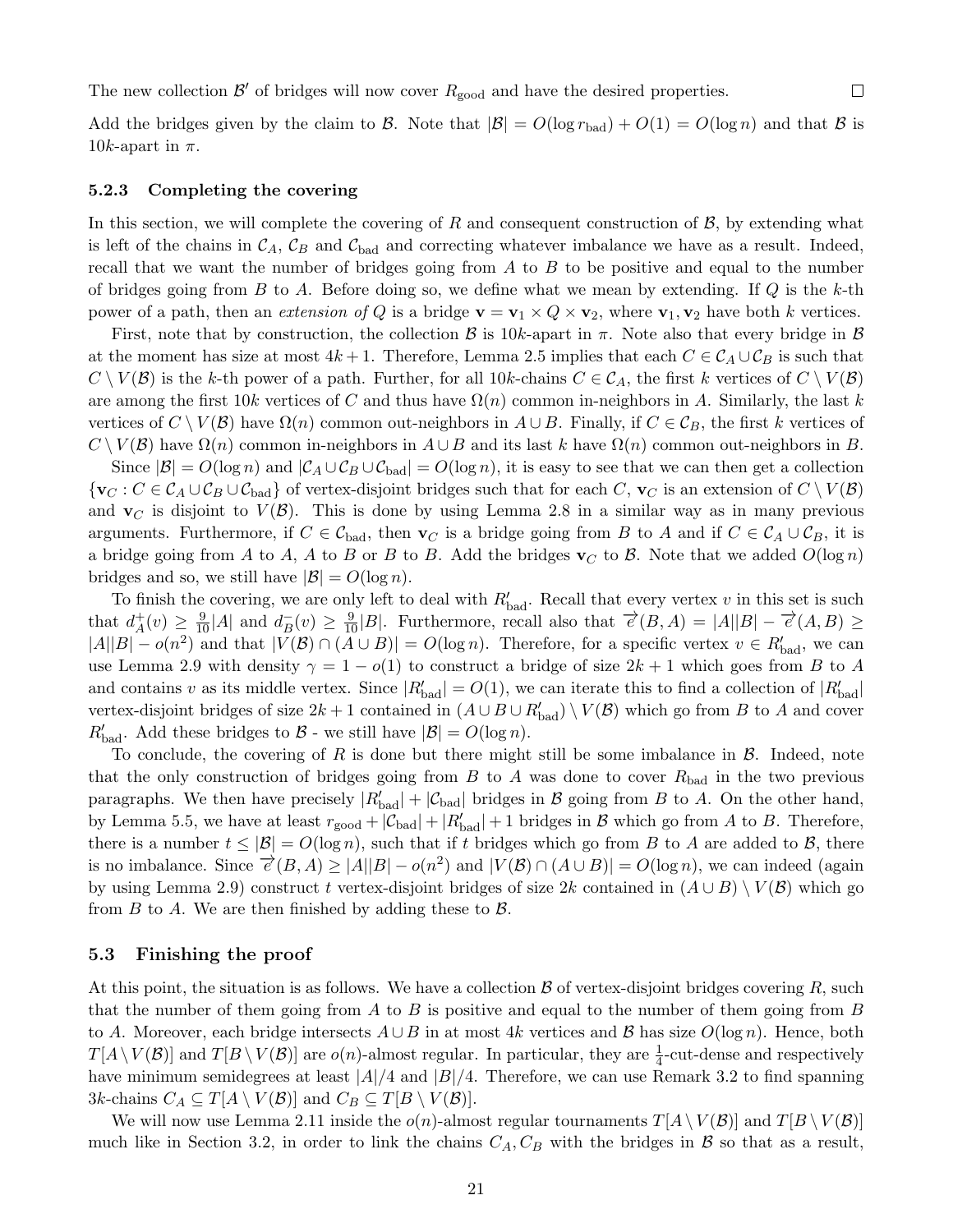<span id="page-21-0"></span>

**Figure 3:** The 'links' which produce the  $k$ -th power of a Hamilton cycle - when  $l = 3$  and  $l_A = l_B = 1$ .

we get the k-th power of a Hamilton cycle in  $T$ . First, let us indicate which 'links' need to be made. For purposes of notation, let  $\mathbf{v}_1, \ldots, \mathbf{v}_l \in \mathcal{B}$  denote the bridges going from A to B, let  $\mathbf{v}_{l+1}, \ldots, \mathbf{v}_{2l} \in \mathcal{B}$ denote the bridges going from B to A, let  $\mathbf{w}_1, \ldots, \mathbf{w}_{l_A} \in \mathcal{B}$  denote the bridges going from A to A and let  $\mathbf{u}_1, \ldots, \mathbf{u}_{l_B} \in \mathcal{B}$  denote the bridges going from B to B.

Inside A, we will make the following links:  $C_A$  to  $v_1$  (meaning we link the last k vertices of  $C_A$  to the first k vertices of  $\mathbf{v}_1$ ,  $\mathbf{v}_{l+i-1}$  to  $\mathbf{v}_i$  (for  $2 \le i \le l$ ),  $\mathbf{v}_{2l}$  to  $\mathbf{w}_1$ ,  $\mathbf{w}_{i-1}$  to  $\mathbf{w}_i$  (for  $1 < i \le l_A$ ) and  $\mathbf{w}_{l_A}$  to  $C_A$ . Inside B:  $\mathbf{v}_i$  to  $\mathbf{v}_{l+i}$  (for  $1 \leq i \leq l-1$ ),  $\mathbf{v}_l$  to  $C_B$ ,  $C_B$  to  $\mathbf{u}_1$ ,  $\mathbf{u}_i$  to  $\mathbf{u}_{i+1}$  (for  $1 \leq i \leq l_B-1$ ),  $\mathbf{u}_{l_B}$  to  $\mathbf{v}_{2l}$ . Note this will produce the k-th power of a Hamilton cycle (see Figure [3](#page-21-0) for an illustration).

As mentioned, the construction of these linking structures is done as in Section [3.2.](#page-11-0) Also, we will only do it for the links inside A, since for B the method is the same. Now, first let F be the set of vertices which are either in  $V(\mathcal{B})$  or among the first or last k vertices of  $C_A$ . Note that  $|F| = O(\log n)$ . Let also  $V = A \setminus F$  and  $\pi$  be the ordering of V given by the chain  $C_A$ . Proceed with the first linking, i.e.,  $C_A$  to  $\mathbf{v}_1$ . Let  $H_A$  denote the set of last k vertices of  $C_A$  and  $H'_1$  denote the set of first k vertices of  $v_1$ . By the definition of a 3k-chain as well as the definition of a bridge, we have that  $H_A$  has at least  $|A|/2^{20k}$  common out-neighbors in V and  $H'_1$  has at least  $|A|/2^{20k}$  common in-neighbors in V. Therefore, we can apply Lemma [2.11](#page-7-0) to the tournament  $T[V \cup H_A \cup H_1']$ , since it is  $o(n)$ -almost regular. This will produce a k-th power  $P \subseteq V \cup H_A \cup H'_1$  which starts in  $H_A$  and ends in  $H'_1$  and further, is such that  $P \setminus (H_A \cup H_1')$  can be partitioned into at most log n many k-sets  $S_1, \ldots, S_m$  which are 10k-apart in  $\pi$ . Update  $F := F \cup I_{10k}(S_1 \cup \ldots \cup S_m, \pi)$  and  $V := V \backslash F$ . This implies that V decreases by at most  $O(\log n)$ . We repeat this process until we've made all the links needed inside A. Notice that at each step, we delete  $O(\log n)$  many vertices from V and there are  $O(\log n)$  many steps. Thus, at each step, the tournament to which we will want to apply Lemma [2.11](#page-7-0) is always  $o(n)$ -almost regular and so, we can indeed use the linking lemma on it. Moreover, the collection of k-sets  $S_i$  used for the linking paths is 10k-apart in  $\pi$  and each of these sets is disjoint to  $V(\mathcal{B})$  and to the sets of first and last k vertices of  $C_A$ . By Lemma [2.5,](#page-5-2) this means that when we remove the vertices used in the linking structures (i.e., the vertices in the sets  $S_i$ ) from  $C_A$ , we are still left with the k-th power of a path.

After doing the same procedure inside  $B$ , we have produced the desired links which, as a result, can be used to construct the k-th power of a Hamilton cycle in T.  $\Box$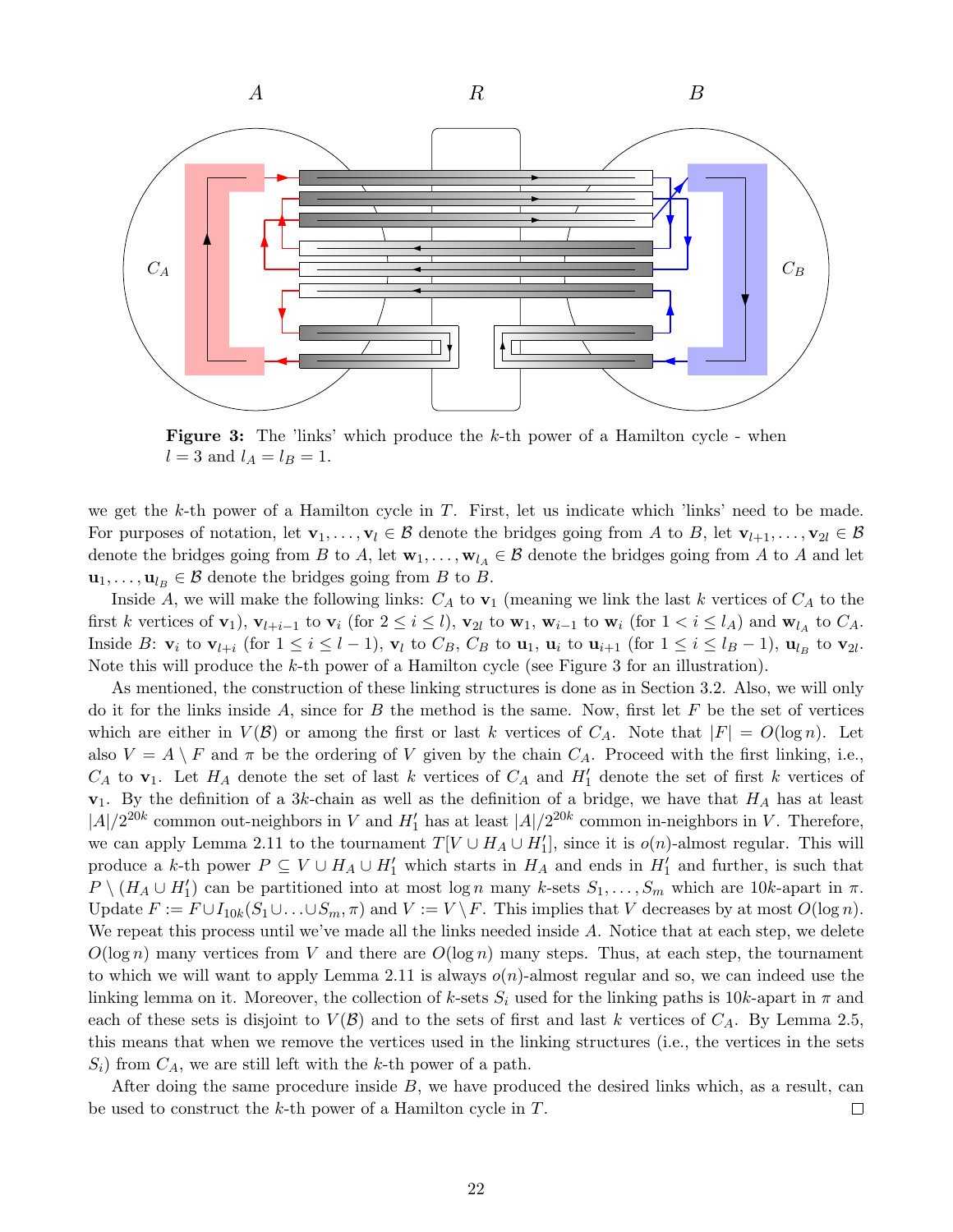## <span id="page-22-0"></span>6 Lower bound constructions

In this section, we construct tournaments with large minimum semidegree which do not contain the  $k$ -th power of a Hamilton cycle. Specifically, we will prove Theorems [1.3](#page-1-2) and [1.4.](#page-2-1)

## 6.1 A Construction for all  $k$

In order to prove Theorem [1.3,](#page-1-2) we first will need to reduce an extremal  $K_{r,r}$ -free graph to a  $K_{r,r}$ -free graph with large minimum degree. This is done by the following standard claim.

<span id="page-22-1"></span>Claim 6.1. Let  $r = \lceil \frac{k-1}{2} \rceil$  $\frac{-1}{2}$ . Then, for all n there exists a balanced bipartite graph on  $n-1$  vertices which is  $K_{r,r}$ -free, has minimum degree  $\Theta\left(\frac{ex(n,K_{r,r})}{n}\right)$  $\left(\frac{K_{r,r}}{n}\right)$  and maximum degree at most  $\frac{n-1}{8}$ .

Now we can use this to give the tournament construction.

**Proof of Theorem [1.3.](#page-1-2)** Take  $n = 3 \pmod{4}$  to be sufficiently large. Let G be the balanced bipartite graph on  $n-1$  vertices with parts A, B of sizes  $\frac{n-1}{2}$  given by Claim [6.1,](#page-22-1) which has minimum degree  $d = \Theta\left(\frac{ex(n,K_{r,r})}{n}\right)$  $\left(\frac{K_{r,r}}{n}\right)$  and maximum degree at most  $\frac{n-1}{8}$ . Construct a tournament T' on the same vertex set as  $\hat{G}$  by first orienting the edges inside A and B so that  $T'[A], T'[B]$  are regular tournaments, thus having minimum semidegree  $\frac{n-3}{4}$ . Secondly, orient all the edges in G from A to B and the rest is oriented from  $B$  to  $A$ . To finish, add a single vertex  $v$  to  $T'$  which has  $A$  as its in-neighborhood and B as its out-neighborhood. Let T be the resulting n-vertex tournament. Note indeed that  $\delta^0(T) \geq$  $\min\left(\frac{n-3}{4}+1+d,\frac{3(n-1)}{8}\right)\geq \frac{n+1}{4}+d.$ 

For sake of contradiction, suppose  $T$  has the  $k$ -th power of a Hamilton cycle and consider the moment it passes through v. Let  $S_A \subseteq A$  be the r vertices coming before it and  $S_B \subseteq B$  be the r vertices coming after it. Then, every vertex in  $S_A$  dominates every vertex in  $S_B$  and thus, these sets form a  $K_{r,r}$  in  $G$ , which is a contradiction.

We can use a similar approach to complete our answer to one of the questions we raised in the introduction. Recall that Theorem [1.5](#page-2-0) implies that we can have  $n_0 = \varepsilon^{-O(k)}$  in Theorem [1.1.](#page-1-0) To show that this exponential behaviour in  $k$  is best possible, we can take the same construction as in the proof of Theorem [1.3](#page-1-2) but instead of using Claim [6.1,](#page-22-1) we can take G to be a balanced bipartite graph on  $n-1 = \varepsilon^{-\Omega(k)}$ vertices which has no  $K_{r,r}$ , has minimum degree at least  $\varepsilon n$  and maximum degree at most  $\frac{n-1}{2} - \varepsilon n$ . Such G can be easily constructed by considering a random bipartite graph with edge probability roughly  $2\varepsilon$ .

#### 6.2 Cubes

In this section, we prove Theorem [1.4,](#page-2-1) which gives an improved lower bound for containing the cube of a Hamilton cycle, which we denote by  $H_n^3$ . Let  $d = d(n)$  be the largest possible odd number such that there exists a d-regular bipartite graph on 2n vertices which does not contain a copy of  $C_4$ ,  $C_6$  or  $C_8$ . Then, we can show the following.

<span id="page-22-2"></span>**Proposition 6.2.** Let t be a positive odd integer. There exists a tournament on  $n = 2t + 1$  vertices with  $\delta(T) \geq \frac{t-1}{2} + d(t)$  which does not contain the cube of a Hamilton cycle.

**Proof.** We define the vertex set of T to be  $A \cup B \cup \{v\}$  where  $|A| = |B| = t$ . Let G be a  $d(t)$ -regular bipartite graph with parts A and B which does not contain  $C_4$ ,  $C_6$  or  $C_8$ . Orient all edges in G from A to B, and the remaining edges orient from B to A. Let all vertices in B dominate  $v$ , and let v dominate all vertices in  $A$ . Now we orient the edges inside of  $B$  so that they form an arbitrary regular tournament with degrees  $\frac{t-1}{2}$ . To finish the construction, we orient the edges in A. For each vertex  $b \in B$ , we orient the edges inside of  $N_G(b)$  so that  $N_G(b)$  induces a regular tournament. Notice that for distinct  $b_1$  and  $b_2$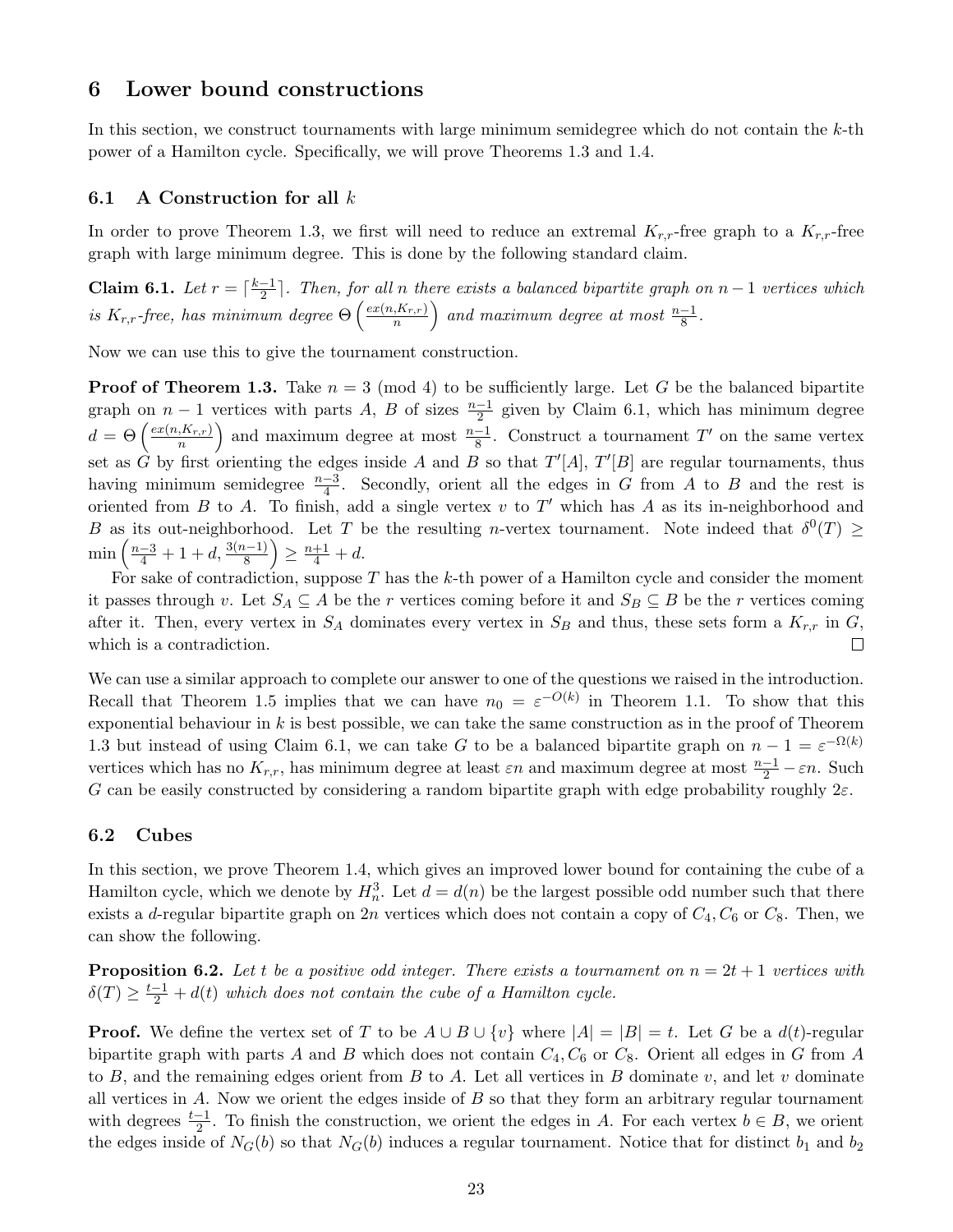the sets  $N_G(b_1)$  and  $N_G(b_2)$  intersect in at most one vertex, since otherwise there would be a copy of  $C_4$ inside of G. Therefore this gives a well-defined orientation of these edges, meaning that we never orient the same edge twice. We call the edges in  $A$  for which we just gave an orientation, type I edges. Let  $(a_1, a_2, a_3)$  be a triple of distinct vertices in A, such that  $a_1a_2$  and  $a_2a_3$  are oriented type I edges, but such that the edge  $\{a_1, a_3\}$  is still not oriented. For each such triple, we orient this edge as  $a_3a_1 \in E(T)$ ; we call oriented edges of this kind type II edges. Observe again that we have a well-defined orientation here, since for each type II edge  $a_3a_1$  there exists a unique  $a_2$  such that  $a_1a_2$  and  $a_2a_3$  are type I edges. Indeed, suppose the contrary. Then, there is another  $a'_2$  such that  $a_1a'_2$  and  $a'_2a_3$  are type I edges. There are several cases here, and each results in a short cycle in  $G$ , which is a contradiction. Indeed, let  $b_1, b_2, b'_1$ and  $b'_2$  be the common neighbors in G of the pairs  $\{a_1, a_2\}$ ,  $\{a_2, a_3\}$ ,  $\{a_1, a'_2\}$ , and  $\{a'_2, a_3\}$ , respectively.

- If  $|\{b_1, b_2\} \cap \{b'_1, b'_2\}| = 0$  then we get a  $C_8$  in  $G$ .
- If  $|\{b_1, b_2\} \cap \{b'_1, b'_2\}| = 1$  then we get a  $C_6$  in  $G$ .
- If  $|\{b_1, b_2\} \cap \{b'_1, b'_2\}| = 2$  then we get a  $C_4$  in  $G$ .

Now we show that the directed graph induced by type II edges is regular. Let us first count the number of (type II) in-neighbors of any vertex  $a_1 \in A$ ; each in-neighbor is obtained by a directed 2-path of type I edges  $a_1 \rightarrow a_2 \rightarrow a_3$ , such that  $\{a_1, a_3\}$  is not oriented as a type I edge, i.e.  $\{a_1, a_3\}$  do not have a common neighbor in B. The vertex  $a_1$  has  $d(d-1)/2$  out-neighbors in the type I digraph, since  $|N_G(a_1)| = d$ , and for each vertex  $b \in N_G(a_1)$ , we have that  $a_1$  has  $(d-1)/2$  out-neighbors in the regular graph induced by  $N_G(b)$ . Furthermore, for each type I out-neighbor  $a_2$  of  $a_1$ , there exist  $(d-1)^2/2$  type I out-neighbors a<sub>3</sub> such that  $\{a_1, a_3\}$  is not oriented, as  $a_2$  is in  $d-1$  distinct regular (type I) tournaments besides the one with  $a_1$ , and in each of those it has out-degree  $(d-1)/2$ . If for any such  $a_3$  the edge  $\{a_1, a_3\}$  was already oriented as a type I edge, it would mean that there is a common neighbor of  $a_1$  and  $a_3$ , but then we would have a  $C_6$  in G together with the common neighbors of  $a_1, a_2$  and  $a_2, a_3$ . We conclude that the type II in-degree of  $a_1$  is precisely  $d(d-1)^3/4$  and similarly, we get that the out-degree equals the same number.

Note that both the digraph formed by type I edges and the one formed by type II edges are regular, hence the complement of the union of these digraphs (i.e., the graph of non-oriented edges) inside  $A$  is also regular and has even degree, as  $|A| = t$  is odd. It is a standard exercise to show that we can orient the remaining edges in A so that the resulting digraph is regular, so the whole tournament on A is regular. Finally, we get that the resulting tournament T satisfies  $\delta^0(T) \geq \frac{t-1}{2} + d(t)$ .

Now suppose, for sake of contradiction, that T contains a  $H_n^3$ . Consider the appearance of v in this cycle, and notice that immediately after it, at least three vertices in A necessarily follow. We consider the sequence  $\pi$  of letters A and B corresponding to the sequence of vertices which follow after v in  $H_n^3$ and their affiliation to either A or B.

As noted, our sequence starts with at least three consecutive  $A$ 's. Look at the last two of these consecutive  $A$ 's : we either have that two  $B$ 's follow, which would give a  $C_4$  in  $G$  (a contradiction), or we have a B followed by an A. So we may assume that there is a subsequence  $AABA$ . Now, either we can find a subsequence AABAB in our graph (and we deal with this case in the next passage), or the sequence we found continues with an A, giving  $AABAA$ . Furthermore, each time we encounter next B in our sequence, we would have to continue with two consecutive A's, which would mean we have more A's than B's in the sequence, which is a contradiction since  $|A| = |B|$ .

Therefore, there has to be a subsequence  $AABAB$  in  $H_n^3$  whose vertices we denote by  $a_1, a_2, b_1, a_3, b_2$ . This implies that  $a_1, a_2$  and  $a_3$  form a transitive tournament in A with  $a_1 \rightarrow a_2 \rightarrow a_3$ , and  $b_1$  is the common neighbor of  $a_1, a_2$  in G, and  $b_2$  is the common neighbor of  $a_2, a_3$  in G. Notice that  $a_1a_2$  and  $a_2a_3$ are type I edges, and if we prove that  $\{a_1, a_3\}$  do not have a common neighbor, then  $a_3a_1$  is a type II edge, contradicting the assumption that  $a_1, a_2$  and  $a_3$  form a transitive tournament. If  $b_2$  is the common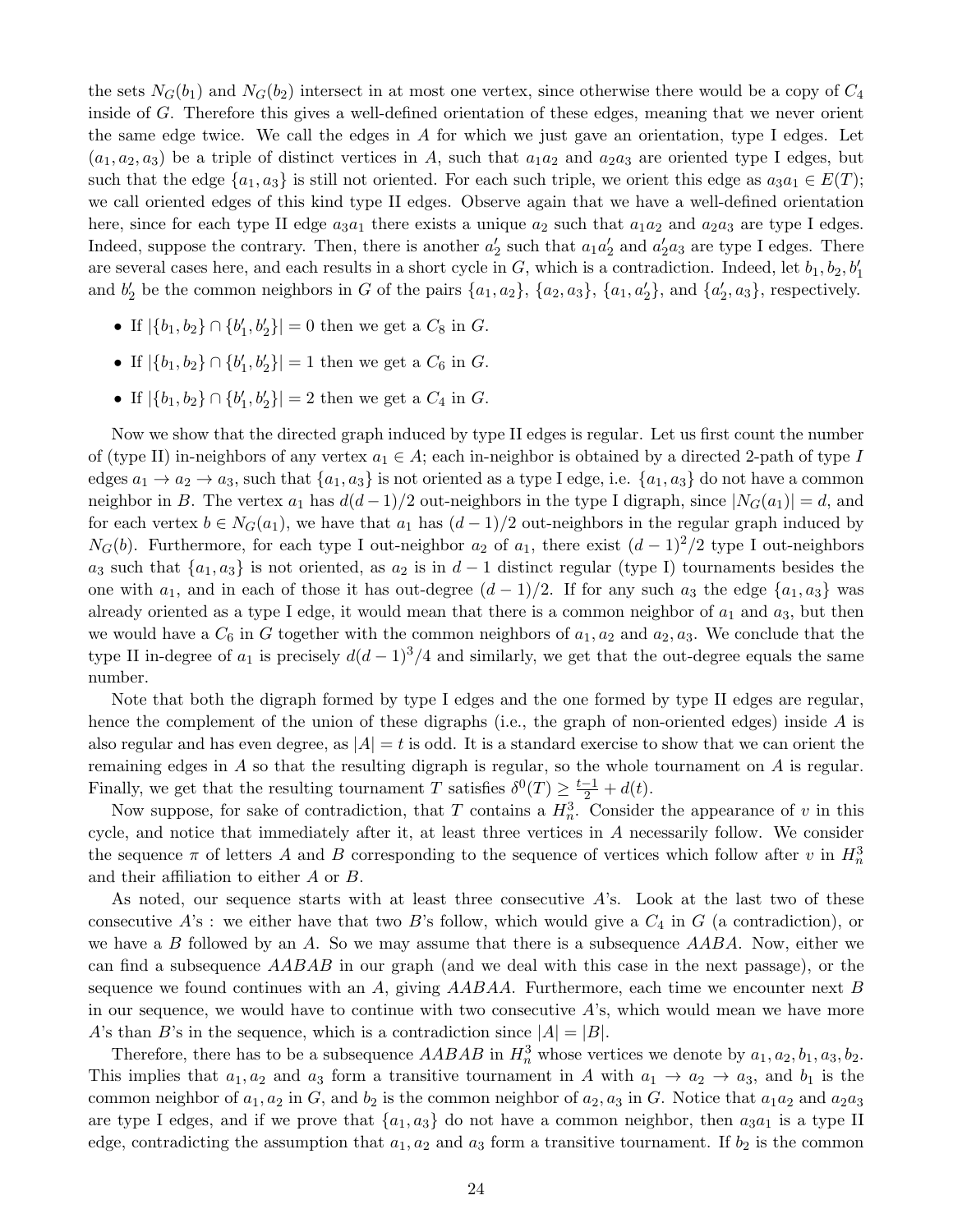neighbor of  $a_1, a_3$  then we have a  $C_4$  in G formed by  $a_1-b_1-a_2-b_2-a_1$ . Also,  $b_1$  can not be the common neighbor, since  $b_1 \rightarrow a_3$  and therefore this edge is not G. Otherwise, if some other vertex  $b_3$  is the common neighbor, we again get a contradiction, since we have a  $C_6$  in G, given by  $a_1 - b_1 - a_2 - b_2 - a_3 - b_3 - a_1$ . This finishes the proof.  $\Box$ 

To complete the proof we need the well known result of Benson [\[3\]](#page-24-10) on Turán numbers of even cycles.

**Proposition 6.3.** For every  $q = 2^{\ell}$  there exists a balanced bipartite graph H on  $2\sum_{i=0}^{5} q^i$  vertices which is  $(q + 1)$ -regular and has girth 12.

This result shows that for  $q = 2^{\ell}$  and  $t = \sum_{i=0}^{5} q^{i}$ , it holds that  $d(t) \geq q + 1 = \Omega(t^{1/5})$ . By considering  $n = 2\sum_{i=0}^{5} q^{i} + 1$  and using Proposition [6.2,](#page-22-2) we obtain Theorem [1.4.](#page-2-1)

# <span id="page-24-9"></span>7 Concluding remarks

In this paper, we resolved, for all even  $k$ , the question of determining the minimum semidegree condition which ensures that a tournament contains the k-th power of a Hamilton cycle. For odd  $k$ , although we made a very significant improvement on what was previously known, there is still a small gap between our bounds and it would be very interesting to close it. Here, the first open case is  $k = 3$ . In this case, our Theorem [1.4](#page-2-1) gives a lower bound of order  $n^{1/5}$  on the additive error term. It might be possible to improve this result using similar ideas as before, by forbidding in the constructions subgraphs whose Turán number is larger than that of  $C_8$ . On the other hand, the upper bound in this case, coming from Theorem [1.2,](#page-1-1) has order  $\sqrt{n}$  and it is not even clear what the truth should be.

# References

- <span id="page-24-2"></span>[1] R. Aharoni, A. Georgakopoulos and P. Sprüssel, *Perfect matchings in r-partite r-graphs*, European J. Combin. 30 (2009) 39–42.
- <span id="page-24-6"></span>[2] N. Alon, L. Rónyai and T. Szabó, *Norm-graphs: variations and applications*, J. Combin. Theory Ser. B 76 (1999) 280–290.
- <span id="page-24-10"></span>[3] C. T. Benson, Minimal regular graphs of girths eight and twelve, Canad. J. Math. 18 (1966) 1091– 1094.
- <span id="page-24-3"></span>[4] B. Bollobás, P. Erdős and M. Simonovits. On the structure of edge graphs II, J. London Math. Soc. 12 (1976) 219–224.
- <span id="page-24-1"></span>[5] B. Bollobás and R. Häggkvist, *Powers of Hamilton cycles in tournaments*, J. Combin. Theory Ser. B 50 (1990) 309–318.
- <span id="page-24-4"></span>[6] B. Bollobás and Y. Kohayakawa, An extension of the Erdős-Stone theorem, Combinatorica 14 (1994) 279–286.
- <span id="page-24-7"></span>[7] W. G. Brown, On graphs that do not contain a Thomsen graph, Canad. Math. Bull. 9 (1966) 281–285.
- <span id="page-24-5"></span>[8] V. Chvátal and E. Szemerédi. *Notes on the Erdős-Stone theorem*, North-Holland Mathematics Studies 75 (1983) 183–190.
- <span id="page-24-0"></span>[9] G. A. Dirac, Some theorems on abstract graphs, Proc. London Math. Soc. 2 (1952) 69–81.
- <span id="page-24-8"></span>[10] N. Draganić, F. Dross, J. Fox, A. Girao, F. Havet, D. Korándi, W. Lochet, D. Munhá Correia, A. Scott and B. Sudakov, Powers of paths in tournaments, to appear in Combin. Probab. Comput.